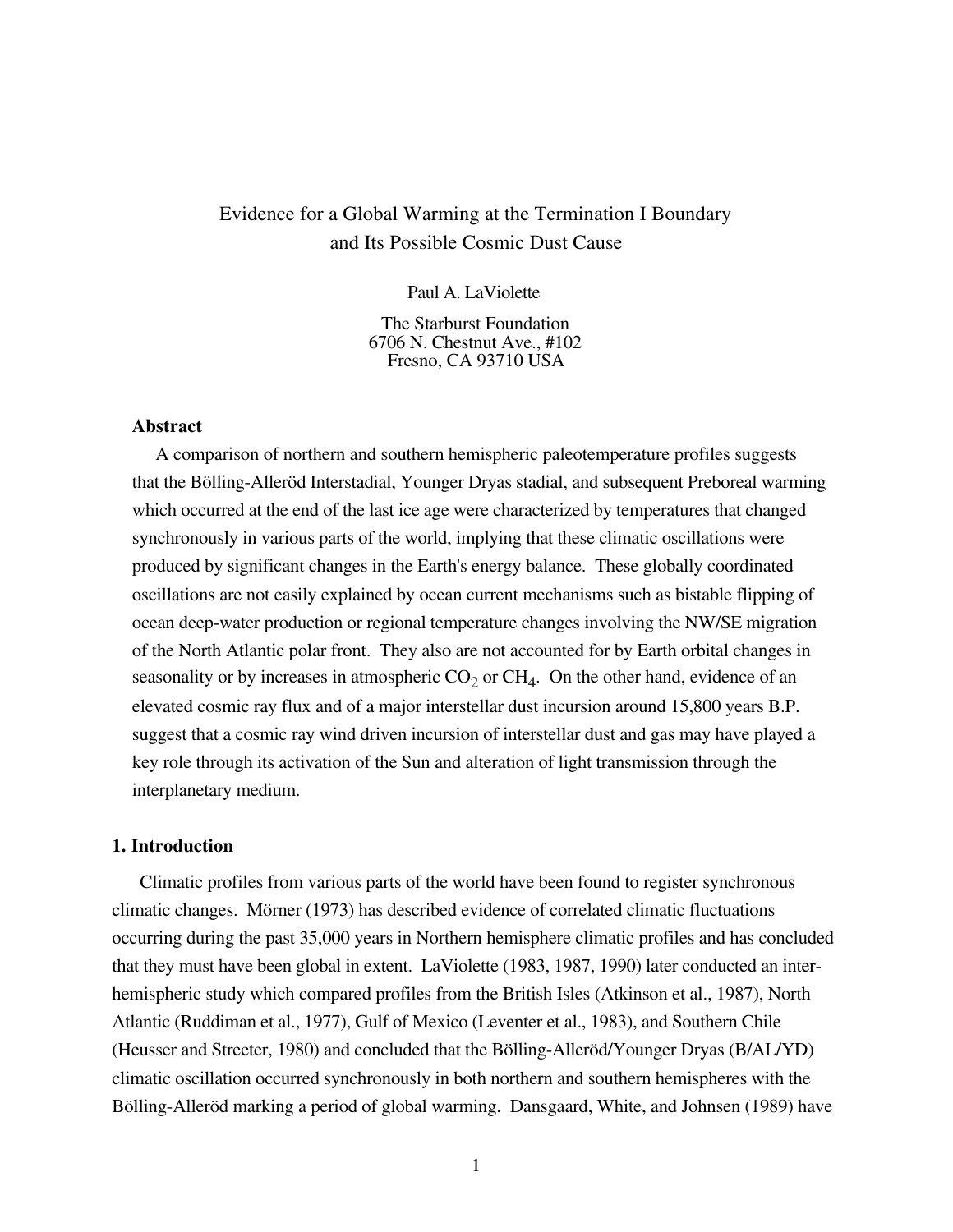compared oxygen isotope ( $\delta^{18}O$ ) dated profiles from the Greenland Dye 3 ice core and a sediment core from Lake Gerzen, Switzerland and have shown that climatic oscillations during the B/AL/YD closely track one another in both cores. Also, Kudrass et al. (1992) have shown evidence of the B/AL/YD climatic oscillation in radiocarbon dated sediment cores from the Sulu Sea of Southeast Asia and note that it occurred contemporaneously with the B/AL/YD oscillation detected in a North Atlantic core. They note that the Younger Dryas cold period is recorded in radiocarbon dated cores from many parts of the world (e.g., Gulf of Mexico, North Pacific Ocean, Argentina, equatorial Atlantic, Bengal Fan) and conclude that it must be regarded as a global phenomenon.

To further evaluate the possibility that climate has varied in a globally synchronous manner over relatively short intervals of time, this paper compares dated climatic profiles from various parts of the world that span the Termination I boundary at the close of the last ice age. This boundary was chosen as the focus for this study because of the greater availability of well-dated, high-sampledensity climatic profiles spanning this period. When considered together, these data indicate that climate at distant parts of the globe varied in a synchronous manner and imply that the Earth's thermal energy balance underwent major changes at the end of the ice age, and possibly on earlier occasions as well. Various mechanisms are examined to see whether any can account for such abrupt geographically coherent climatic changes.

## **2. Hemispheric Synchrony of the Terminal Pleistocene Climatic Oscillation**

# Land and Sea Climatic Profiles

Climate at the end of the last glaciation did not proceed irreversibly toward interglacial warmth, but rather was characterized by a sequence of interstadial-stadial oscillations (see Table I). The B/AL/YD climatic oscillation is apparent in radiocarbon dated climatic profiles from both Northern

| <b>Climatic Zone</b>     | Acronym   | <b>Calendar Date</b><br>(Years B.P.) | C-14 Date<br>(Years B.P.) |
|--------------------------|-----------|--------------------------------------|---------------------------|
| Preboreal warming        | <b>PB</b> | $11,550 - 11,300$                    | $10,000 - 9,700$          |
| Younger Dryas Stadial    | YD.       | $12,700 - 11,550$                    | $11,000 - 10,000$         |
| Alleröd Interstadial     | AL        | 13,800 - 12,700                      | $12,100 - 11,000$         |
| Older Dryas Stadial      | 0D        | 13,870 - 13,800                      | $12,150 - 12,100$         |
| Bölling Interstadial     | BO.       | 14,500 - 13,870                      | $13,000 - 12,150$         |
| Lista Stadial            | L1        | 14,850 - 14,500                      | 13,300 - 13,000           |
| Pre-Bölling Interstadial | P-BÖ      | 15,750 - 14,850                      | $4,200 - 13,300$          |

Table I Scandinavian Climatic Zone Dates

Calendar dates for these zones are based on dates assigned to corresponding climatic boundaries evident in the GRIP Greenland Summit ice core.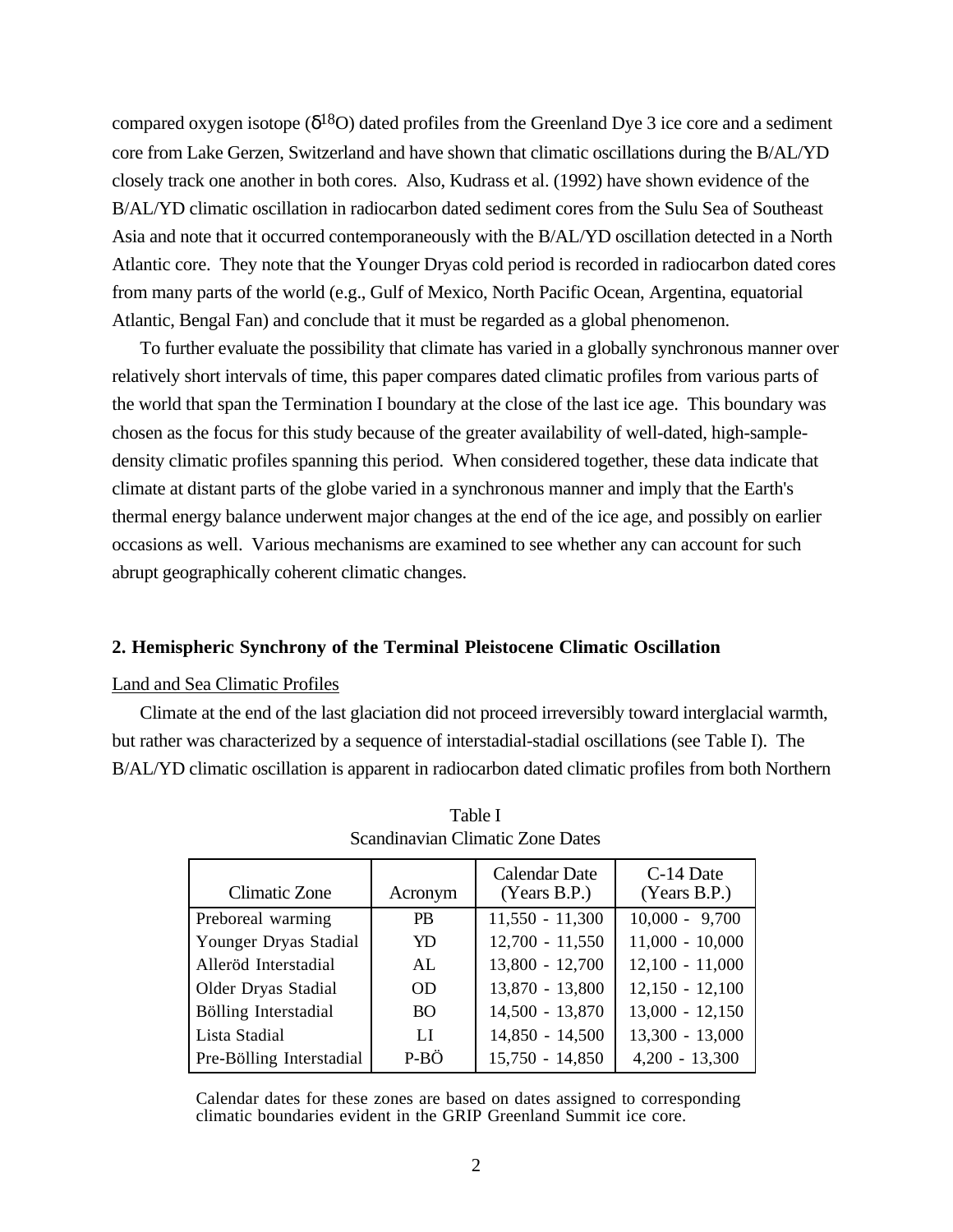

Figure 1. A comparison of radiocarbon dated paleotemperature profiles from the Northern and Southern Hemispheres. The British Isles Coleopteran profile shown in (a) (after Atkinson et al., 1987) is compared to pollen profiles from: (b) the El Abra Corridor, Colombia (after Schreve-Brinkman, 1978), c) central Brazil (after Ledru, 1993), and d) Alerce, Chile (after Heusser & Streeter, 1980).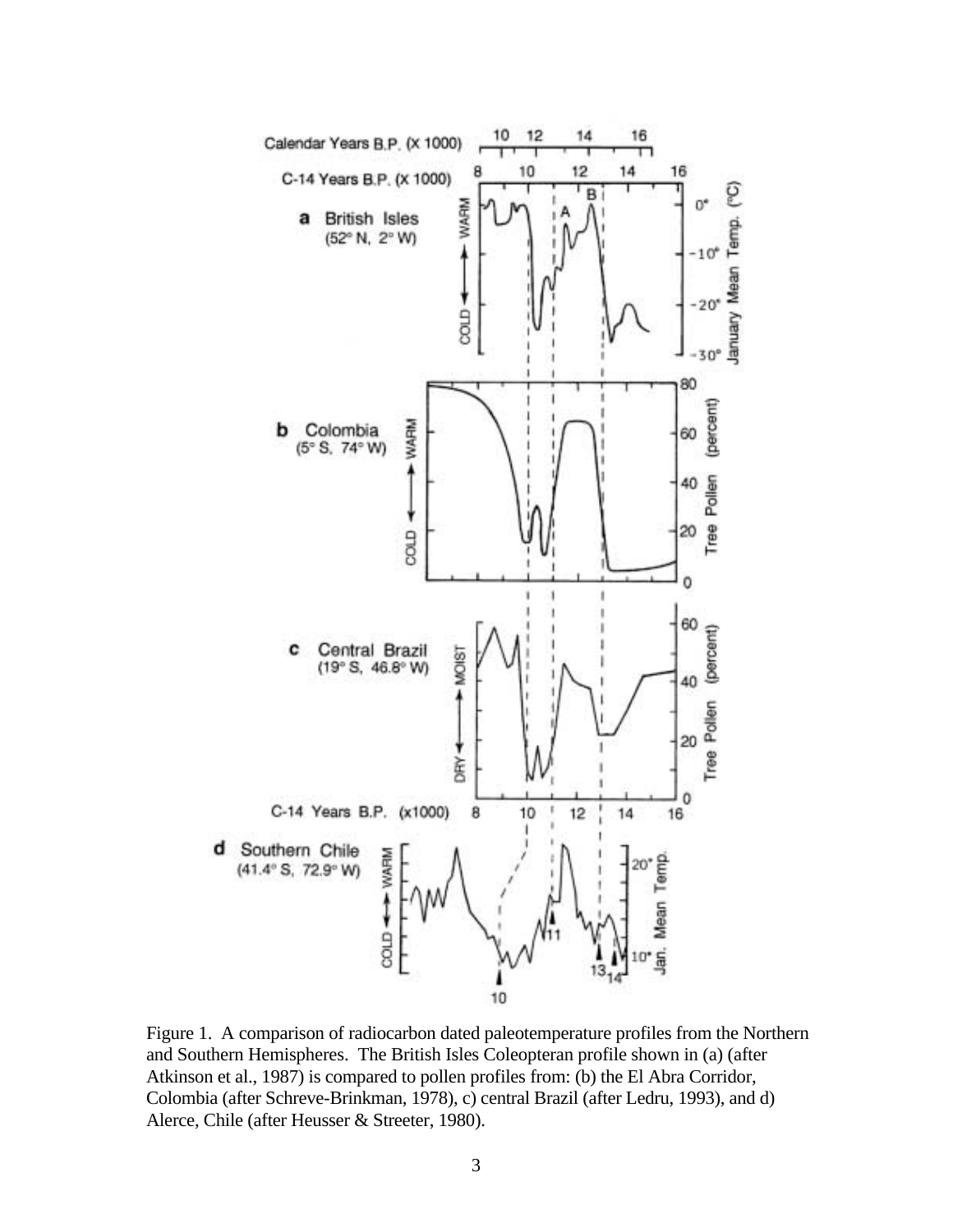and Southern Hemispheres (see Figure 1). The British Isles Coleopteran beetle profile (52° N, 2° W), shown in Figure 1-a, is time-calibrated with 49 radiocarbon dates (after Attkinson et al., 1987) and correlates well with the annual-layer-dated GISP 2 Greenland Summit ice core profile. The pollen diagrams from Colombia (5° S, 74° W), Central Brazil (19° S, 46.8° W), and Alerce, Chile (41.4° S, 72.9° W), Figures 1-b, -c, and -d (after Schreve-Brinkman, 1978; Ledru, 1993; Heusser and Streeter, 1980), are controlled by 20, 10, and 13 radiocarbon dates respectively. A comparison of these profiles indicates that this climatic oscillation was contemporaneous in these diverse locales. Climate in both hemispheres became unusually warm between 14.5 k to 12.7 k calendar years (cal yrs) B.P, equivalent to 13 k and 11 k <sup>14</sup>C yrs B.P.; see Table II for <sup>14</sup>C date conversions. During this period temperatures reached levels typical of the present interglacial, but cooled again to

| Calendar<br>Years B.P. | $C-14$<br>Years B.P | Correction<br>Years |
|------------------------|---------------------|---------------------|
| 11,050                 | 9,500               | 1550                |
| 11,550                 | 10,000              | 1550                |
| 12,100                 | 10,500              | 1600                |
| 12,700                 | 11,000              | 1700                |
| 13,300                 | 11,500              | 1700                |
| 13,700                 | 12,000              | 1700                |
| 14,200                 | 12,500              | 1700                |
| 14,500                 | 13,000              | 1500                |
| 15,100                 | 13,500              | 1600                |
| 15,600                 | 14,000              | 1600                |
| 16,000                 | 14,500              | 1500                |
| 16,700                 | 15,000              | 1700                |
| 17,300                 | 15,500              | 1800                |
| 17,900                 | 16,000              | 1900                |
| 19,000                 | 17,000              | 2000                |
| 20,000                 | 18,000              | 2000                |
| 21,000                 | 19,000              | 2000                |
| 22,000                 | 20,000              | 2000                |
| 27,000                 | 25,000              | 2000                |
| 32,000                 | 30,000              | 2000                |

Table II Conversions from Radiocarbon to Calendar Dates

 $\frac{1}{2}$  ,  $\frac{1}{2}$  ,  $\frac{1}{2}$  ,  $\frac{1}{2}$  ,  $\frac{1}{2}$  ,  $\frac{1}{2}$  ,  $\frac{1}{2}$  ,  $\frac{1}{2}$  ,  $\frac{1}{2}$  ,  $\frac{1}{2}$  ,  $\frac{1}{2}$  ,  $\frac{1}{2}$  ,  $\frac{1}{2}$  ,  $\frac{1}{2}$  ,  $\frac{1}{2}$  ,  $\frac{1}{2}$  ,  $\frac{1}{2}$  ,  $\frac{1}{2}$  ,  $\frac{1$ 

The conversions of radiocarbon dates to calendar dates given in Table II were arrived at by correlating climatic horizons in radiocarbon dated land profiles with similar horizons evident in the GRIP and GISP2 ice core records which are dated with an absolute annual layer chronology (Johnsen et al., 1992; Taylor et al., 1993). The conversions for dates earlier than  $15,000$  <sup>14</sup>C yrs B.P., are based on a smoothed version of the  $14C$  dated uranium/thorium chronology of Bard et al.(1990a).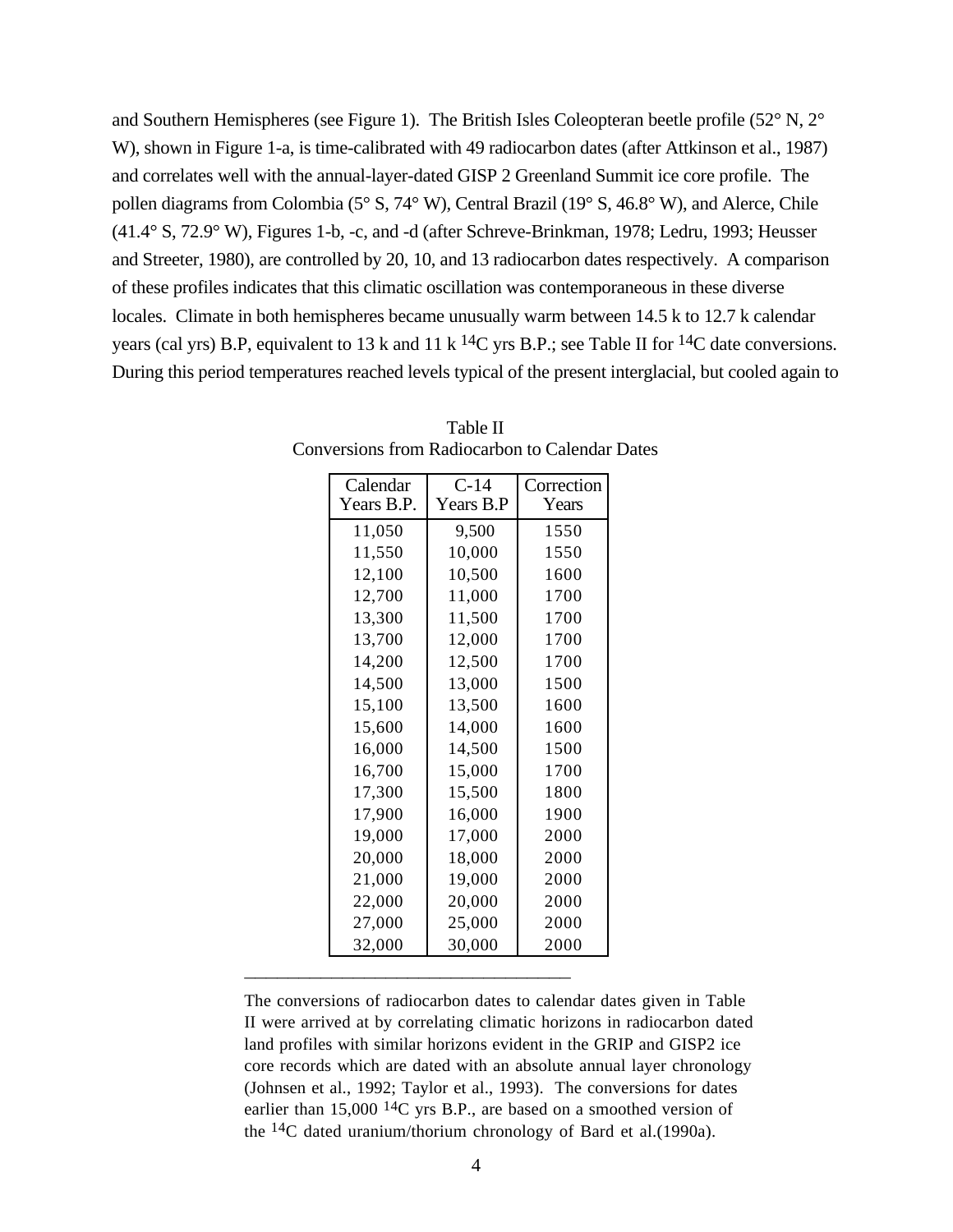glacial levels during the Younger Dryas 12.7 k to 11.55 k cal yrs B.P. (11 k to 10 k  $^{14}$ C yrs B.P.). This cold period was then ended by the abrupt onset of the Preboreal warming which commenced the Holocene. Understandably, the ages for the climatic zone boundaries at a given site have some degree of error due to the uncertainty of up to several hundred years in any given radiocarbon date. Nevertheless, this uncertainty is small when compared with the relatively long duration of the B/AL warming (1950 cal. yrs) and YD cooling (1150 cal. yrs).

This same warming, cooling, and final rewarming is registered in ocean cores from different parts of the world. It is registered in the north in sediment core Troll 3.1 (60.8° N, 3.7° E) which plots foraminifera abundance in the Norwegian Sea as an indicator of sea-surface temperature; see Figure 2-a (after Lehman and Keigwin, 1992). It is also seen in Figure 2-b in a foraminifera profile from the Gulf of Mexico (21.0 $\degree$  N, 94.1 $\degree$  W) which charts the ratio of the warm water species *Globorotalia menardii* to the cold water species *Globorotalia Inflata* (after Beard, 1973). Again this oscillation is evident in Figure 2-c in the 14C dated foraminifera temperature profile SU 81-18 from the southeast coast of Portugal (37.8° N, 10.2° W) (after Bard et al., 1989) as well as in foraminifera  $\delta^{18}$ O profiles from cores penetrated in the India-Indochina equatorial region. These include a core from the Arabian Sea (15.5° N, 72.6° E), Figure 2-d (after Van Campo, 1986), a core from the Sulu Sea (8.2° N, 121.6° E), Figure 2-e (after Kudrass et al. 1991), and a core from the Bay of Bengal (11.8° N, 94.2° E), Figure 2-f (after Duplessy et al., 1981). A comparison of the radiocarbon dated profiles shown in Figures 2-a, -c, & -e indicates that, as in the land profiles, this Termination I boundary climatic oscillation was communicated to these widely separated regions with a minimal time lag.<sup>1</sup> During the Bölling-Alleröd sea-surface temperature off the Portuguese coast rose by 11°C to Holocene values (Figure 2-c). An increase to Holocene temperatures is apparent also in the Norwegian Sea and Gulf of Mexico profiles. The change in  $\delta^{18}$ O evident in the Sulu Sea core indicates that sea-surface temperatures changed by about 2 to 3°C, comparable to the glacial-interglacial temperature difference for this region (Kudrass et al., 1991).

In addition, the Younger Dryas cooling event has been detected outside of the Europe/North Atlantic region in a number of other studies: in the Gulf of Mexico (Flower and Kennett, 1990), in

<sup>&</sup>lt;sup>1</sup> Ocean core <sup>14</sup>C dates are typically revised by -440 years to bring them into conformance with land <sup>14</sup>C dates, thereby correcting for the time lag involved in the entry of atmospheric <sup>14</sup>C-laden  $CO<sub>2</sub>$  into the oceans. The standard correction was applied to <sup>14</sup>C dates obtained for the profiles from Portugal and the Sulu Sea (Figure 2-b & -c). However, in the case of the Norwegian Sea core (Figure 2-a), a correction of -840 years must be applied in order to bring the 14C dates for its climatic horizons into conformance with dates for similar horizons observed in the British Isles Coleopteron profile located less than 1000 km away. The reason why radiocarbon dates at this northerly ocean location would require 400 years additional correction is unclear, but may be due to the influx of old atmospheric  $CO<sub>2</sub>$  from gases disolved in the incoming glacial meltwater and a lower rate of influx of young atmospheric  $CO<sub>2</sub>$  due to the presence of sea ice and a lid of low salinity water.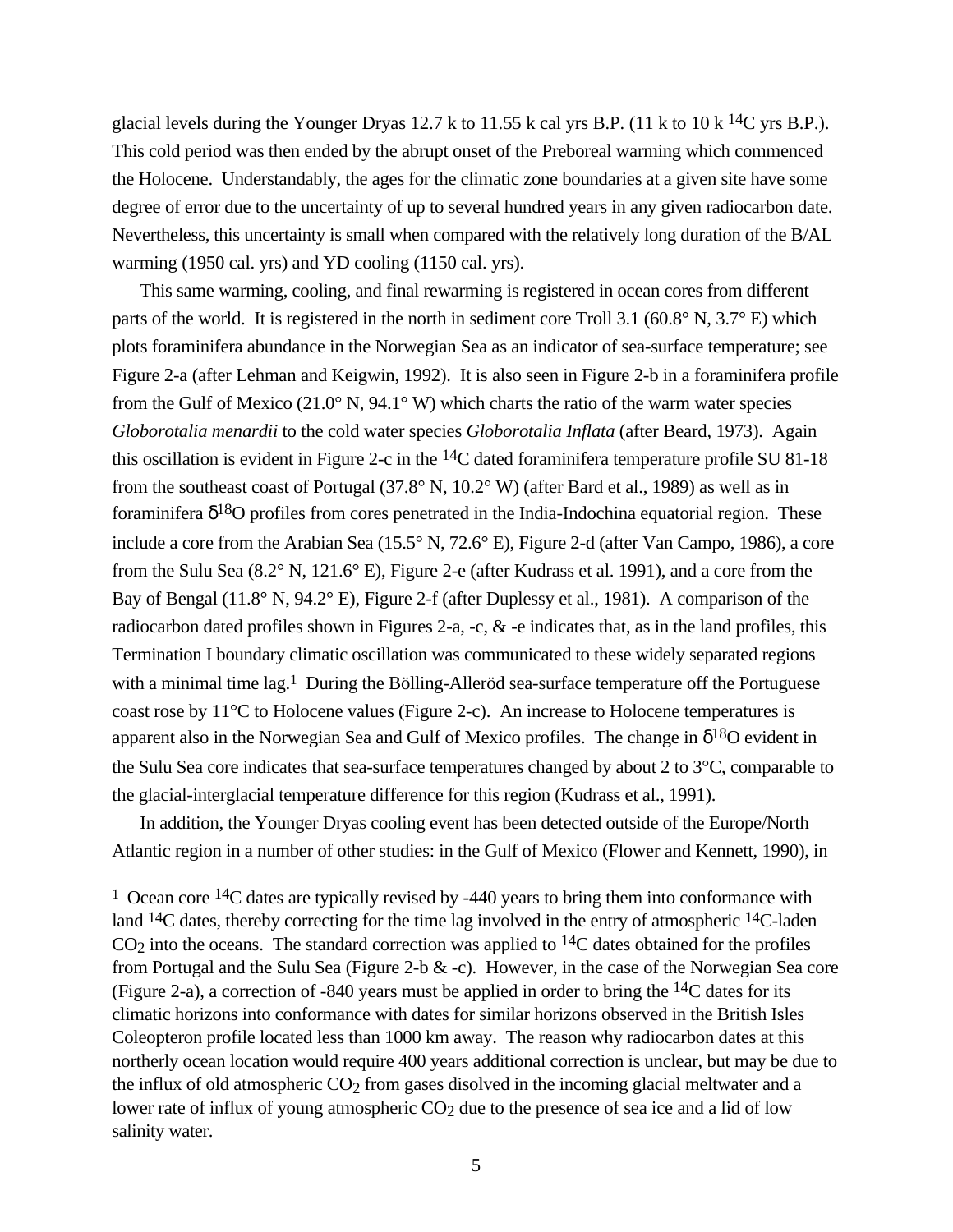

Figure 2. A comparison of ocean paleotemperature profile from various parts of the world: a) foraminifera abundance in Norwegian Sea core Troll 3.1 (Lehman and Keigwin, 1992), b) foraminifera ratio in Gulf of Mexico core 64-A-9-42 (Beard, 1973), c) foraminifera temperature profile SU 81-18 from the southeast coast of Portugal (Bard et al., 1989), d)  $\delta^{18}$ O profile from Arabian Sea core MD 76-131 (Van Campo, 1986), e)  $\delta^{18}$ O profile from Sulu Sea core SO49-82KL (Kudrass et al. 1991), and f)  $\delta^{18}O$  profile from Bay of Bengal core MD 13-36 (Duplessy et al., 1981).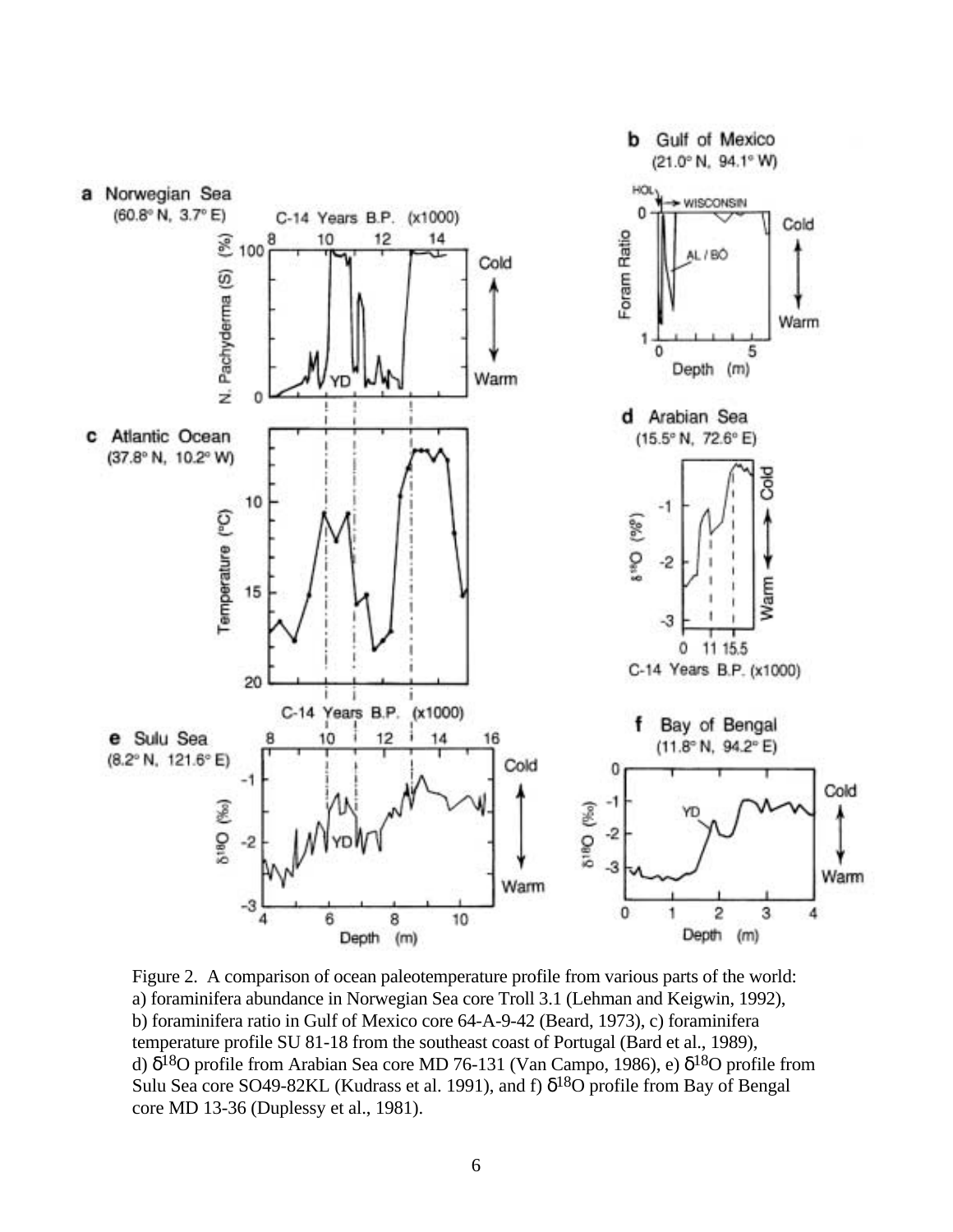South America (Burrows, 1979; Harvey, 1980; Heusser and Rabassa, 1987; Heusser, 1984; Moore, 1981; Van der Hammen et al., 1981; Wright, 1984), Africa (Coetzee, 1967; Scott, 1982), in East Asia (Fuji, 1982), and in New Zealand (Burrows, 1979; Denton and Handy, 1994; Ivy-Ochs et al., 1999). Together, this evidence suggests that the Younger Dryas, and the Bölling-Alleröd interstadial that immediately preceded it, was of global extent.

The rapid onset and intensity of the Bölling-Alleröd global warming are not easily explained by terrestrial theories of climatic change. With the onset of the Bölling-Alleröd, winter temperatures in the British Isles increased by  $\sim$ 25°C and summer temperatures by 7 - 8°C to levels typically found in that local today (Figure 1-a). In southern Chile, summer temperatures warmed by  $12^{\circ}$ C, apparently reaching a level 7°C higher than the Holocene summer temperature mean. These warmings occurred at a time when the extensive continental ice sheet coverage kept the surface albedo of the glaciated regions about 50% higher than its present value (Budyko, 1974, pp. 279, 304). So, considering the relatively unfavorable solar energy balance conditions which then prevailed, a spontaneous amelioration of the Earth's climate comes as somewhat of a surprise. Whatever caused this global warming would have had to overcome this energy-balance handicap.

Evidence for the Bölling-Alleröd warming is also seen in the rapid melting of the ice sheets. The Scandinavian ice sheet began to recede rapidly northward at the onset of this interstadial, its recession rate reaching a maximum around 14,200 cal yrs B.P. and continuing at a somewhat lower rate through the Alleröd (Figure 3, lower profile). Ice sheet recession rate dropped dramatically with the onset of the Younger Dryas stadial, but surged upward again when this cold period was ended by the Preboreal warming.

Meltwater discharge from the North American ice sheet also reached a high level during the Bölling-Alleröd interstadial, as indicated by the high rate of freshwater discharge into the Gulf of Mexico (Kennett and Shackleton, 1975; Emiliani et al., 1978; Leventer et al., 1982, 1983). For example, the upper profile in Figure 3 plots  $\delta^{18}$ O values for core EN32-PC4 penetrated in the northwestern Gulf of Mexico Orca Basin (26.9°N, 91.4°W) (Broecker et al., 1989). The shaded region, characterized by excessively negative  $\delta^{18}$ O values, indicates a time when the Mississippi River was rapidly discharging isotopically light glacial meltwater into the Gulf. The magnitude of the isotopic excess reflects the rate of meltwater discharge, which in turn depends upon the temperature environment in the vicinity of the North American ice sheet and the fluvial routing of the meltwater.

The Orca profile indicates that meltwater discharge into the Gulf ceased during the Younger Dryas, but resumed once again with the onset of the Preboreal warming. Ice sheet recession rate in Scandinavia underwent a similar decrease and resurgence about this same time. This correlated behavior suggests that glacial melting responded in a similar way on both sides of the Atlantic and as a response to the prevailing change in air and ocean temperature which was warm during the Bölling-Alleröd, cold during the Younger Dryas, and warm again during the Preboreal. A decrease

7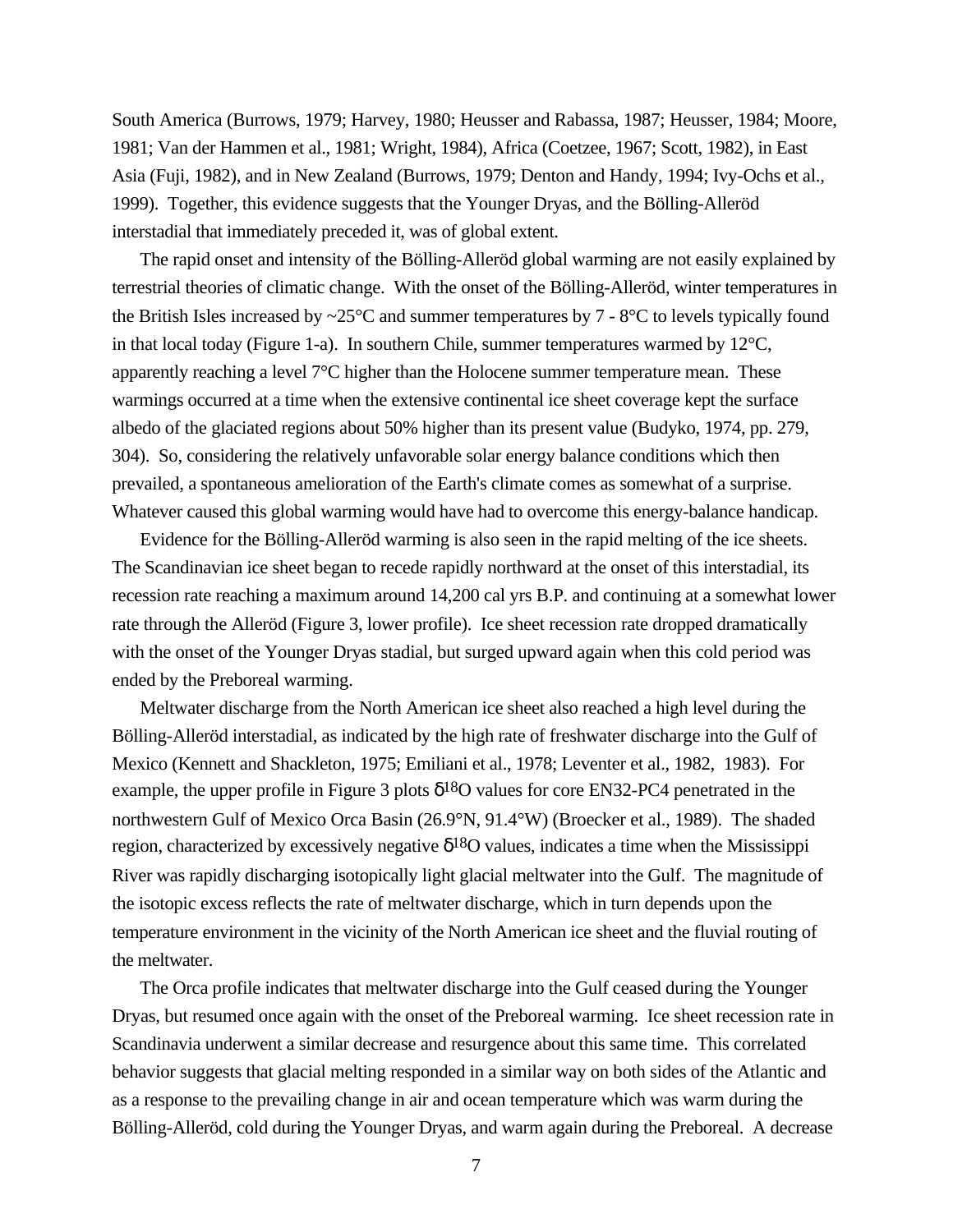

Figure 3. Upper profile:  $\delta^{18}O$  profile for Gulf of Mexico Orca Basin core EN32-PC4 (after Broecker et al., 1989). Shaded portion charts the rate of meltwater discharge into the Gulf of Mexico. Lower profile: ice sheet recession rate in southern Sweden based on data taken from Björck and Möller (1987) and Tauber (1970). Climatic zones: Younger Dryas (YD), Alleröd (AL), and Bölling (BO).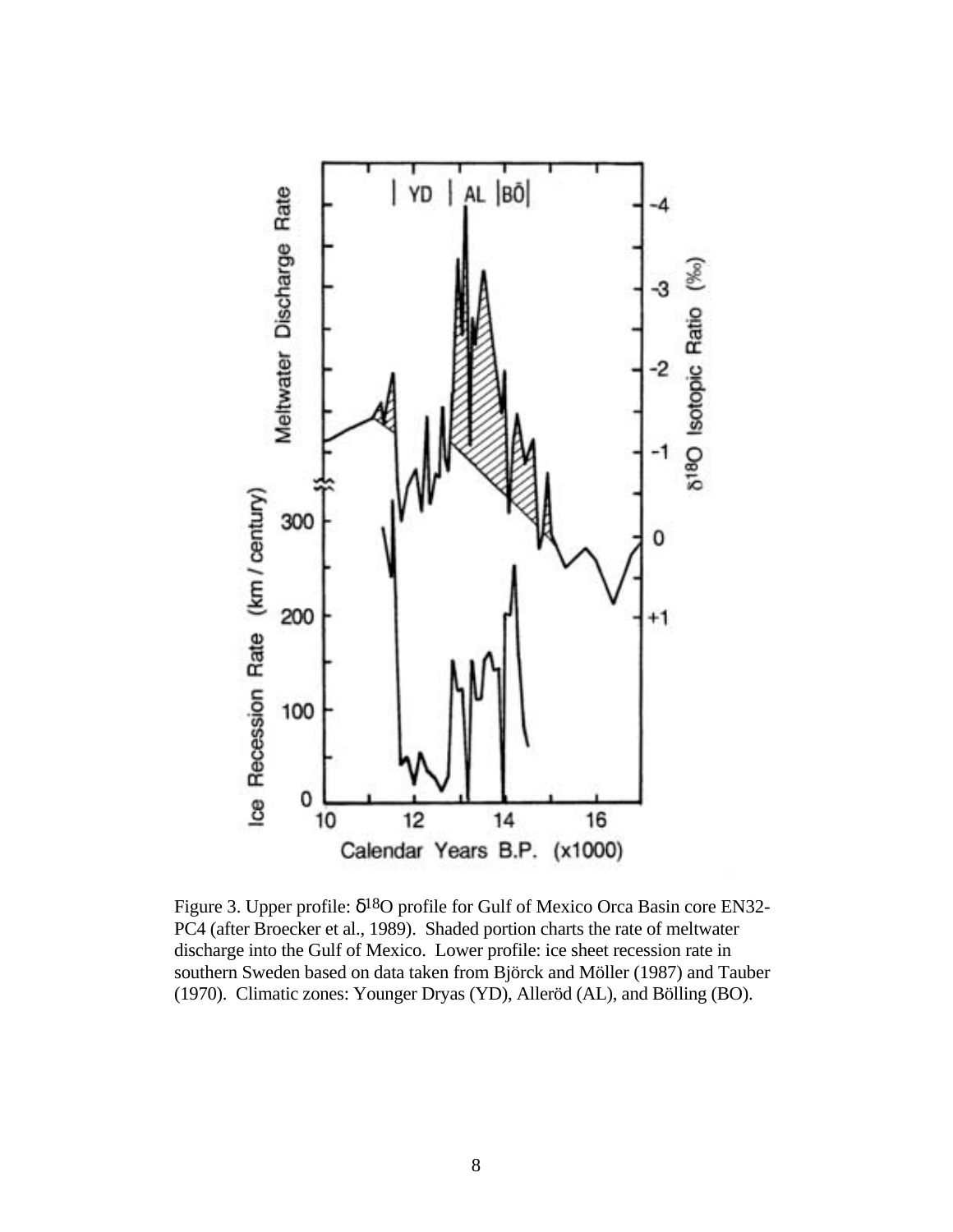in North American ice sheet meltwater output during the period 12,700 to 11,550 cal yrs B.P. (11 k  $-10 \text{ k }$  14C yrs B.P.) is consistent with the global onset of the Younger Dryas cold interval. Evidence that this cold period occurred in the Gulf regions is seen in Figure 2-e (Beard, 1973) and in the more accurately dated core EN32-PC4 (Flower and Kennett, 1990). It also is consistent with similar changes in temperature and ice accumulation rate evident in Greenland ice cores (Dansgaard et al., 1982; Johnsen et al., 1992, Taylor et al., 1993, Alley et al., 1993).

One theory attributes the cessation of meltwater input into the Gulf during the Younger Dryas primarily to a diversion of the meltwater routing away from the Mississippi River and into the St. Lawrence as the retreating ice sheet removed the glacial blockage of the eastern outlet of Lake Agassiz (Broecker et al., 1989). This theory further suggests that discharge down the Mississippi again recommenced for a short period during the Preboreal when this eastern outlet was again blocked by the Marquette glacial advance. However, the finding that discharge into the Gulf ceased at a time when regional climate abruptly cooled and glacial melting halted and then recommenced at a time when regional climate abruptly warmed up again and glacial melting had begun again suggests an obvious cause-effect relation. While meltwater diversion must have played some role during this period, for the most part the Gulf record appears to be charting the melting rate response of the North American ice sheet to global changes in climate.

Times of maximal rate of sea level rise should be expected to correlate with periods of global warming. In fact, as seen in the Barbados coral reef record (Figure 4), the rate of sea level rise peaks during both the Bölling-Alleröd (meltwater pulse IA) and during the Preboreal (meltwater pulse IB). This suggests the ice sheets were collectively discharging meltwater at a maximal rate during these times and hence that these climatic ameliorations were not geographically localized. The Barbados record also indicates that meltwater discharge rate was low during the Younger Dryas, thereby supporting the point made earlier that the Gulf of Mexico cessation event was largely due to a global cooling and not to a regional redirection of the Laurentide meltwater outflow to the St. Lawrence River.

Times when sea level was rising at a maximum rate (Figure 4, IA and IB) match up quite well with times of high ice sheet recession rate evident in Scandinavia during the Bölling and Preboreal warm phases (Figure 3, upper profile). Peak IA of the global meltwater discharge rate profile, which began its rise at around 14,400 cal yrs B.P. and peaked around 14,000 cal yrs B.P., lagged by about 200 years compared to peak IA of the Scandinavian ice recession rate record. This lag suggests that the early stage of deglaciation was dominated by melting of the marine-based parts of the ice sheet, which contributed little to sea-level rise (see Veum et al., 1992). A closer correlation is apparent with Meltwater pulse IB which began its rise at the beginning of the Preboreal around 11,600 cal yrs B.P. and declined around 11,000 cal yrs B.P.

Climate profiles from the British Isles and southern Chile both record a minor warming event, prior to the Bölling, spanning the period 15,750 to 14,850 cal yrs B.P. (14.2 to 13.3 k <sup>14</sup>C yrs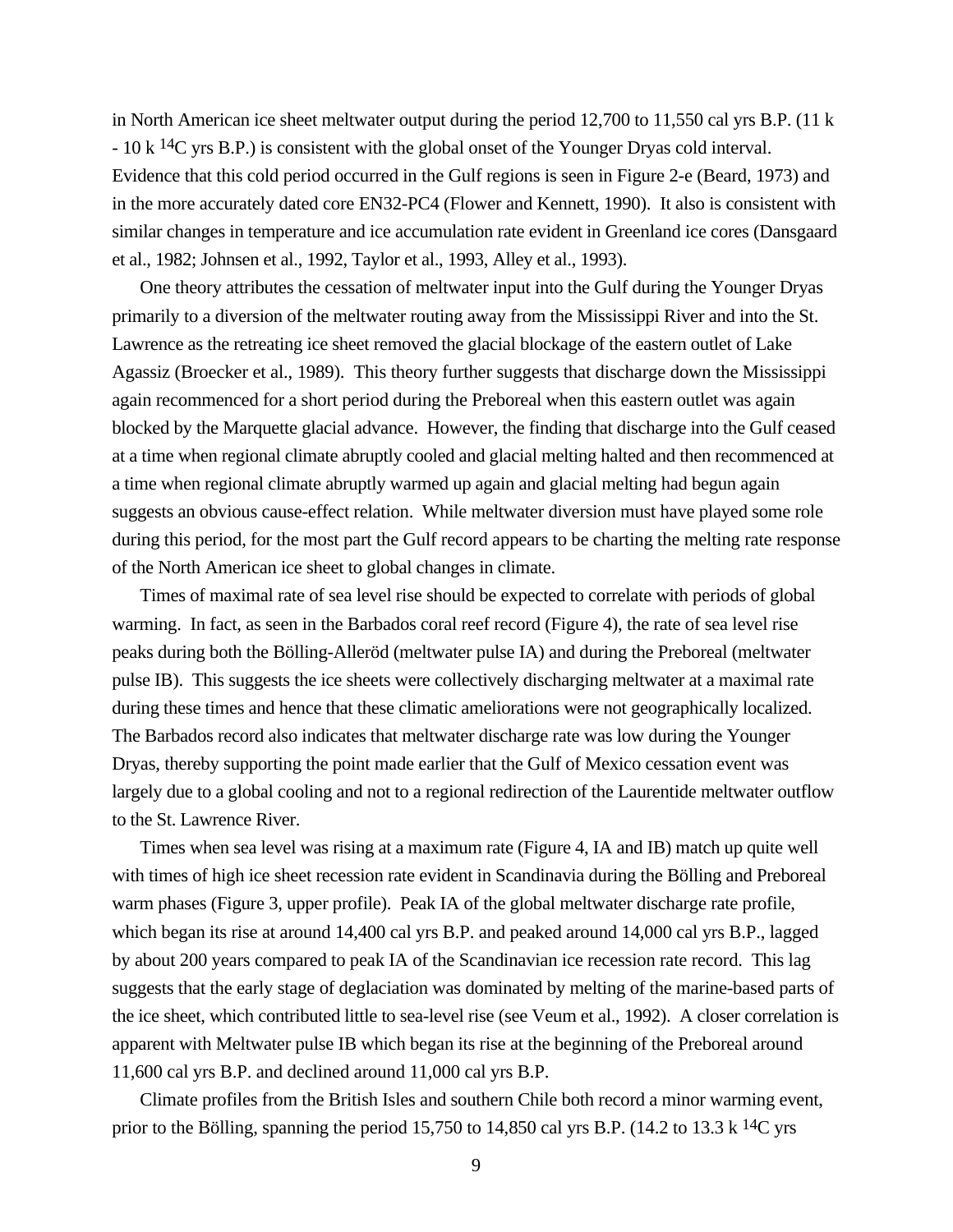

Figure 4. Upper profile: the rate of global glacial meltwater discharge into the oceans calculated from the Barbados sea level change curve (Fairbanks, 1989), revised according to the U-Th 14C calibrations of Bard et al. (1990a, 1990b). Lower profile: ice sheet recession rate in southern Sweden. Climatic zones: Younger Dryas (YD), Alleröd (AL), and Bölling (BO).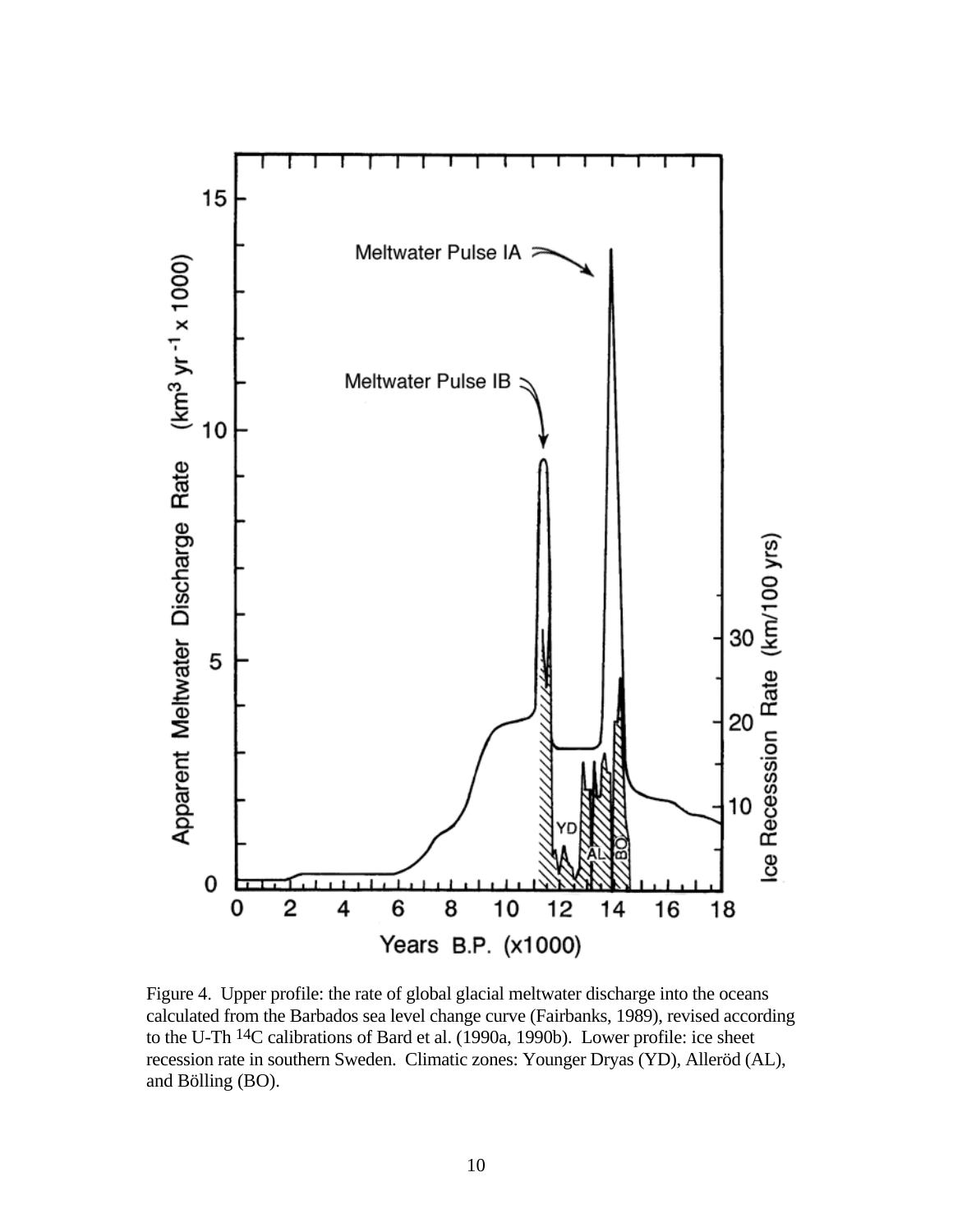B.P.); compare Figures 1-a and 1-d. This correlates in the East Baltic area with the Msta and Raunis interstadials (ending  $\sim$ 13.25 k <sup>14</sup>C yrs B.P.), with the Susaca interstadial of Columbia (Dreimanis, 1966), and in the Great Lakes Region with the Mackinaw (or Cary-Port Huron) interstadial (13.3  $\pm$  0.4 k <sup>14</sup>C yrs B.P.) and with the earlier warm period that preceded the deposition of the Wentworth till. Although given different names in different regions, this "Pre-Bölling" interstadial appears to have been of global scope, although not nearly as intense as the Bölling-Alleröd.

The several hundred year long cool interval that separated this warm period from the Bölling, evident in the British Isles and Chilean records, correlates with the Lista and Holland Coast stadials in Southern Norway and Sweden (13.5 - 13.0 k <sup>14</sup>C yrs B.P.) (Berglund, 1979) and with the Luga stadial in the Baltic area (13.2 - 13.0 k 14C yrs B.P.) (Raukas and Serebryanny, 1972; Berglund, 1979). In the Great lakes area, this cooling matches up with the Port Huron stadial, which dates at  $13,000 \pm 500$  <sup>14</sup>C yrs B.P. and divides the Mackinaw from the Two Creekan interstadial (Karrow, 1984; Dreimanis and Goldthwait, 1973). Thus climatic oscillations occurring between 15,750 and 14,500 years ago (14.2 - 13.0 k <sup>14</sup>C yrs B.P.) also show evidence of transatlantic and interhemispheric correlation.

#### Ice Core Climatic Profiles

The Earth's polar ice record also contains evidence of globally correlated climatic changes. The B/AL/YD oscillation, for example, is synchronously registered in both the GISP2 Summit, Greenland and Taylor Dome, Antarctica ice core climate profiles; see upper two profiles in Figure 5. Steig et al. (1998) measured atmospheric methane concentration from air bubbles trapped in the ice and used the observed rapid concentration changes as markers for correlating the two deuterium isotope climatic records. This matching showed that the climatic transition boundaries correlate closely in time amongst the two cores. Climate at the Taylor Dome site began to gradually warm around 15,500 years BP and experience a more rapid warming around 14,600 years B.P., synchronous with the beginning of the Bölling warming registered in the Summit, Greenland ice core profile. A cold spike at around 13 kyrs BP at Taylor Dome is correlative with the Intra-Alleröd Cold Peak at Summit, Greenland. The subsequent Younger Dryas cool period is not as distinctive at Taylor Dome as it is at Summit. However, the sudden warming at around 11.7 kyrs BP registered in the Taylor Dome core is correlative with the abrupt warming registered at Summit at the beginning of the Holocene.

Climatic synchrony is also evident between the Summit, Greenland and Byrd Station, Antarctica ice core isotope records; see Figure 5. The isotope profile for the Byrd core (Johnsen et al., 1972) is dated according to the chronology of Beer et al. (1992) which they obtained by correlating distinctive 10Be concentration peaks found in both the Byrd Station, Antarctic and Camp Century, Greenland isotope records, some peaks dating as early as 12 - 20 kyrs BP. The Camp Century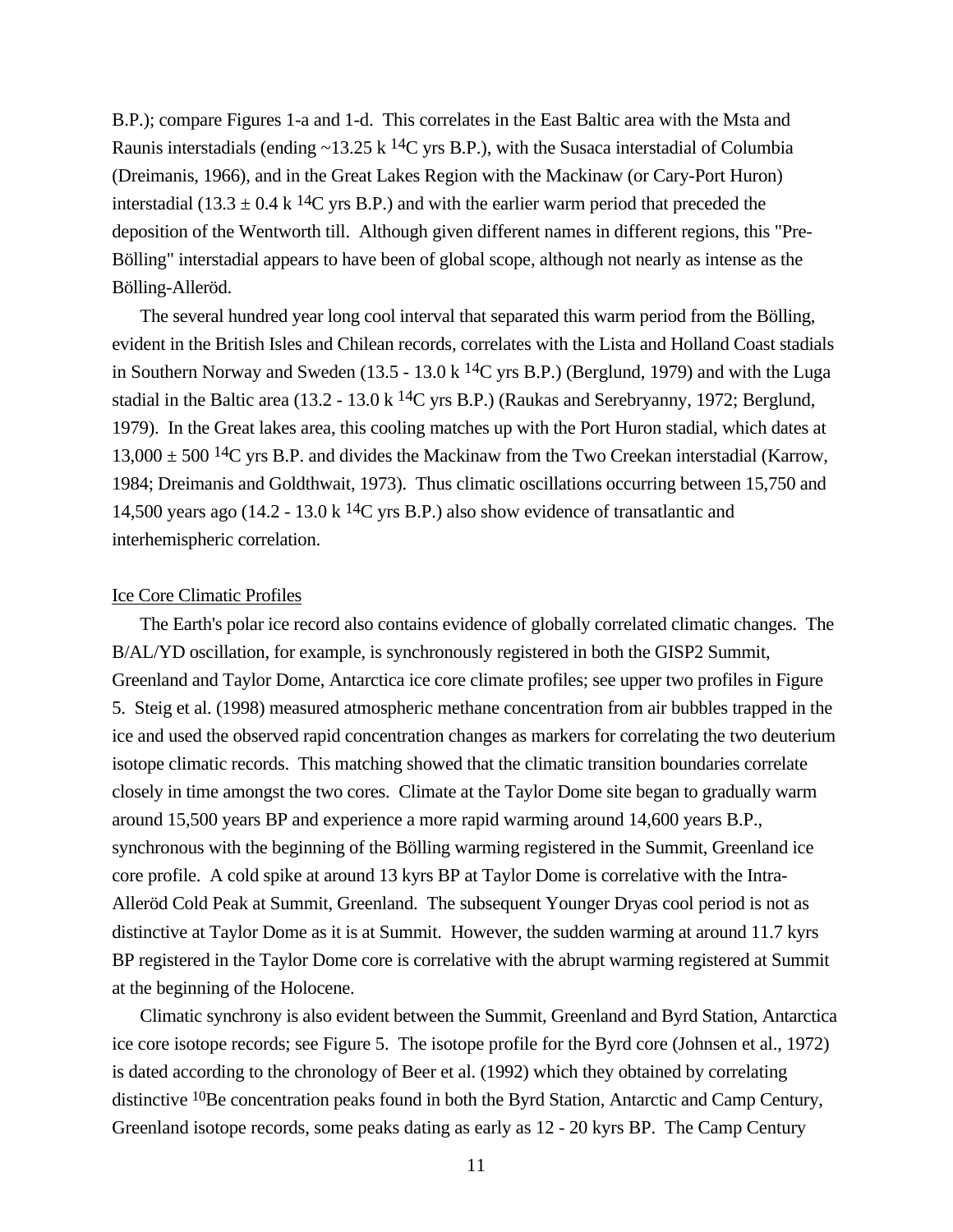

Figure 5. A comparison of Greenland and Antarctic ice core profiles showing climatic synchrony of the Bölling-Alleröd-Younger Dryas oscillation. Upper profiles: Summit, Greenland GISP2 deuterium profile correlated to the Taylor Dome, Antarctic deuterium profile using methane as an indicator (adapted from Steig et al., 1998). Lower profile: Byrd Station, Antarctica  $d^{18}O$  profile (Johnsen et al., 1972) correlated to the Greenland ice record by means of Be-10 peaks (Beer et al., 1992). The  $CO<sub>2</sub>$  data is taken from Neftel et al. (1988).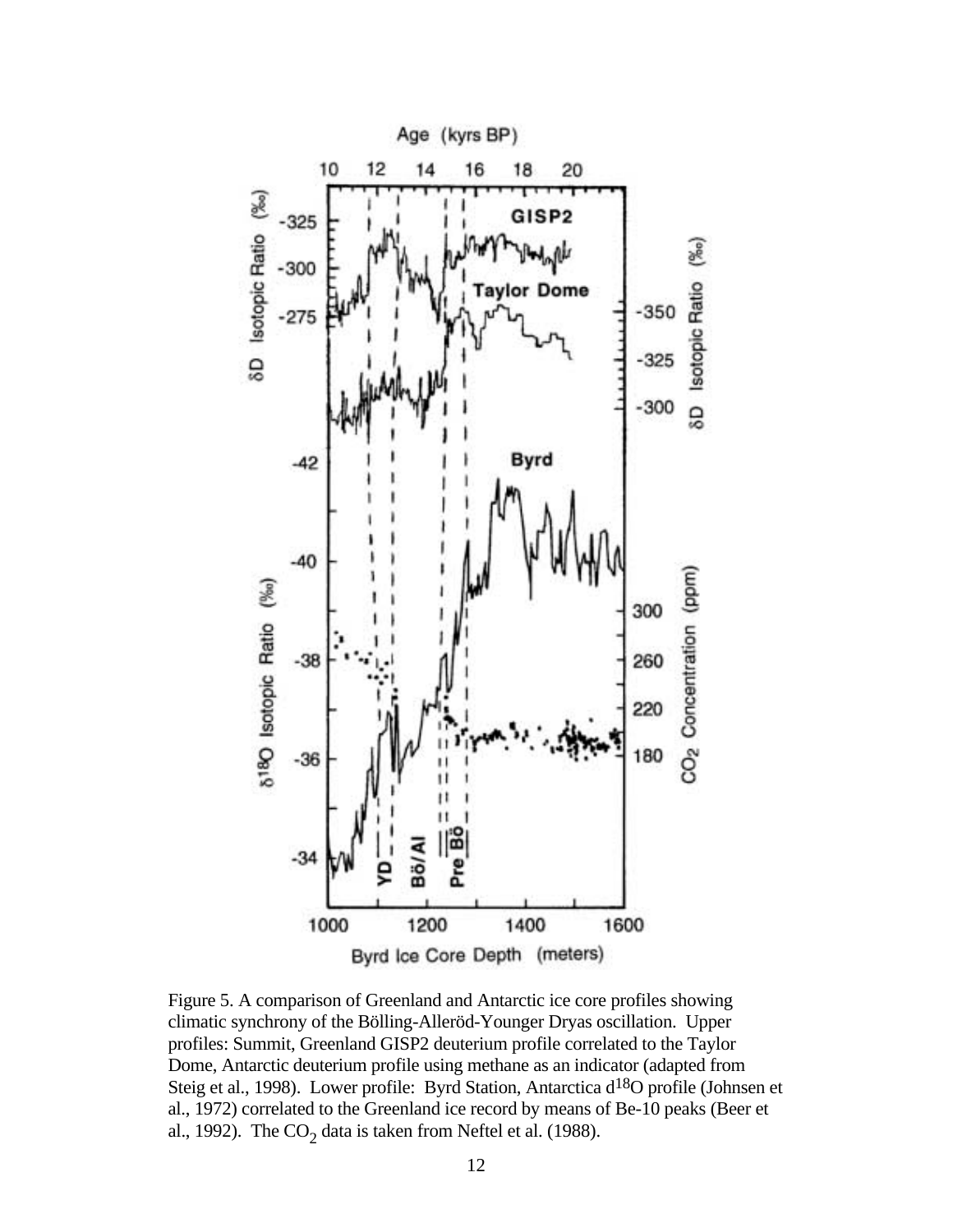isotope profile, in turn, has been accurately dated through correlation with the annual layer dated Summit, Greenland isotope profile (Johnsen et al., 1992). The Byrd oxygen isotope profile shows a progressive climatic amelioration beginning around 15,800 calendar years BP, correlative with the beginning of the Pre-Bölling Interstadial evident in the Summit, Greenland core, and continuing through the Bölling and Alleröd Interstadials. The cooling evident from 1143 to 1100 meters core depth, termed the Antarctic Cold Reversal (ACR), dates between 13,250 to 11,600 calendar years BP and correlates with the Intra-Alleröd Cold Peak and Younger Dryas registered in the Summit record. The Byrd record shows this cooling more clearly than the Taylor Dome record. A terminal warming is evident in the Byrd core around 11.6 kyrs BP correlative with the beginning of the Holocene PreBoreal in the Northern Hemisphere. The <sup>10</sup>Be correlations of Beer et al. contradict the conclusions of Blunier, et al. (1998) that the ACR at Byrd Station had occurred 500 years prior to the Younger Dryas.

Jouzel et al. (1992) have developed a chronology for the Vostok and Dome C Antarctic ice cores by using a two-dimensional flow model along with a saturation vapor pressure approach that they base on ice core isotope data. Their technique leads to less than a 3% error in dating the 35 kyrs BP Be-10 peak registered in each ice core. Although these chronologies predict differing dates for the beginning of the ACR (11.9 kyrs BP at Vostok and 13.4 kyrs BP at Dome C), they conclude that the apparent 1500 year phase lag they had originally calculated for the Vostok ACR is not real, but due to dating inaccuracy, and they note that the assumption of climatic synchrony has the advantage that the beginning of the "Holocene" dust concentration minimum in each core is made contemporaneous. Jouzel et al. adopt the Dome C date of 13.4 kyrs BP as the correct date for the beginning of the ACR., which corresponds closely with 13.2 kyrs BP date for the beginning of the ACR at Byrd Station and for the beginning of the Intra-Allerod cold peak at Summit, Greenland. This synchrony is corroborated by the findings of Mulvaney et al. (2000). Using Ca concentration to synchronize the Taylor Dome and Dome C ice core isotope profiles, they argue that at least the ACR feature occurred synchronously at both locations, hence that climate in various parts of Antarctica changed in a synchronous manner.

## Problems with the Argument for Asynchronous Climatic Change

Others have concluded that climatic changes were asynchronous among different parts of Antarctica and also between Antarctica and Greenland. For example, Blunier et al. (1998) have derived a different time scale for the Byrd and Vostok ice cores by pegging their profiles to the annual-layer-dated Summit profile using excursions of atmospheric methane as inter-core markers. From this they conclude that the ACR began around 13.8 kyrs BP at Byrd Station, 600 years prior to the Intra-Alleröd Cold Peak in Summit, Greenland, but that the ACR at Vostok began around 15.0 kyrs BP, 1200 years prior to the Byrd Station ACR. Thus Blunier et al. propose that climate at Vostok cooled and then warmed up again, that 1200 years later climate at Byrd Station (about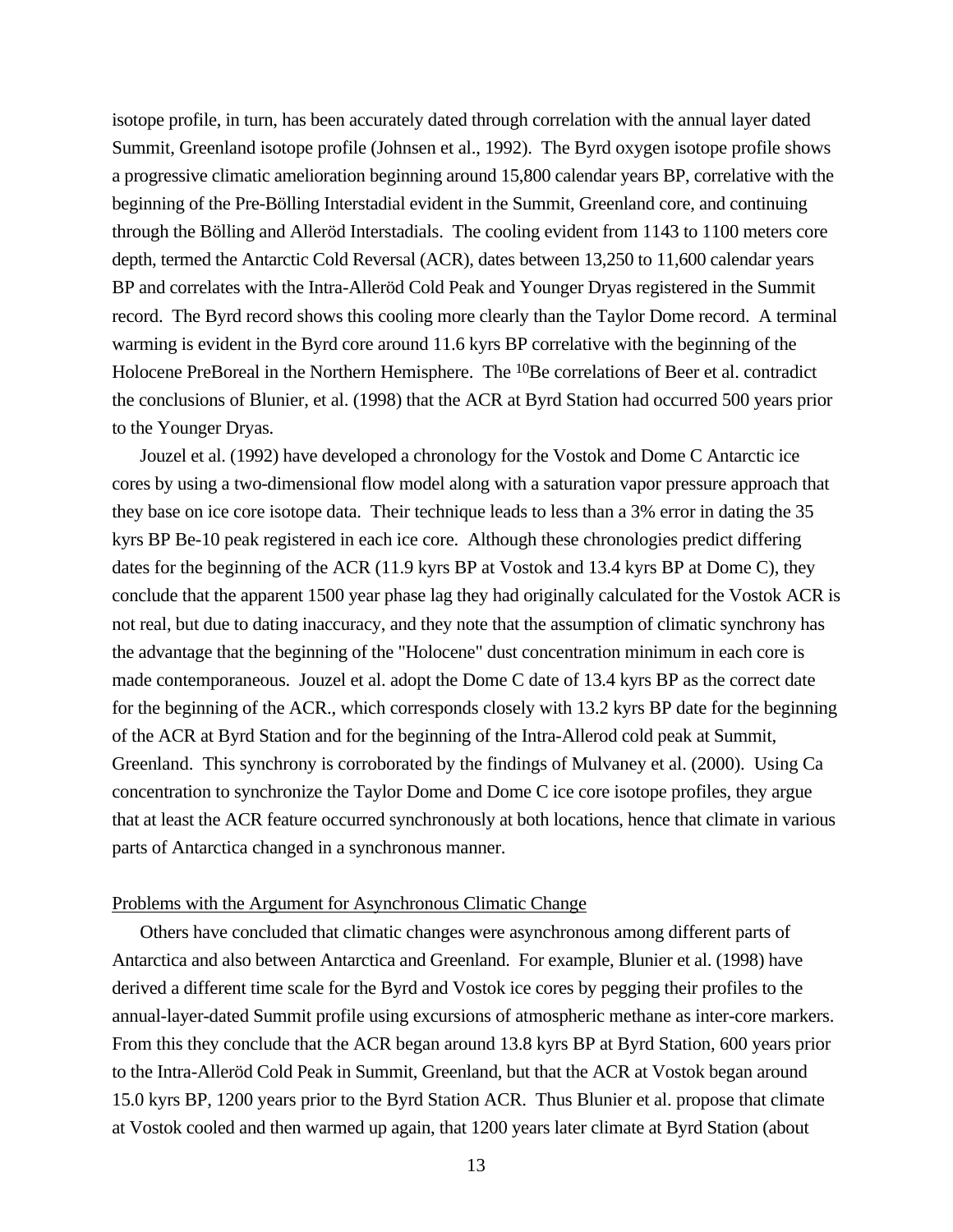4000 km away) similarly cooled and then warmed up, and that 600 years later climate at Taylor Dome (about 2700 km from Byrd Station) similarly cooled and then warmed up again. This would require some sort of exotic refrigeration mechanism proceeding at Vostok while the ice age was in the process of ending at Byrd Station, and that later was capable of cooling Byrd Station while the ice age was in the process of ending at Taylor Dome. Even greater age discrepancies are projected for the Bölling deglacial warming, being professed to begin in Vostok and Byrd Station around 17,000 to 18,000 years BP and to begin at Taylor Dome about 3000 years later at 14,500 years BP.

In reporting their finding that the Taylor Dome Antarctic core registers the AL/BO/YD oscillation in synchrony with the north, Steig et al. (1998) also adopt the chronology of Blunier et al. (1998) with its implication that the deglacial warming at the Byrd and Vostok sites was asynchronous and that it preceded the climatic warming in Greenland. Steig et al. concluded that the 2000 year time lag between the 13.0 kyrs BP Antarctic Cold Reversal at Taylor Dome and the date projected for the Vostok ACR is real. They suggested that the Byrd and Vostok sites failed to synchronize with the Northern Hemisphere climatic phases because these sites lay further from open water. However, to the contrary, during the last ice age the Taylor Dome, Byrd, and Vostok sites were all approximately equidistant from the outer sea ice boundary.

Moreover since these three sites lie within 3000 kilometers of one another, it does not make sense that they were climatically isolated from one another and registered asynchronous changes. Just as the isotope profiles of the Dye 3, Summit, and Camp Century, Greenland sites, which lie within 1500 km of each other, have been shown to register synchronous climatic changes (Johnsen et al., 1992), so too these various Antarctic sites should have been exposed to similar climatic conditions. But the chronology of Blunier et al. implies that the Byrd and Vostok sites had been experiencing near interglacial warmth for more than 1000 years while the Taylor Dome site had been maintaining full glacial conditions. Instead, it is far more likely that these phase lags are artifacts arising from inaccuracies in the ice core chronologies.

For example, the technique of using methane concentration for correlating ice cores has the inherent uncertainty that the difference in age between the sampled air bubbles and their surrounding ice matrix  $(\Delta_{\text{age}})$  is not a known measured quantity. The magnitude of this difference depends on the estimated rate of ice accumulation and on the estimated depth at which air became sealed off into bubbles when the firn compacted to form ice. The estimate of this seal-off depth can vary depending on a number of factors. The calculations, which must be done separately for each ice core, are model dependent and highly assumption laden.

In view of the land and ocean core evidence reviewed earlier which indicates synchronous globally climatic change at the end of the last ice age, we are inclined to adopt the chronologies of Beer et al. (1992) and Jouzel et al. (1992) over that of Blunier et al. Combined with the findings of Steig et al. (1998) on the synchrony of deglaciation in Summit, Greenland and Taylor Dome, Antarctica, these various chronologies lead to the conclusion that the B/AL/YD climatic oscillation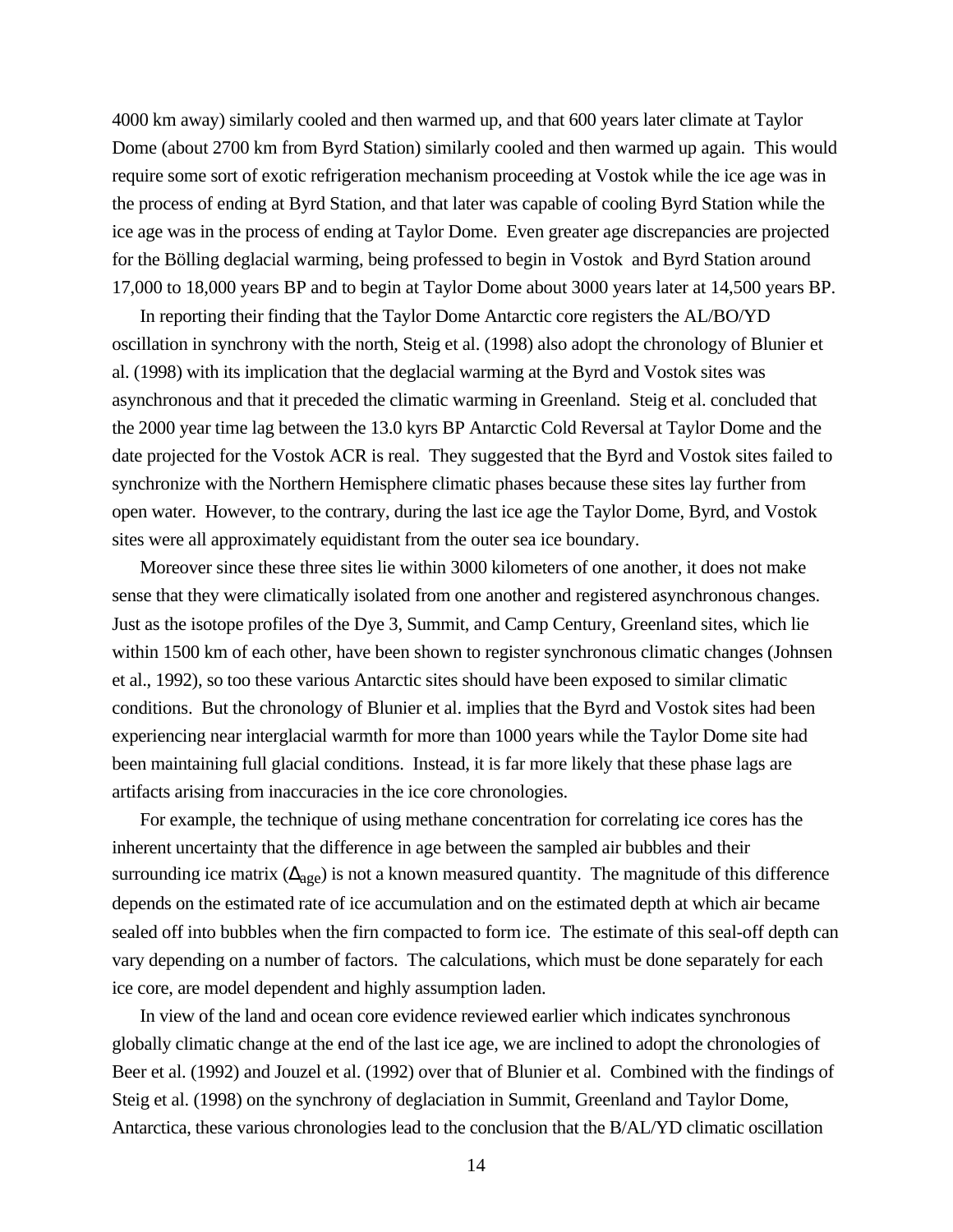recorded in Greenland ice occurred synchronously with similar climatic changes registered in various parts of Antarctica and tracked climatic changes occurring in other northern and southern hemispheric regions. With the conclusion of climatic synchrony, the dating which Blunier propose for the Vostok, Dome C, and Byrd Station for the period 14.5 -19.5 kyrs BP would be made younger and would require that precipitation over this deglacial warming period was higher than they had supposed. However, this is entirely expected since ice accumulation rate is known to be high at times of warming.

#### **3. The Apparent Inadequacy of Terrestrial Explanations**

#### Amplified Fluctuations

The ice accumulation rate profile from the GISP2 Summit core indicates that the climatic warming from the Younger Dryas to the Preboreal occurred within a few years time and that the warming from the Older Dryas to the Bölling occurred almost as rapidly (Alley et al. 1993). At present there is no general consensus as to the cause of such abrupt climatic changes. Milankovitch precessional and nutational cycles have periods of the order of 20 to 40 thousand years and hence, by themselves, cannot account for the rapidity of the terminal Pleistocene climatic oscillations. It has been suggested that slowly varying changes in seasonality might bring the climatic system past a certain critical point where nonlinear positive-feedback processes encourage random fluctuations (e.g., weather noise) to rapidly grow in size and drive ice sheet area and global climate to a new stable equilibrium (North and Crowley, 1985). However, since the climatic system incorporates negative feedback relationships which give it some degree of stability and tend to maintain it in a given climatic state, be it glacial or interglacial, destabilizing perturbations must exceed a certain critical size if they are to effect any large-scale change. Those that are too small in magnitude or duration will fail to change the system's prevailing climatic state. Weather noise probably belongs to this subcritical category.

Another point to consider is the global nature of the Bölling- Alleröd warming. Theories proposing that this was seeded from indigenous climatic fluctuation arising in a specific locale (e.g., in the North Atlantic) presuppose that it subsequently was rapidly communicated to other parts of the globe. For this to occur, positive-feedback processes would have to amplify the original perturbation sufficiently fast that the entropy-increasing tendency of geographic dispersal would be counteracted. But it is not clear what positive-feedback process could have operated on indigenous thermal fluctuations to warm climate around the world to the extent of increasing the rate of glacial melting by six fold within a matter of just a few hundred years, as occurred during the Bölling. Moreover it is also not clear why this process would suddenly shut off and allow global climate to temporarily relapse back to a glacial mode, as had occurred with the onset of the Younger Dryas. Instead, the circumstances call for a geographically diffuse mechanism capable of simultaneously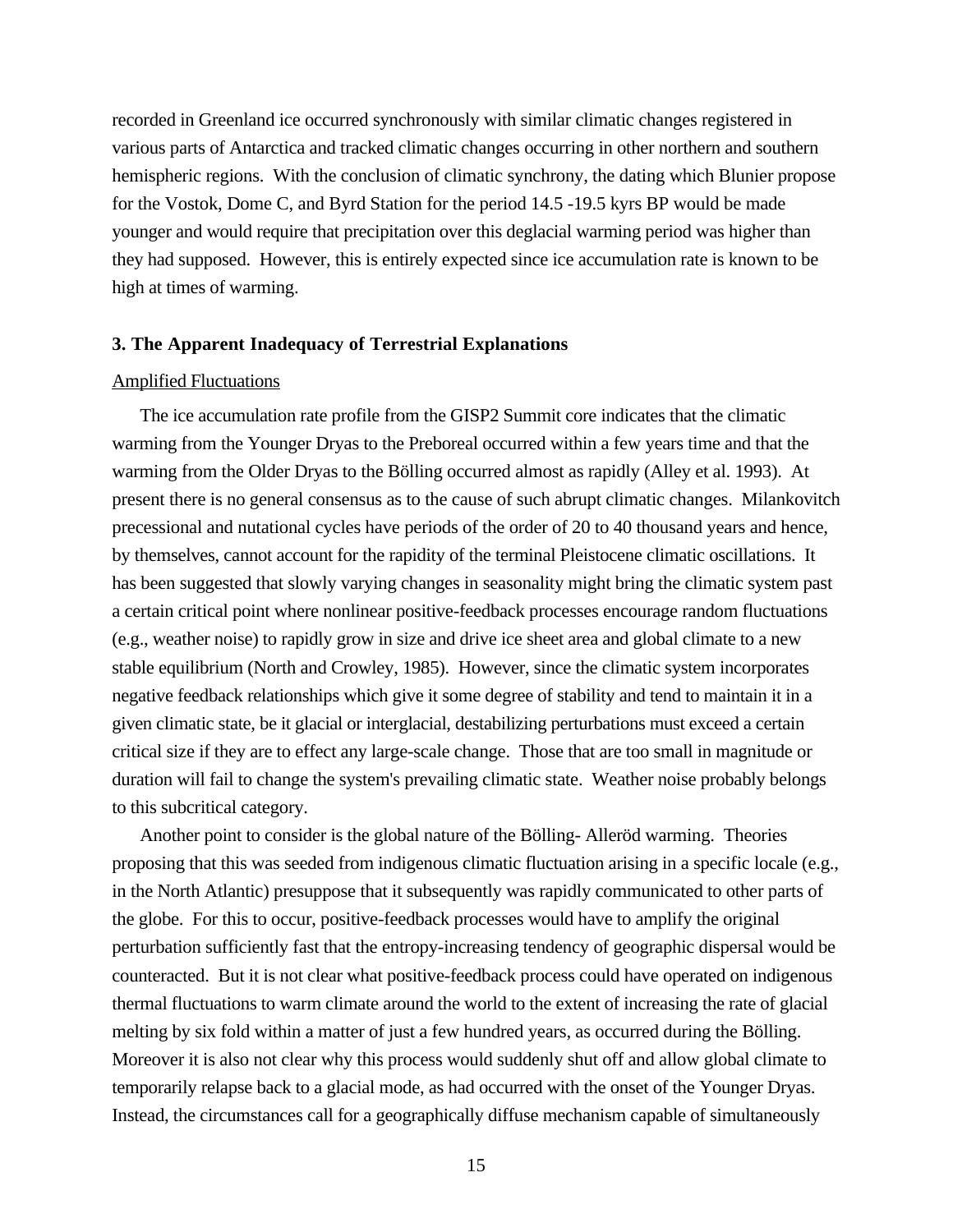affecting the energy balance of the entire planet.

## CO<sub>2</sub> Greenhouse Warming

Seasonality changes produced by gradual Milankovitch orbital cycle variations may affect the Northern Hemisphere to some extent, but have little effect on the Southern Hemisphere. Hence they are unable to account for the hemispheric synchronism of glacial terminations (Manabe and Broccoli, 1985).

It has been suggested that global synchrony might have been achieved through some kind of interhemispheric linking, such as changes in atmospheric  $CO_2$  concentration (Corlis, 1982; Manabe and Broccoli, 1985; Johnson and Andrews, 1986). However, by itself,  $CO<sub>2</sub>$  produces a relatively small greenhouse warming effect. For example, the Vostok ice core measurements of Barnola et al. (1987) show that at the end of the ice age  $CO_2$  concentration rose by 25% from 195 ppm to 260 ppm. The increased IR opacity resulting from this rise would have produced a warming of only 0.4 $\degree$  C, contributing only 5% of the total 9 $\degree$  C temperature increase (Genthon et al., 1987). Moreover the Byrd ice core data indicates that  $CO<sub>2</sub>$  concentration continued to increase through the Younger Dryas, just the opposite of what would be expected if  $CO<sub>2</sub>$  played a critical role in modulating climate (see Figure 5). In summary, there is little evidence to suggest that the rise in atmospheric  $CO_2$  concentration was the cause of the Termination I global warmings. Rather, the rise in atmospheric  $CO_2$  was more likely a response to global warming, as the warming oceans released their dissolved gas to the atmosphere.

Compared with carbon dioxide, methane underwent a much larger percentage increase at the end of the ice age, doubling from about 360 ppb to 725 ppb, as determined from measurements of the Summit, Greenland ice core (Chappellaz et al, 1993). However, since its absolute concentration is 1000 fold less than that of  $CO<sub>2</sub>$ , it is not a major contributor to greenhouse warming. Rather, its increase also is most likely a response to climatic change rather than an instigator, the rise in  $CH<sub>4</sub>$ concentration being attributed to the increased abundance of vegetation which is a major producer of this gas.

## Deep-Ocean Circulation

Broecker et al. (1985, 1988a, 1989, 1990) have proposed that the abrupt warming registered in the North Atlantic around 14,650 cal yrs B.P. (13.0 k 14C yrs B.P.) was produced by a change in the rate of North Atlantic deep-water (NADW) production. This theory suggests that during the last ice age cool surface waters prevailing in the North Atlantic reduced the rate of evaporative loss there and thereby lowered the production rate of salty deep-water. This, in turn, would have caused the ocean-current "conveyor belt," which transports cold salty deep waters to the North Pacific and warm equatorial surface waters to the North Atlantic, to operate at a very minimal level. This would have cut off the supply of ocean heat feeding the Northern Atlantic atmosphere and, in so doing,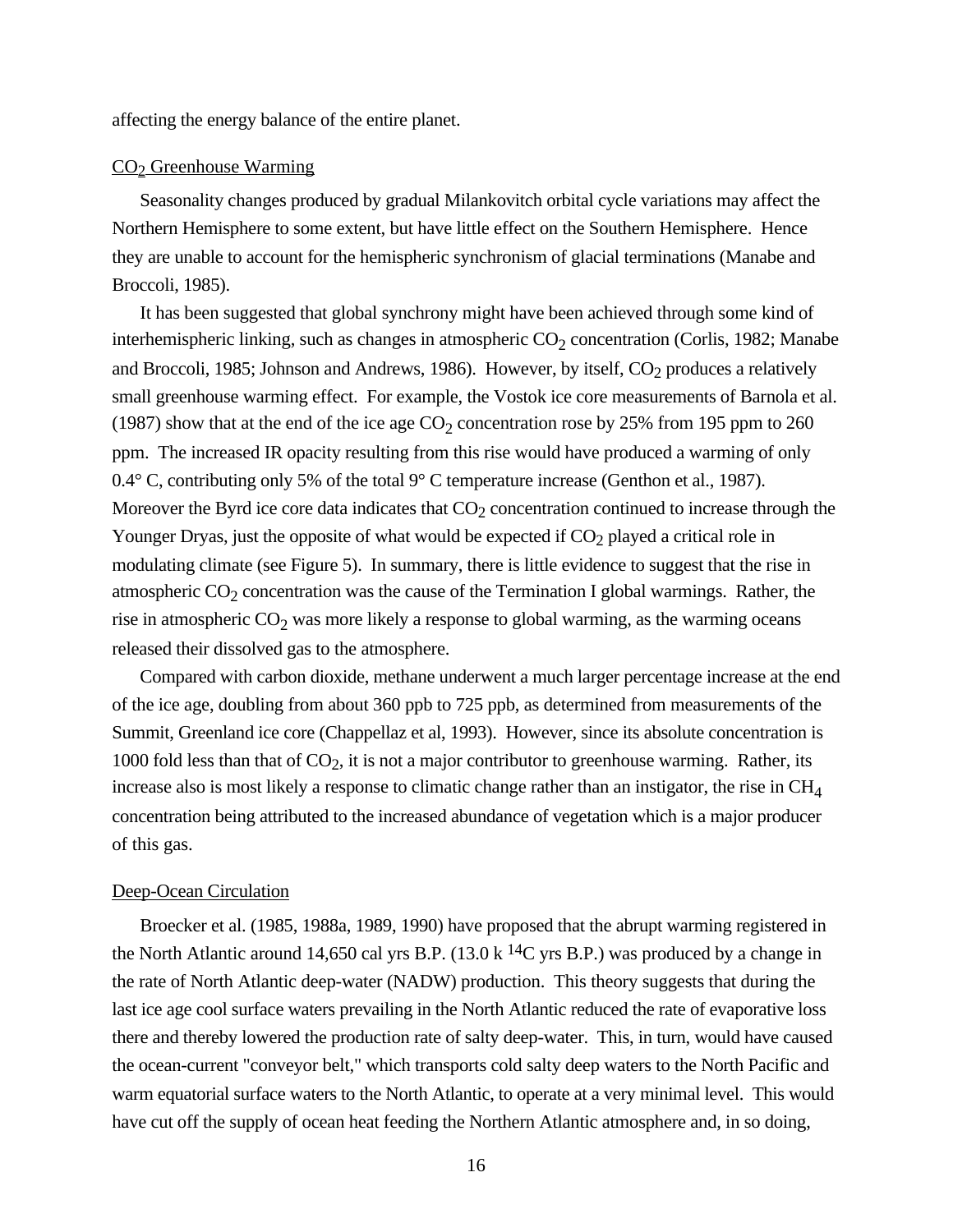would have helped to stabilize the prevailing glacial conditions. The theory goes on to suggest that the maximum seasonality (hot summers and cold winters) prevailing in northern latitudes toward the end of the last ice age increased evaporative loss and deep water production sufficiently to cause NADW production to rapidly flip to its high-flux interglacial mode. The warm equatorial water said to have been brought into the North Atlantic is theorized to have ameliorated climate in this region sufficiently to have induced the Bölling temperature rise. Furthermore, with the opening of the St. Lawrence River drainage system, an increasing influx of low-salinity meltwater is theorized to have temporarily returned NADW production to its glacial mode and thereupon induced the Younger Dryas cooling.

However, studies of benthic foraminifera in the Atlantic suggest that NADW production did not flip to its interglacial high-flux mode until around  $12,500$  <sup>14</sup>C yrs B.P., or about 500 <sup>14</sup>C years after the onset of the Bölling (Jansen and Veum, 1990; Veum et al., 1992; Charles and Fairbanks, 1992). So, the onset of NADW production cannot be the agent that caused the rapid warming at the beginning of the Bölling.

Moreover, the finding that tropical surface waters warmed during the Bölling-Alleröd interstadial is problematic for the deep-water circulation theory given that the proposed renewal of NADW circulation would have removed a substantial amount of heat from the equatorial region. For example, it is estimated that ocean currents presently transport northward about 1.4 X 10<sup>15</sup> watts of heat annually, which amounts to about 1% of the annual solar irradiance (Stommel, 1980; Berger, 1990). All other things being equal, this heat removal should have decreased the temperature of equatorial surface waters, but, instead, an increase is seen (Figure 2). To adequately explain the Bölling-Alleröd and Preboreal global warmings what is needed is a mechanism that can rapidly increase the heat budget of the entire planet, as opposed to just redistributing the existing heat.

Moreover changes in NADW production also fail to explain the occurrence of the Younger Dryas. The Barbados sea-level profile indicates that the global rate of meltwater discharge was reduced during the Younger Dryas (Figure 4). Presumably, the meltwater flow into the North Atlantic also was lower during this time despite the possible opening of the St. Lawrence discharge route (Fairbanks, 1989). Thus NADW production is less likely to have shut down during that period. In fact, benthic evidence from the Norwegian Sea suggests that modern-type ocean circulation operated during the Younger Dryas (Veum et al., 1992). Also, <sup>13</sup>C data from the North Atlantic indicates that NADW production fluctuated greatly during both the Bölling-Alleröd and Younger Dryas deglaciation phases with no evidence of an additional prolonged slowdown occurring during the Younger Dryas (Berger, 1990). So the evidence rules against seeking a cause for the Younger Dryas in a thermohaline convection mechanism.

Moreover the carbon isotope record indicates a shut down of deep-water production during the Preboreal warming, a time when the rate of meltwater discharge to the oceans had reached a maximum (Berger, 1990; Boyle and Keigwin, 1987). This is consistent with the theory that large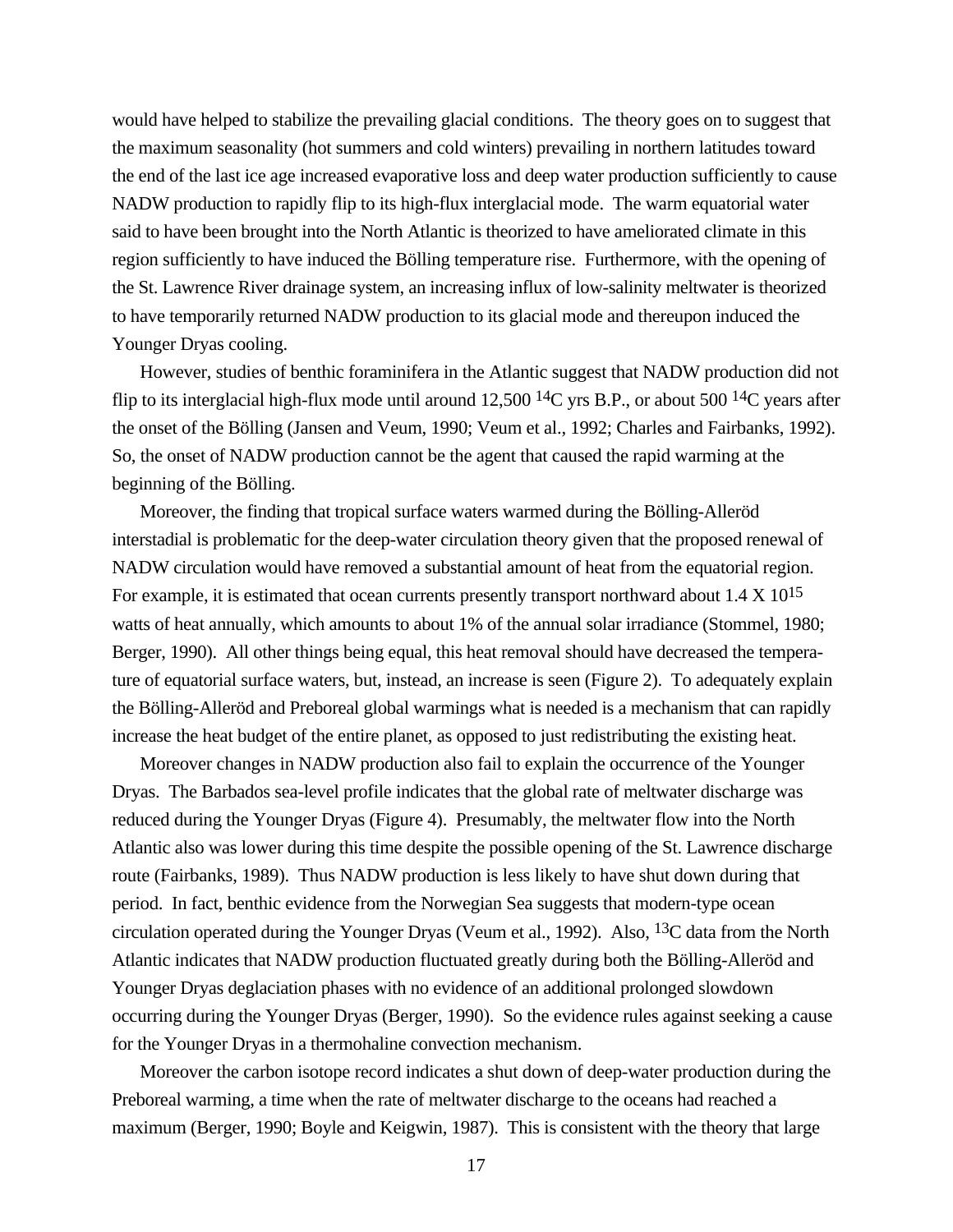influxes of low-salinity meltwater reduce NADW production. However, since less heat would have been advected to the North Atlantic, this shut down should have opposed the Preboreal warming, rather than promoted it. While NADW production attractors could very well play a role in stabilizing the Earth's climate in the glacial or interglacial mode, ocean circulation changes are unable to account for the abrupt onset of Termination I warmings and coolings which occurred in coordinated fashion in diverse parts of the globe.

## Polar Front Migration

The climatic evidence presented earlier also does not support theories that attribute the Termination-I warming to geographically localized effects such as the NW-SE migration of the North Atlantic polar front discussed by various authors (Ruddiman et al., 1977; Ruddiman and McIntyre, 1981; Mercer and Palacios, 1977). Such a regional mechanism would not account for the seemingly correlated oscillations in temperature and glacial wastage that occurred in various locations around the world, including the Indian/Indochinese tropics. Moreover the theory encounters difficulties in the North Atlantic as well. As Atkinson et al. (1987) point out, Great Britain's climate began to cool as early as  $12,200 \pm 200$  <sup>14</sup>C yrs B.P., long before the cold waters of the polar front began to return to their southerly position.

#### **4. A Possible Galactic Explanation**

#### Galactic Cosmic Ray Volleys.

The dramatic climatic shifts that took place during the Pleistocene may have had an extraterrestrial cause. One indication comes from the occurrence in ice age polar ice of high concentrations of 10Be, a 1.5 Myr half-life isotope generated when cosmic ray protons impact nitrogen and oxygen nuclei in the atmosphere (Raisbeck et al., 1981, 1987; Beer et al., 1984a, 1985, 1988, 1992). When adjusted for changes in ice accumulation rate,  $^{10}$ Be profiles can provide useful information that can help us determine if cosmic ray intensity has varied in the past. For example, the profiles shown in Figures 6 and 7 suggest that the cosmic ray background intensity was quite high on several past occasions. As explained in Appendix A, these profiles were calculated by multiplying the <sup>10</sup>Be concentration found in polar ice at a particular depth by the corresponding ice accumulation rate to determine the atmospheric <sup>10</sup>Be production rates which is directly correlated with cosmic ray intensity striking the Earth's atmosphere. The values were then normalized relative to Holocene values to produce relative cosmic ray intensity profiles. To get the unmodulated cosmic ray intensities, an additional adjustment must be made for solar magnetic screening which is dependent on the level of solar activity.

In an attempt to more conservatively explain these peaks as arising solely from terrestrial causes, some have suggested that they have been produced by variations of the geomagnetic field,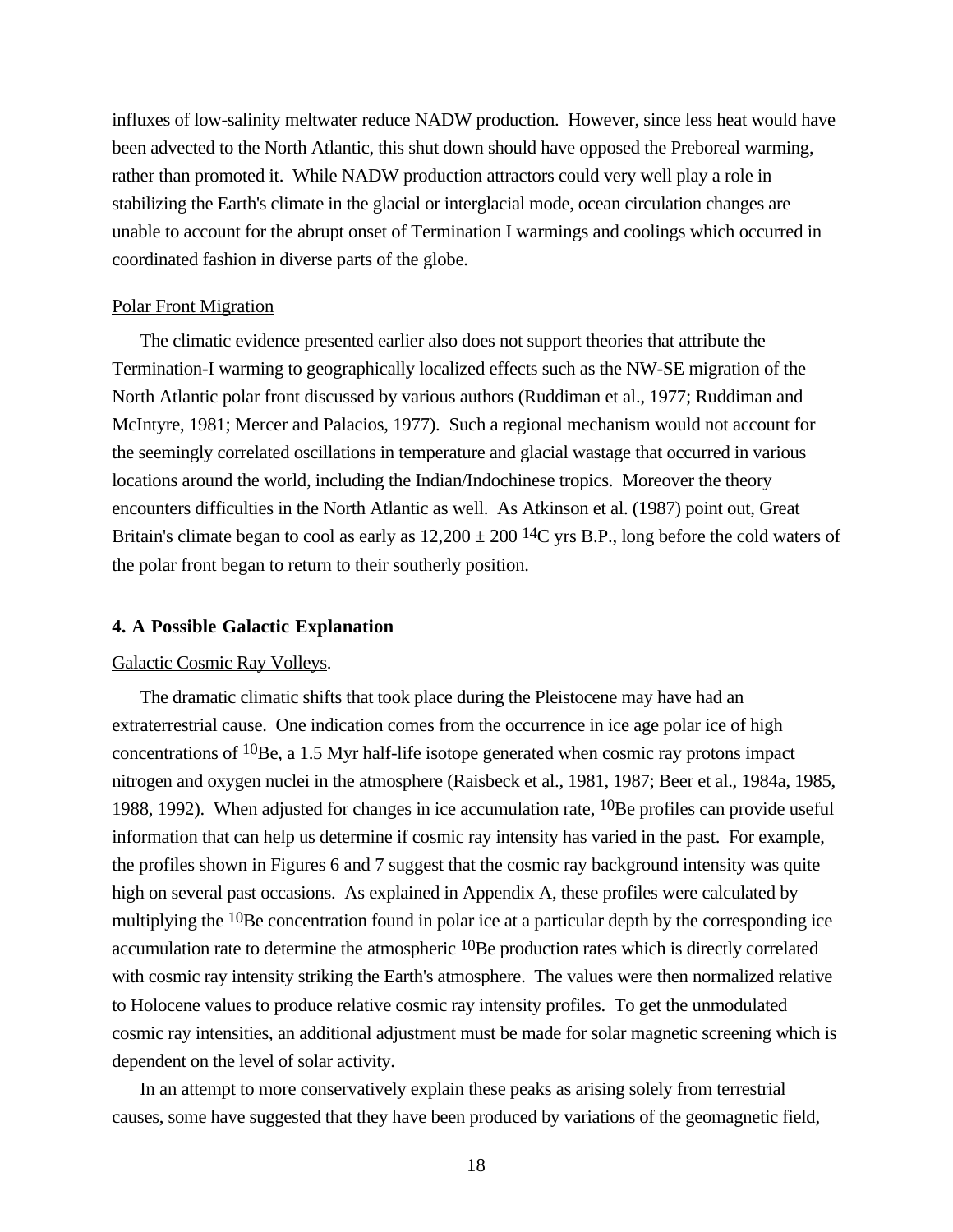suggesting that <sup>10</sup>Be production is higher when the geomagnetic field is at a minimum allowing an increased background cosmic ray flux to penetrate to the atmosphere. However, Beer et al. (1984b, 1988) find that the geomagnetic field has little effect on  $^{10}$ Be variations. They report that  $^{10}$ Be concentration in Camp Century, Greenland ice remained relatively constant between 0 and 4000 BC, despite a 40 percent decrease in geomagnetic dipole intensity. This is not surprising since the high energy cosmic rays responsible for <sup>10</sup>Be production are not easily screened by the Earth's magnetic field, especially in the polar regions. For example at 0° latitude about 20% of the energy flux of cosmic rays in the 3 to 10 Gev energy range would be screened. At 30° latitude, screening would drop to 10%, and at 77° latitude, where Camp Century is located, screening would be negligible. So if  $10$ Be deposited in polar ice originates in the local atmosphere,  $10$ Be variations found in polar ice records should be immune from variations in geomagnetic field intensity.

Raisbeck et al. (1987) have suggested that some peaks in the  $^{10}$ Be record could be local enhancements that resulted from changes in atmospheric flow patterns which may have locally concentrated the isotope. However, their proposal is countered by the work of Beer et al. (1992) who have found that at least two major peaks in the <sup>10</sup>Be record appear both in both the Greenland and Antarctic ice records and therefore reflect actual enhancements in the rate of atmospheric 10Be production. For example, they find that the 35,000 year old <sup>10</sup>Be peak in the Vostok Antarctic ice core (at (600 m) also appears in the Dome C and Byrd Station Antarctic records (at 830 m and 1750 m) and in addition appears in the Camp Century, Greenland ice core (at ~1218 m log book depth). Also they have located a 23,000 year old <sup>10</sup>Be peak in the Byrd core (at  $\sim$ 1500 m) which correlates with a similar peak located in the Camp Century core (at ~1190 m).

Interstellar cosmic rays more easily penetrate the heliopause magnetic sheath during times in the sunspot cycle when solar flare activity is at a minimum and thereby expose the Earth to elevated cosmic ray intensities. For example, during recent solar flare minima 10Be production increased by up to 60% above its mean level (Beer et al., 1985). However, solar modulation of this magnitude does not account for Pleistocene <sup>10</sup>Be peaks that often rise several times higher than this. For example, the cosmic ray intensity profile presented in Figure 6, which adjusts <sup>10</sup>Be concentration for changes in ice accumulation rate, shows about a dozen peaks that display an increase of over 100% above the Holocene background level. Moreover explaining some of the less prominent <sup>10</sup>Be peaks in terms of reduced solar modulation would require periods of solar flare dormancy lasting several thousand years, over an order of magnitude longer than the Maunder Minimum. Although it could be argued that the Sun endured such long periods of inactivity during the ice age, several sets of data instead suggest that solar flare activity at the end of the ice age was instead much higher than it is at present (see next subsection). If so, the magnitude of the Bölling-Alleröd <sup>10</sup>Be production rate peak may be underestimated as a result of excessive solar modulation. So through a process of elimination, it may be concluded that the higher  $10Be$  peaks evident in the polar ice record register times when the background cosmic ray flux was particularly enhanced.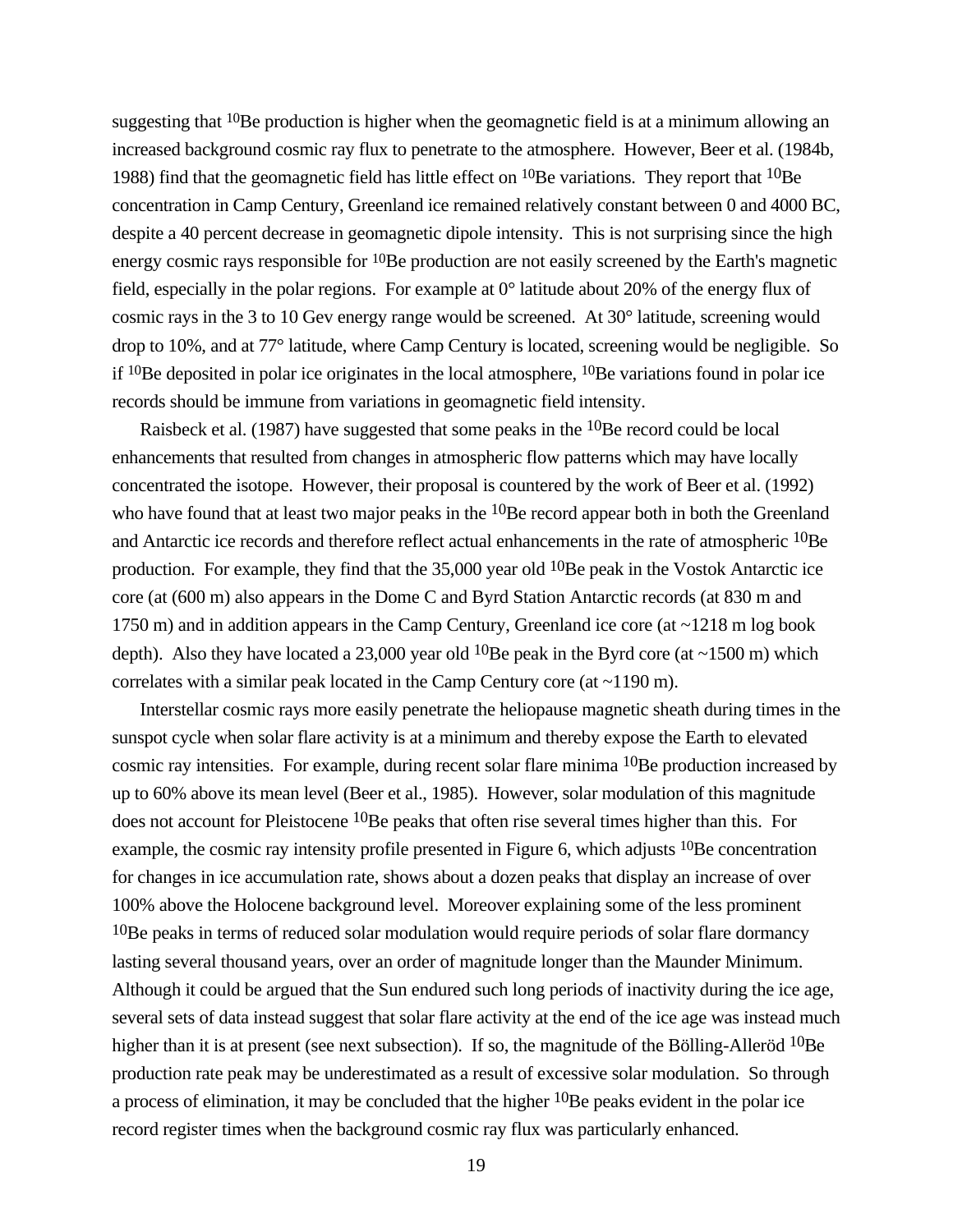

Figure 6. Lower profile: Cosmic ray intensity impacting the solar system  $(0 - 145 \text{ kyrs } B.P.)$ normalized to present levels (based on the Vostok, Antarctica ice core 10Be concentration data of Raisbeck et al. [*The Last Deglaciation*, p. 130], adjusted for changes in ice accumulation rate and solar wind screening and normalized to the Holocene average; see Appendix A, Part A). Upper profile: Ambient air temperature, as indicated by the ice core's deuterium content (from Jouzel, *Nature*, p. 403).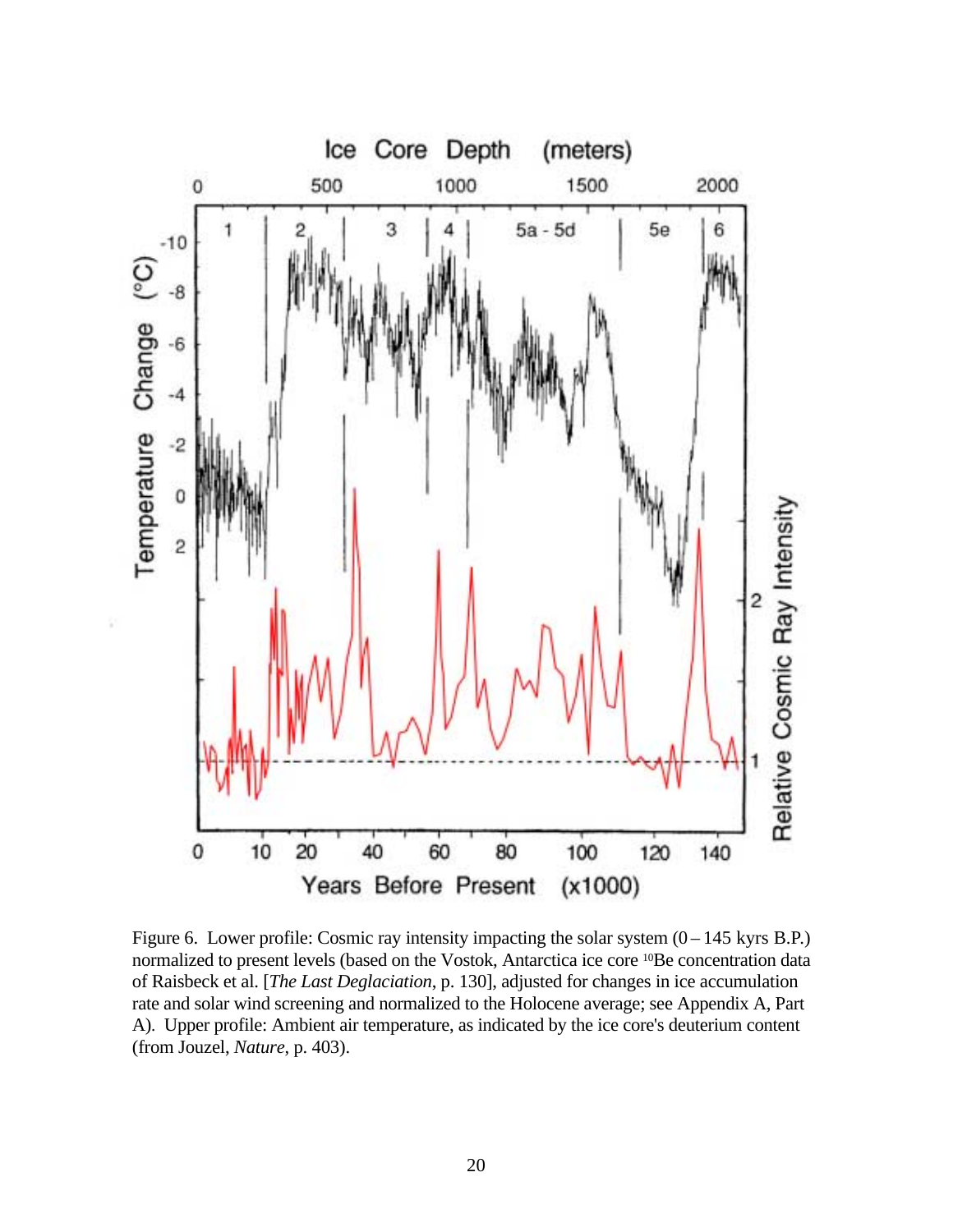

Figure 7. Lower profile: Cosmic ray intensity impacting the solar system  $(0-40 \text{ kyrs})$ B.P.) normalized to present levels. (Based on the Byrd Station ice core 10Be concentration data of Beer et al. (1987, p. 204; 1992, p. 145) adjusted for changes in ice accumulation rate and solar wind screening; see Appendix A, Part B.) Upper profile: The ice core's oxygen isotope ratio, and indicator of ambient temperature and glacial ice sheet size (courtesy of W. Dansgaard).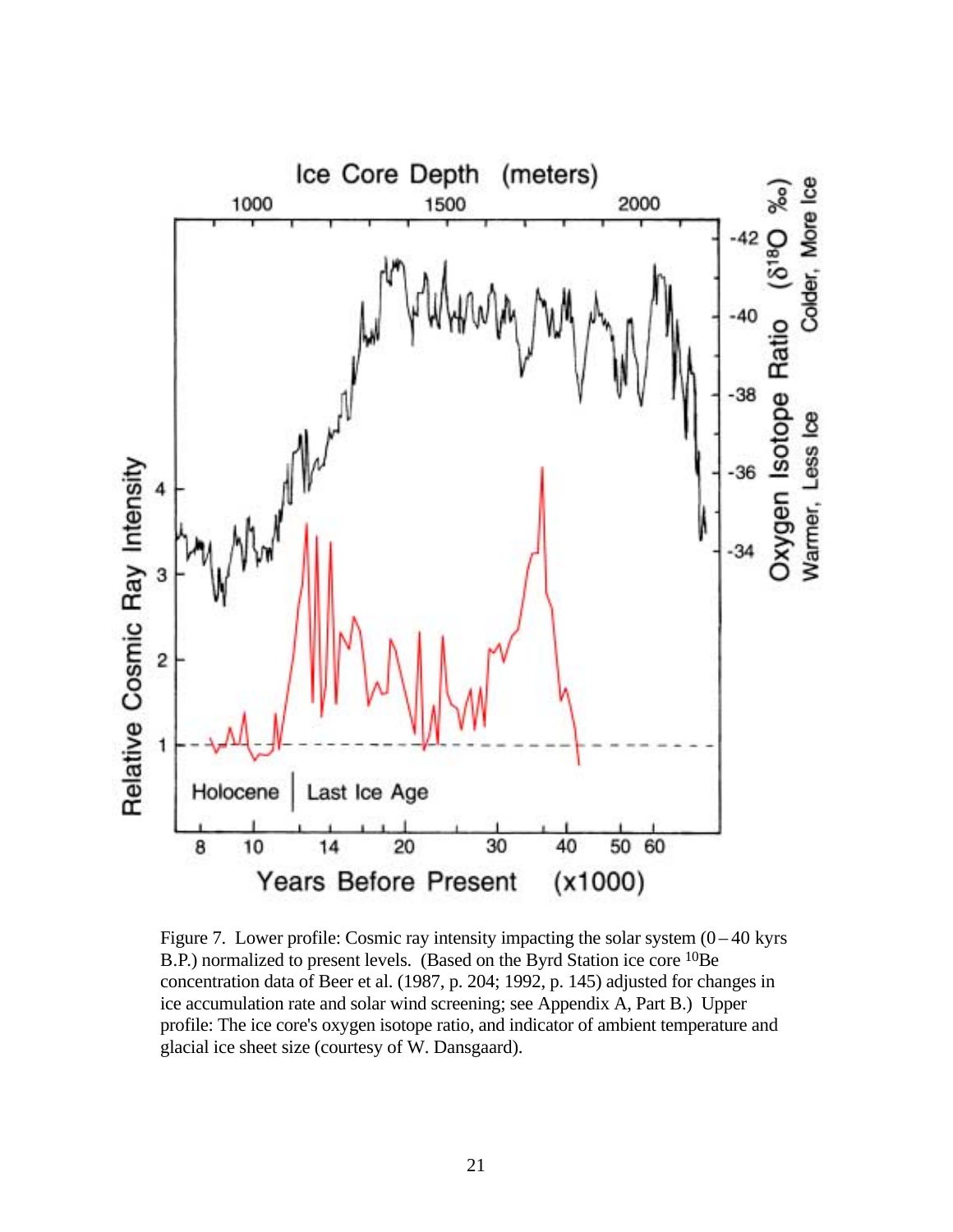A variety of evidence indicates that the core of our Galaxy (Sgr A\*), which lies 23,000 light years away, releases intense volleys of relativistic electrons about every  $10<sup>4</sup>$  years or so, and that these fronts, or *galactic superwaves*, travel radially outward through the Galaxy with such minimal dispersion that at the time of their passage they are able to elevate the cosmic ray background energy density in the solar neighborhood as much as  $10^2$  to  $10^3$  fold above current levels. During such a superwave passage, Galactic cosmic ray electrons would become trapped in spiral orbits behind the bow shock front that surrounds the heliopause and would develop energy densities 105 fold higher than in interstellar space, reaching as high as  $10^{-4}$  ergs/cm<sup>3</sup> and producing temperatures high enough to vaporize frozen cometary debris that currently orbits the solar system. Galactic superwaves are sufficiently intense and prolonged that they would propel the resulting interstellar/nebular dust and gas into the solar system which would have had a substantial effect on the Earth-Sun climate system. This theory and Galactic evidence that one such cosmic ray volley passed our solar system near the end of the last ice age is given in detail in other publications (LaViolette, 1983a, 1987, 2003).

Intense cosmic ray pulses from less massive stellar sources in the Galaxy such as Cygnus X-3 and Hercules X-1 are also known to maintain nondispersed configurations over distances of thousands of light years. For example, cosmic rays showering the Earth from Hercules X-1, which lies about 16,000 light years away, are known to cause a slight variation in the cosmic ray background intensity at 1.2357 second intervals in phase with the synchrotron radiation pulses from that source (Schwarzschild, 1988; Dingus et al., 1988; Lamb et al., 1988; Resvanis et al., 1988). However, the cosmic ray showers arriving from these stellar sources are relatively minor when compared with the intensities that periodically radiate from the Galactic center.

The recurrent <sup>10</sup>Be peaks found in polar ice may record times when fronts of Galactic cosmic ray electrons were passing through the solar vicinity. Currently, 10Be is produced in the Earth's atmosphere almost entirely by cosmic ray protons, cosmic ray electrons currently making up only one percent of the total cosmic ray background. Moreover cosmic ray electrons are rather inefficient producers of  $10Be$ , their main means of production being mainly via high energy gamma ray secondaries generated during their passage through the atmosphere which would in turn have a comparatively small cross section for 10Be production. So peaks that show a doubling or tripling of 10Be above background levels could very well reflect a hundred fold rise of Galactic cosmic ray electron intensities above the proton background level.

A cosmic ray-climate connection of this sort could explain why  $10Be$  peaks occur at many of the major Pleistocene climatic boundaries, such as the particularly large peak that coincides with the Termination II boundary (Stage 5e/6) or the peaks that coincide with the transition from the Eemian interglacial to the semiglaciated Sangamon (Stage  $5d/5e$ ). A moderately high <sup>10</sup>Be peak is also apparent in the Vostok profile at the Termination I boundary at around 13.7 kyrs B.P., confirming the prediction made earlier by LaViolette that a relatively intense cosmic ray volley passed through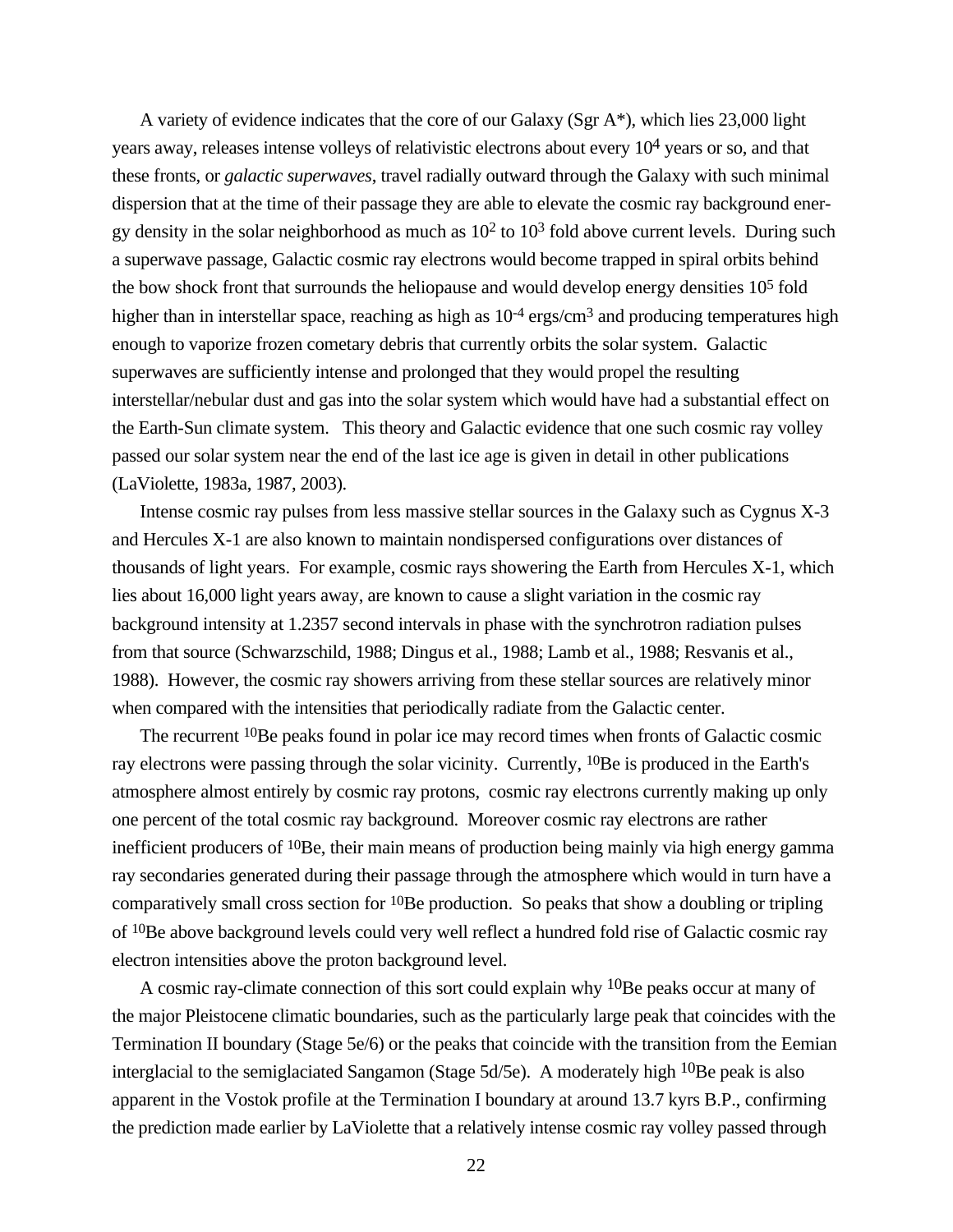the solar system about 16 to 12 thousand years ago (1983a, 1987). This terminal  $10Be$  event is better resolved in the Byrd Station <sup>10</sup>Be production rate profile (Figure 7).

<sup>10</sup>Be peaks are notably absent from the present interglacial, a period that appears to be unique for its long period of uniform climate. On the other hand, compared with this interglacial mean, the numerous peaks occurring during the last ice age  $(2 - 4)$ , raised the <sup>10</sup>Be production rate mean 50 percent higher and the peaks appearing during the semiglaciated Sangamon (5a - 5d) raised the <sup>10</sup>Be mean 40 percent higher. So there appears to be a long-term correlation between climate and <sup>10</sup>Be production rate (i.e., <sup>10</sup>Be adjusted for changes in accumulation rate). The previous interglacial (Stage 5e) also seems to have been free of  $^{10}$ Be peaks.

Supernova explosions cannot reasonably account for the recurrent <sup>10</sup>Be peaks evident in the polar ice record since sufficiently close supernovae occur very rarely, only about once every 108 years in the solar neighborhood. Nevertheless, Konstantinov, et al. (1990) and Sonett (1991) have proposed that 10Be peaks dating at around 35 and 60 kyrs B.P. may have been produced by cosmic ray blast waves arriving from s nearby supernova explosion. Konstantinov et al. suggest that it was located about  $180 \pm 20$  light years away. Sonett associates it with the explosion that formed the North Polar Spur and cites an explosion date of 75 kyrs B.P. (Davelaar et al., 1980) which presumes that the remnant achieved its rather large size (~370 light years) as a result of an unusually energetic explosion occurring in a very rarefied interstellar medium. However, others believe that this remnant is of a much older age, about 10<sup>6</sup> yrs (Heiles, 1980). Its slow rate of expansion, presently 3 km/sec, and other evidence, suggest that the it is instead a very old reheated remnant that arose from a supernova explosion of average energy release occurring in a region of normal interstellar gas density (Borken and Iwan, 1977). If this older age is valid, the North Polar Spur cosmic ray blast wave would have passed Earth hundreds of thousands of years earlier and hence its <sup>10</sup>Be signature would not be registered in the polar ice record.

#### Interstellar Dust Incursion

There is plenty of frozen material both in and around the solar system which could be vaporized and propelled into the inner solar system by a Galactic superwave. Observations of infrared excesses in nearby stars suggest that the solar system, like these other star systems, is surrounded by a light-absorbing dust shell, and may contain about  $10<sup>3</sup>$  times more dust than had been previously supposed on the basis of IRAS observations of the zodiacal dust cloud (Aumann, 1988). Other observations indicate that the Sun is presently passing through an interstellar cloud that appears to be a component of the outer shell of the North Polar Spur supernova remnant, the closest supernova remnant to the Sun (Frisch, 1981; Frisch and York, 1983). So it is quite likely that the solar system has acquired this dust relatively recently, e.g., within the past several million years. This ongoing encounter may be responsible for the long-period comets that periodically enter the solar system from directions within  $5^{\circ}$  - 10° of the solar apex, the direction of the Sun's motion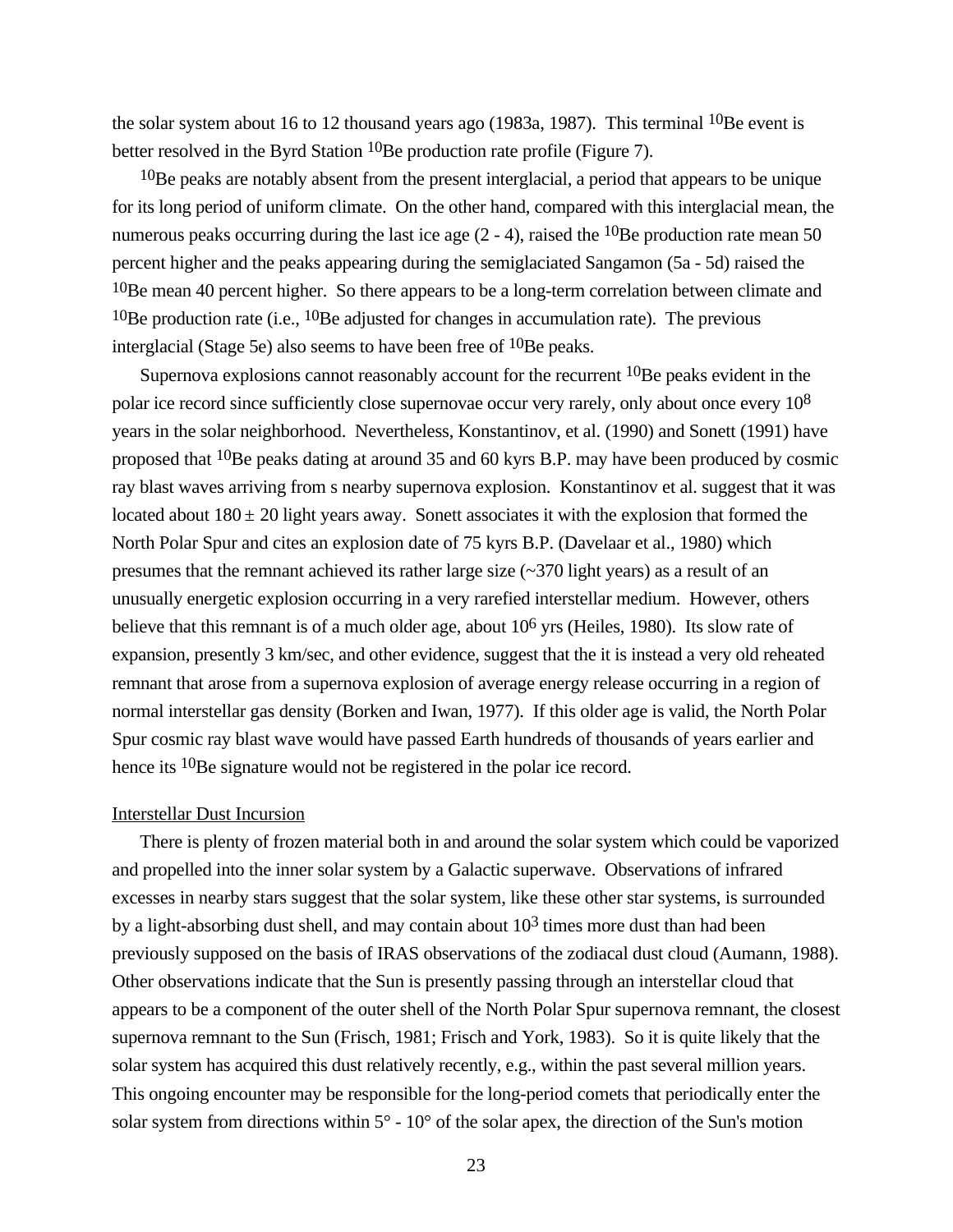through the interstellar medium. Since the solar apex changes its orientation by about 1.5° per Myrs due to the Sun's motion around the Galactic center, it may be surmised that the Sun acquired these comets sometime within the past 3 to 6 million years (Clube and Napier, 1984). This is comparable to the time span of the present glacial cycle sequence.

This proximal remnant may also be the source of the billion or more cometary masses estimated to be present in the Edgeworth-Kuiper belt that begins just beyond the orbit of Neptune and extends outward a hundred AU or more (Horgan, 1995). In addition, Ulysses spacecraft observations have shown that an ecliptic ring of dust is present whose inner edge begins just outside the orbit of Saturn and which contains dust at a density  $10<sup>4</sup>$  times higher than in the vicinity of the Earth (Landgraf, 2002). Furthermore this dusty environment may explain why interstellar dust grains are currently entering the solar system and dominating the dust particle population outside the asteroid belt (Grün et al., 1993).

This influx of interstellar dust would explain the alignment of the zodiacal dust cloud's ecliptic nodes. In 1984, the IRAS (InfraRed Astronomy Satellite) team noted that their observations confirmed earlier reports that zodiacal cloud is tilted about 3 degrees relative to the ecliptic with a descending ecliptic node at ecliptic longitude  $\lambda = 267 \pm 4^{\circ}$  (Hauser et al., 1984). LaViolette (1987) concluded that the proximity of this nodal alignment to the Galactic center direction could be explained if dust forming the outer zodiacal cloud was of interstellar origin and had recently entered the solar system from the Galactic center direction. He noted that this confirmed his earlier prediction that interstellar dust should have recently entered the solar system driven by a cosmic ray wind emanating from the Galactic center direction (LaViolette, 1983a). In 1998, the Diffuse Infrared Background Experiment (DIRBE) team more accurately located the position of the zodiacal cloud's descending ecliptic node to lie at  $\lambda = 257.7 \pm 0.6^{\circ}$  (Kelsall, et al., 1998). In galactic coordinates this is positioned at ( $\ell = 0.5 \pm 0.6^{\circ}$ ,  $b = +10 \pm 0.6^{\circ}$ ) and coincides with the Galaxy's zero longitude meridian; see point A in Figure 8.

The 1993 Ulysses data which showed that a flux of interstellar dust was currently entering the solar system from the Galactic center direction confirmed the earlier prediction of LaViolette (1993) of recent interstellar dust entry based on the zodiacal ecliptic node position. In fact, (Witte, et al., 1993) reported that this dust influx was entering from the same direction as the 26 km sec-1 interstellar helium wind which they observed coming from the galactic direction ( $\ell = -0.2 \pm 0.5^{\circ}$ , b  $= +16.3 \pm 0.5^{\circ}$ ). Not only does this direction lie within a few degrees of the ecliptic, it also coincides with the Galaxy's zero longitude meridian as does the zodiacal dust cloud node; see point B in Figure 8. These interstellar gas and dust winds may be relics of more intense influxes driven by past cosmic ray superwaves emanating from the Galactic center (LaViolette, 1983a, 1987). The incident cosmic rays would magnetically couple a portion of their kinetic energy to electrically charged dust particles and gas ions driving this material forward. This same residual Galactic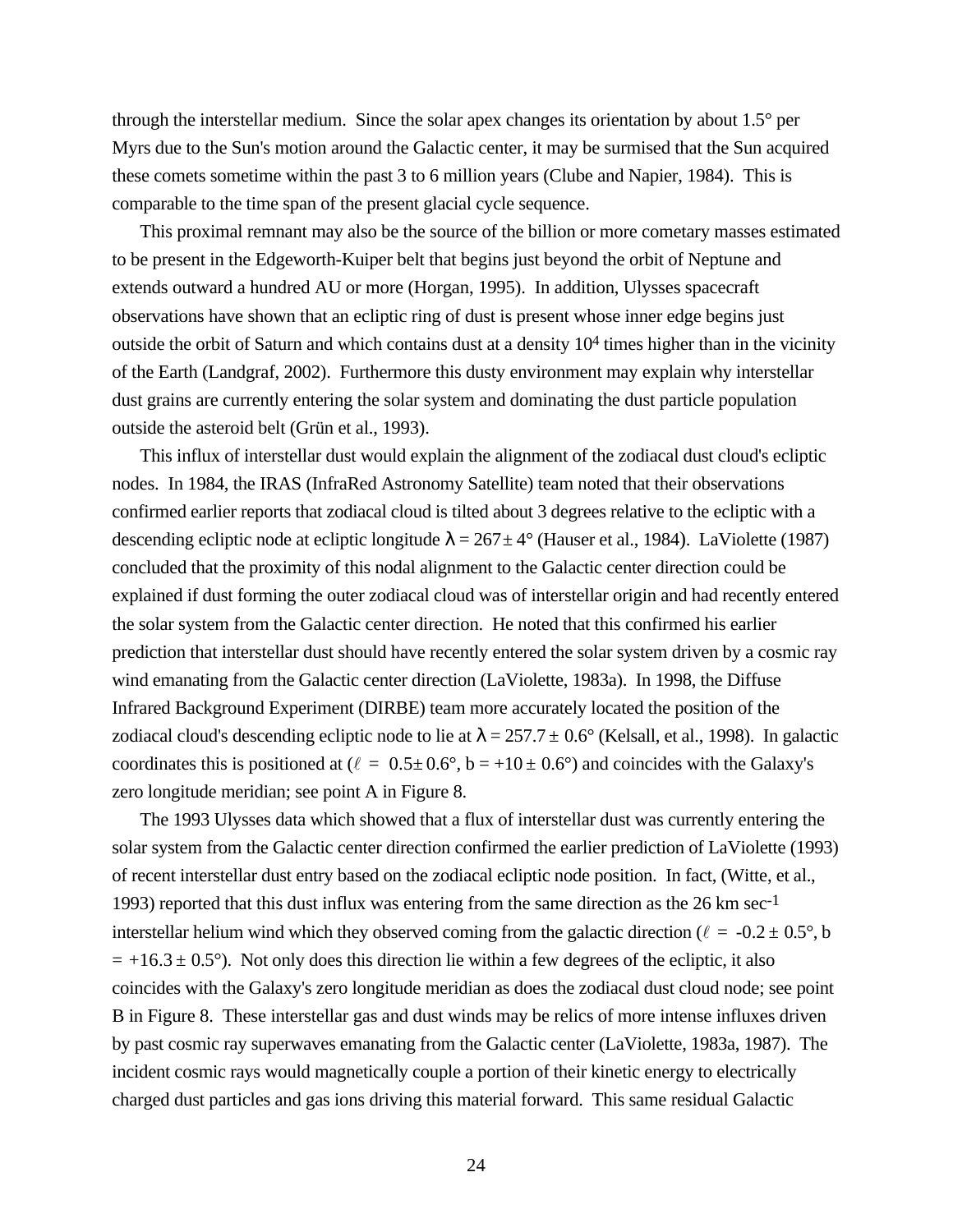

Figure 8. Sky map of the Scorpius region. GC marks the location of the Galactic center. Point A indicates the ascending node that marks the intersection of the zodiacal dust cloud orbital plane with the ecliptic plane. Point B indicates the direction from which the interstellar helium wind and interstellar dust particle wind are entering the solar system.

cosmic ray wind could explain why  $H_3^+$  ions have been detected in nearby diffuse interstellar clouds at concentrations much higher than expected (McCall, 2003).

According to Ulysses measurements, the interstellar dust particles presently entering the solar system span the mass range  $10^{-15}$  - 5 X  $10^{-12}$  g, or a size range 0.1 - 1.5 mm, assuming a particle mass density of  $r \sim 3$  g cm<sup>-3</sup>. Unlike dust in the Earth's immediate vicinity, whose size distribution peaks at 200 to 400 mm (Hughes, 1975), particles in this size range very effectively scatter and absorb solar radiation. So the possibility that large quantities of such interstellar dust may have entered the solar system in Earth's recent past should be a matter of concern from a climatological standpoint.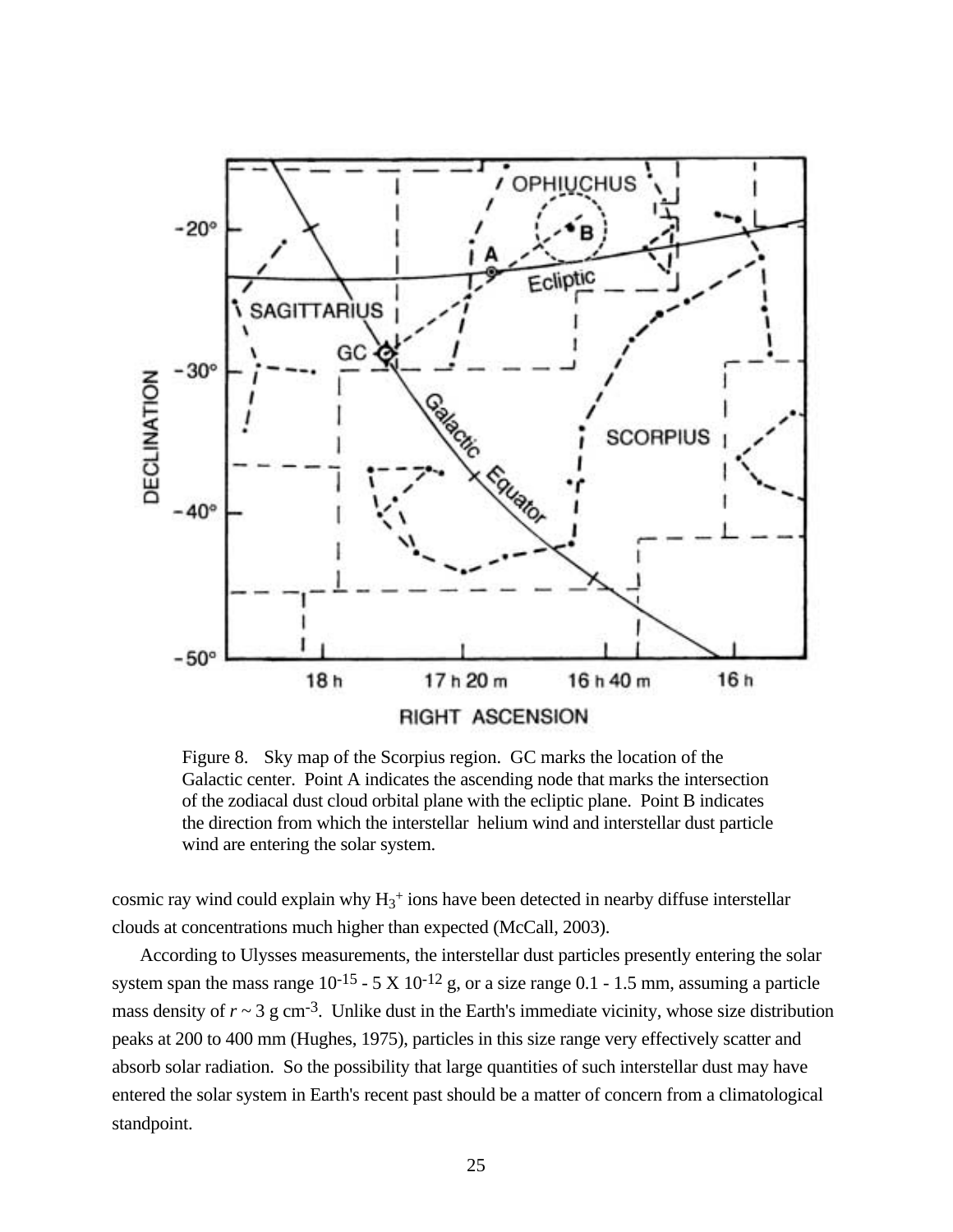## Evidence of Extraterrestrial Dust in the Polar Ice Record.

The unusually high concentrations of HF and HCl acids found in Byrd Station, Antarctic ice dating about 15,800 year B.P., may be residues from one such interstellar dust incursion. Hammer, et al. (1997) note that it is difficult to explain these eight peaks as having a volcanic origin because the combined acid output which spans a period of about a century exceeds by 18 fold the largest volcanic signal observed in the Byrd ice core record and also because the recurrence of the events is unusually regular, a behavior that is not seen in volcanic eruptions. It has been shown that the peaks recur with an average period of  $11.5 \pm 2.4$  years which matches the solar cycle period indicating that the deposited acids and their associated dust may be of interstellar origin (LaViolette (2005). That is, the influx of interstellar dust would similarly vary in intensity according to the solar cycle period since its entry is modulated by the regularly changing orientation of the Sun's magnetic field. The entry of this material may have been associated with a Galactic superwave since, as seen in Figures 6 and 7, this 15,800 year acidity event coincided with a rise in the cosmic ray background intensity, an increased that persisted with some variation until the end of the ice age.

It is significant that this so called "Main Event" falls at the beginning of the Pleistocene deglaciation. The deposition of this acid bearing dust was initially punctuated by an abrupt climatic cooling which is registered in both the Greenland and Byrd Station, Antarctic ice records, and was followed by the 900 year long Pre-Bölling interstadial warming. After a brief stadial this was followed by the Allerod-Bölling interstadial sequence. So, the discovery of a possible extraterrestrial origin of the Main Event leads suggests that the global warming which followed may have been extraterrestrially induced.

It is estimated that the deposition rate of this dust, of  $1.4 \text{ X } 10^{-9} \text{ g/m}^2/\text{s}$ , would project dust concentrations in the vicinity of the Earth of 5 X  $10^{-20}$  g/cm<sup>3</sup> which could have presented an optical depth of up to 0.2 between the Earth and the Sun (LaViolette, 2005). The present concentration of interplanetary dust in the vicinity of the Earth is estimated to be about  $2 \text{ X } 10^{-22} \text{ g cm}^{-3}$ , of which only about 0.02 percent consists of particles in the 0.2 mm size range having a maximal cross– section for absorbing or scattering sunlight. If the invading interstellar dust particles were of submicron size similar to those observed by Ulysses, the influx would have increased the concentration of optically interactive particles in the solar system by over a million fold. The initial climatic cooling effect at the time of the event could have been brought about by the prolonged presence of light scattering interstellar dust particles in the Earth's stratosphere. The subsequent deglacial warming could have been due to a combination of factors: a) destruction of the ozone layer due to the presence of interstellar halides allowing UV penetration, b) increase of the solar constant due to light backscattered from the zodiacal dust cloud, c) shift of the incident solar spectrum to the infrared resulting in greater absorption of the solar beam (reduced scattering from high albedo surfaces), and d) a major increase in the Sun's luminosity and activation of its photosphere and corona due to the dust's effect on the Sun (LaViolette, 1983a, 2005). There is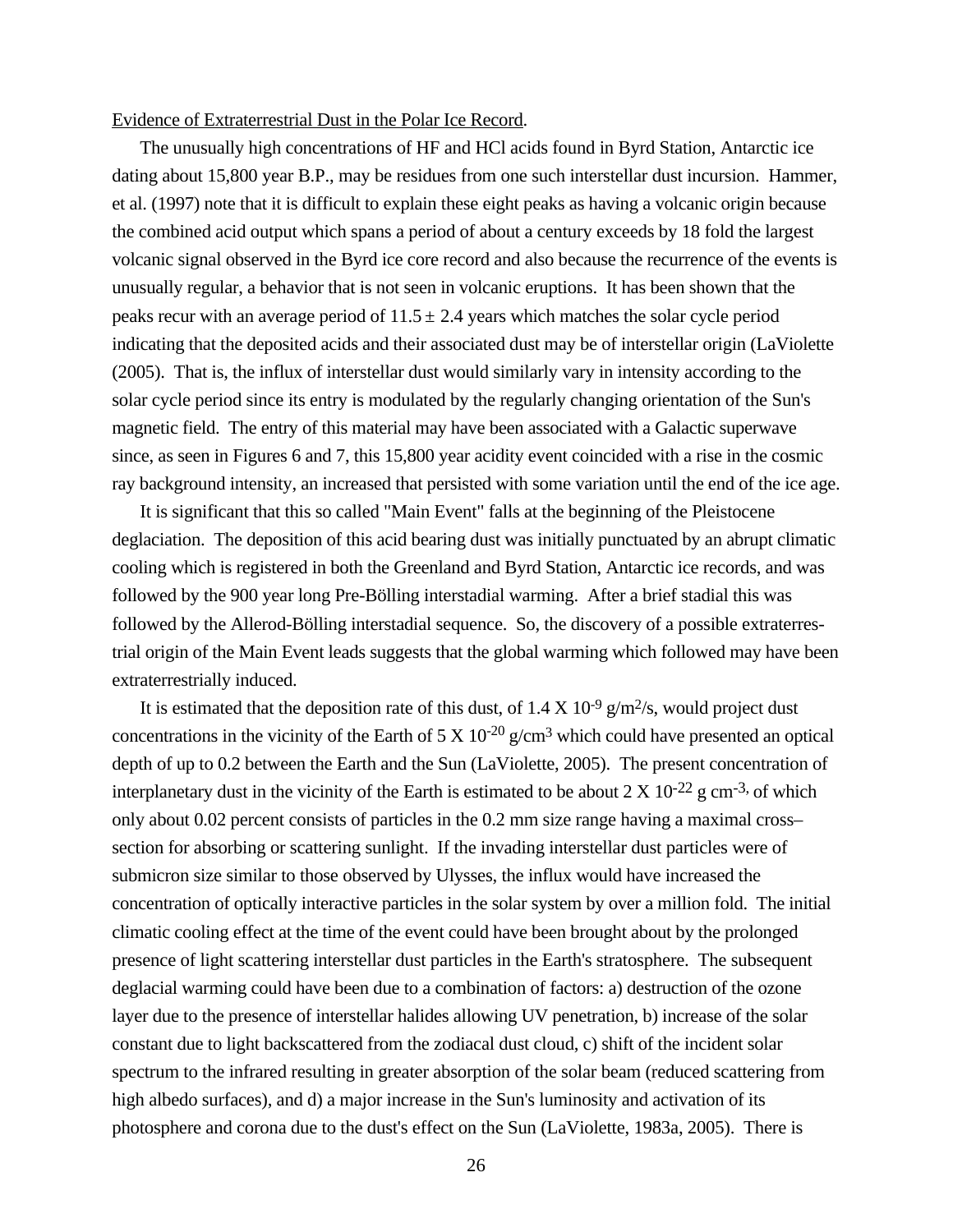evidence that solar flare activity was one to two orders of magnitude higher during this deglacial period (Zook, et al., 1977; Zook, 1980).

Future work should establish the possible extraterrestrial origin of the Main Event by searching this ice core horizon for the presence of cosmic dust indicators. However, a previous study has found elevated levels of cosmic dust in Camp Century, Greenland polar ice. Samples ranging from 34 to 70 thousand years old were found to contain high concentrations of iridium and nickel in proportions similar to those found in extraterrestrial material; see Figure 9, lower profile (LaViolette, 1983a, 1983b, 1985).<sup>2</sup> Some of these ice age samples had Ir deposition rates  $10^3$ times greater than those reported by Takahashi et al. (1978) for recent Camp Century snows, implying that at certain times during the Wisconsin cosmic dust deposition rates were substantially higher than at present. Assuming that the Ir in the Wisconsin stage ice came from an interstellar dust source having an Ir composition similar to that found in carbonaceous chondrites, these measurements project an interstellar dust influx rate of up to  $3 \times 10^{-6}$  g cm<sup>-2</sup> yr<sup>-1</sup>, implying that the near-Earth interplanetary dust concentration may have reached as high as  $3 \times 10^{-20}$  g cm<sup>-3</sup>, 150 fold higher than its present value. Including the unaccounted for fraction present as water would bring the concentration to a level comparable with what is projected for the Main Event dust incursion.

Figure 9 compares the Camp Century Ir deposition rate data to the <sup>10</sup>Be concentration profile of Beer et al. (1992). Due to gaps in the  $^{10}$ Be data, it is possible to correlate only the youngest of the eight cosmic dust values (1215.1 m,  $\sim$ 34 k yrs B.P.) with a <sup>10</sup>Be data point. This sample, which had the second highest Ir concentration of the eight samples, coincides with the latter part of a major  $10$ Be peak dated at the 35 kyr B.P. Although this correspondence is consistent with the proposed cosmic-ray/cosmic-dust causal link, additional measurements of both Ir and 10Be in ice age polar ice are needed in order to decide whether there is a clear connection.

# **5. Conclusion**

Taken as a whole, the available paleoclimatological data suggest that, during the Termination I deglaciation, temperatures in many locations around the world underwent coordinated changes, with major warmings occurring during the Bölling-Allerod (14.5 k - 12.7 k cal yrs B.P.) and Preboreal (11.55 k - 11.3 k cal yrs B.P.) and with a more minor interstadial centered around 15.3 k cal yrs B.P. Available data suggests that these warmings were initiated neither by changes in atmospheric  $CO<sub>2</sub>$  concentration nor by a major alteration in the rate of North Atlantic deep-water production. Moreover it is not clear whether these mechanisms are capable of producing warmings and coolings of the kind of magnitude, geographical extent, and abruptness observed at the Termination I

<sup>&</sup>lt;sup>2</sup> These ice core sample ages given here are older than reported in the original publications. The new ages reflect a subsequent revision of the Camp Century ice core chronology after it had become keyed to the Summit, Greenland chronology.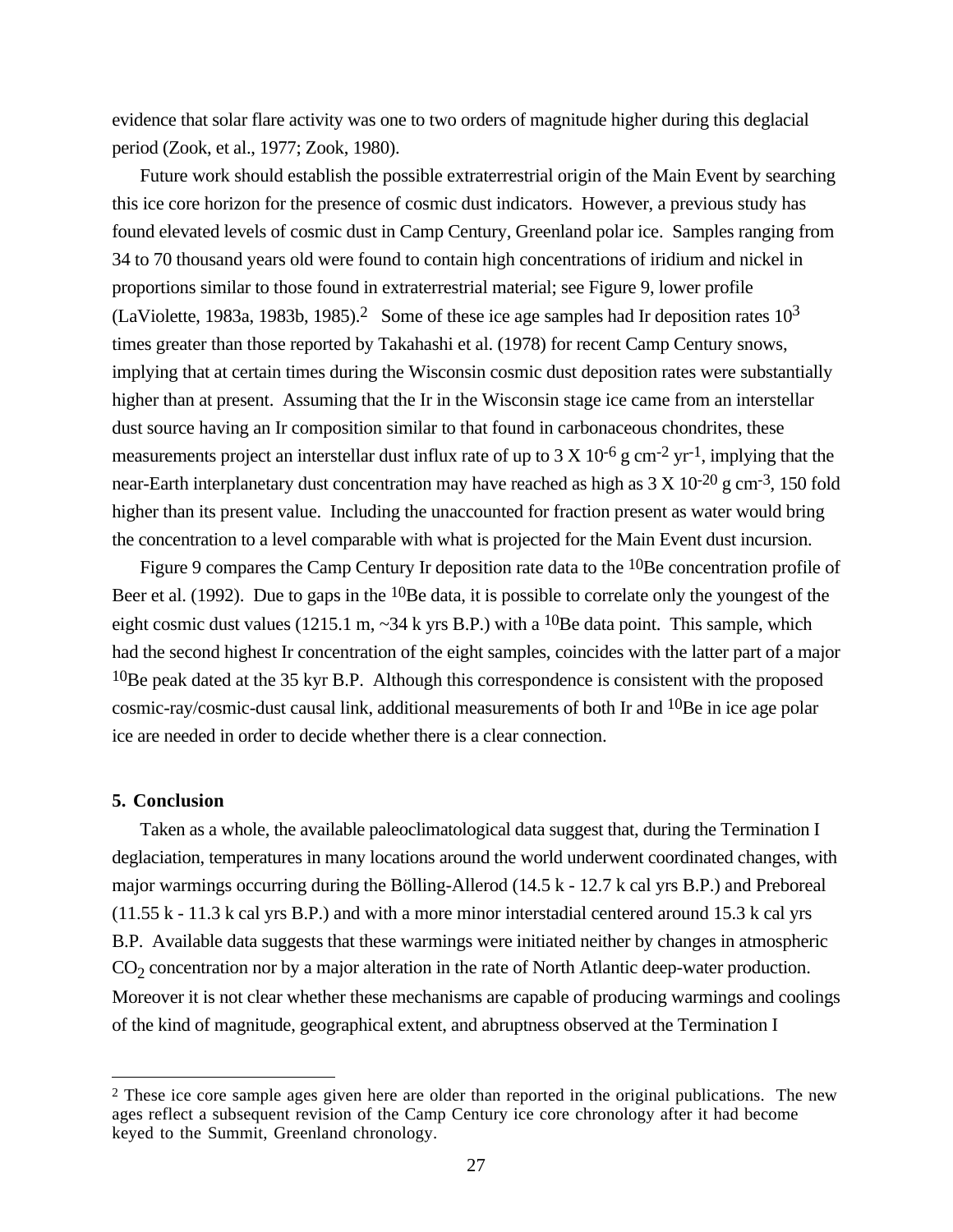

Figure 9. Upper curve: Camp Century ice core oxygen isotope climatic profile (Dansgaard, personal communication, 1982). Middle curve: cosmogenic beryllium concentration (after Beer et al., 1992). Lower curve: iridium deposition rate for the Holocene (Takahashi, 1978) and the Wisconsin (LaViolette, 1983a, 1985), assuming ice accumulation rates of 38 and 15 cm  $yr^{-1}$  respectively.

boundary. Polar ocean front migrations and weather fluctuations also do not offer an adequate explanation.

Evidence that the solar system resides in a dust congested environs, of a current influx of interstellar dust, of acid residues in 15,800 year old polar ice bearing a solar cycle signature, of episodes of accelerated deposition of cosmogenic beryllium, Ir, and Ni during the Pleistocene, and of intense solar flare activity at the end of the ice age together suggest that the Termination I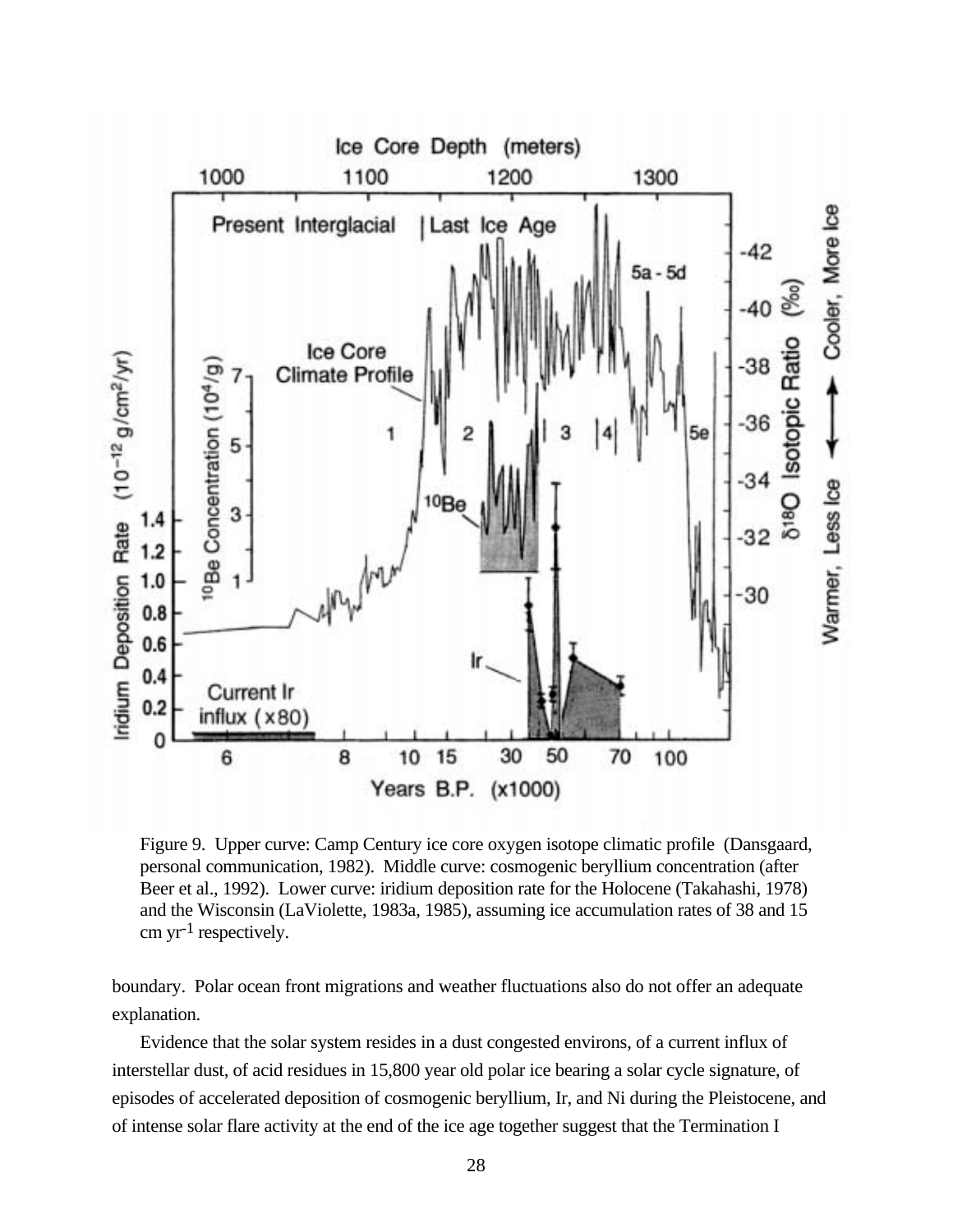deglaciation, and other climatic transitions before it, may have been extraterrestrially induced. Astronomical evidence suggests that intense volleys of Galactic cosmic rays periodically pass through the solar vicinity from the direction of the Galactic center, the most recent volley passing through toward the end of the last ice age. These prolonged cosmic ray assaults would have propelled interstellar dust and gas into the solar system at rates much higher than currently observed rates. This material could have activated the Sun, altered the intensity and spectrum of its radiation, and changed the Earth's stratospheric albedo. Depending on the relative weightings of these effects, this could have led either to rapid surface cooling and ice sheet advance or to rapid surface warming and ice sheet recession.

Such extraterrestrial disturbances could account for the abruptness and global coherence of climatic transitions observed in the terrestrial record. Moreover such short-period stochastic forcings could account for a large percentage of the variance in the Earth's ice volume record which is not explained by orbital cycle forcing. The intensity of these external perturbations and the prevailing terrestrial boundary conditions (e.g., ice sheet size, orbital parameter phase, atmospheric  $CO<sub>2</sub>$  concentration, and deep-water production rate) would together determine whether climate became either temporarily perturbed or flipped into a long-term glacial or interglacial mode. In particular, these terrestrial factors in combination could explain why the climatic system became stabilized in an interglacial mode following the Termination-I warming events.

Future ice core measurements charting the temporal variation of cosmic dust concentrations and their correlation with  $^{10}$ Be and stable isotope variations should help to elucidate the connection between Galactic cosmic ray intensity, cosmic dust influx rate, solar activity, and climate.

### **Acknowledgments**

I would like to thank Fred LaViolette, George Lendaris, and others for helpful comments on this manuscript. I would also like to thank J. Jouzel, S. Johnsen, J. Kennett, J. Beer, and M. P. Ledru for sharing their deuterium,  $\delta^{18}O$ ,  $^{10}Be$ , and pollen count data which proved to be of great help.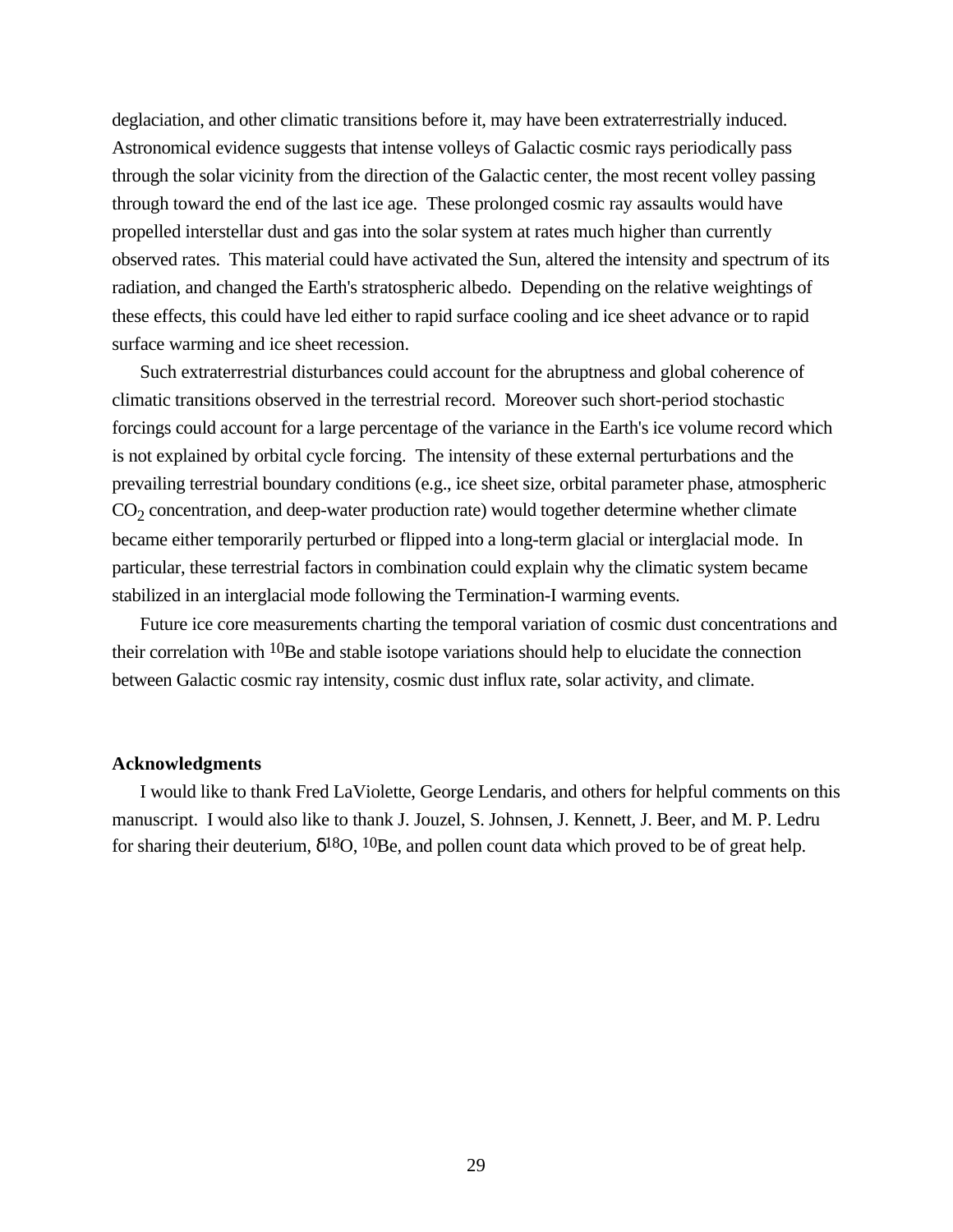# APPENDIX A

# A. Adjustment of the Vostok <sup>10</sup>Be Data.

## 1. Ice Accumulation Rate Adjustment

The relative cosmic ray intensity profile shown in Figure 6 was obtained by converting the <sup>10</sup>Be concentration values (*C* atoms/g) of Raisbeck et al. (1987) into normalized <sup>10</sup>Be production rates ( $\Phi$  atoms/cm<sup>2</sup>/yr) according to the formula:

$$
\Phi = (\mathbf{C} \bullet \mathbf{a} \bullet \mathbf{p})/\mathbf{k},\tag{A-1}
$$

where *a* is the variable ice accumulation rate at Vostok given in Column 6 of Table A-I,  $\rho = 0.917$ g/cm<sup>3</sup> is the density of ice, and k = 1.75 X 10<sup>5</sup> atoms/cm<sup>2</sup>/yr is the Holocene <sup>10</sup>Be production rate average used to normalize the product. For values spanning the period 15,500 to 10,900 years B.P. the values are boosted by the values given in column 4 of Table A-II to adjust for the increased solar screening due to the increased solar activity prevailing during that time (see No. 2 of this section below).

Ice accumulation rates for Vostok (Table A-I, Column 6) have been estimated throughout the core by the formula  $a = \lambda \bullet \tau$ , where  $\lambda$  is the estimated annual layer thickness of the ice (Column 5) calculated using calendar dates assigned to various core depths (Columns 1 & 3) and where  $\tau$  is the correction for plastic deformation of the ice sheet (Column 4). The correction for plastic deformation is calculated according to the linear relation  $\tau = 0.96 \cdot 3700/(3700 - d)$ , where 3700 is the present meter thickness of the ice sheet, d is the sample depth in meters, and 0.96 is an adjustment factor reflecting the assumption that the ice sheet was thicker during the last ice age. For the Holocene (0 - 280 m depth), 15 meters have been subtracted to figure the average accumulation rate (i.e.,  $269m/11,580$  years). After correcting for deformation, this yields a = 2.4 cm/yr, which agrees with the present ice accumulation rate at Vostok.

Calendar dates listed in Column 1 were assigned to the Vostok ice core by correlating specific climatic features in the Vostok deuterium profile with similar features in dated climatic profiles. The climatic boundaries between depths 354 m to 284 m are dated based on correlations to the GRIP ice core chronology; see Table I for dates. The 29, 50, 64, and 68 kyrs B.P. <sup>14</sup>C dates are cited from Woillard and Mook (1982) and Grootes (1978). Calendar dates prior to 30 kyrs B.P. are consistent with the accepted U/Th dates for the respective climatic boundaries.

## 2. The Solar Modulation Adjustment

Solar flare activity has an inverse effect on terrestrial cosmic ray intensity, decreasing cosmic ray intensities at times of high solar activity by increasing the effect of solar wind screening. To determine cosmic ray intensities outside the solar system, we must adjust for solar wind screening at times when there is reason to believe that the Sun was particularly active. 10Be production rate,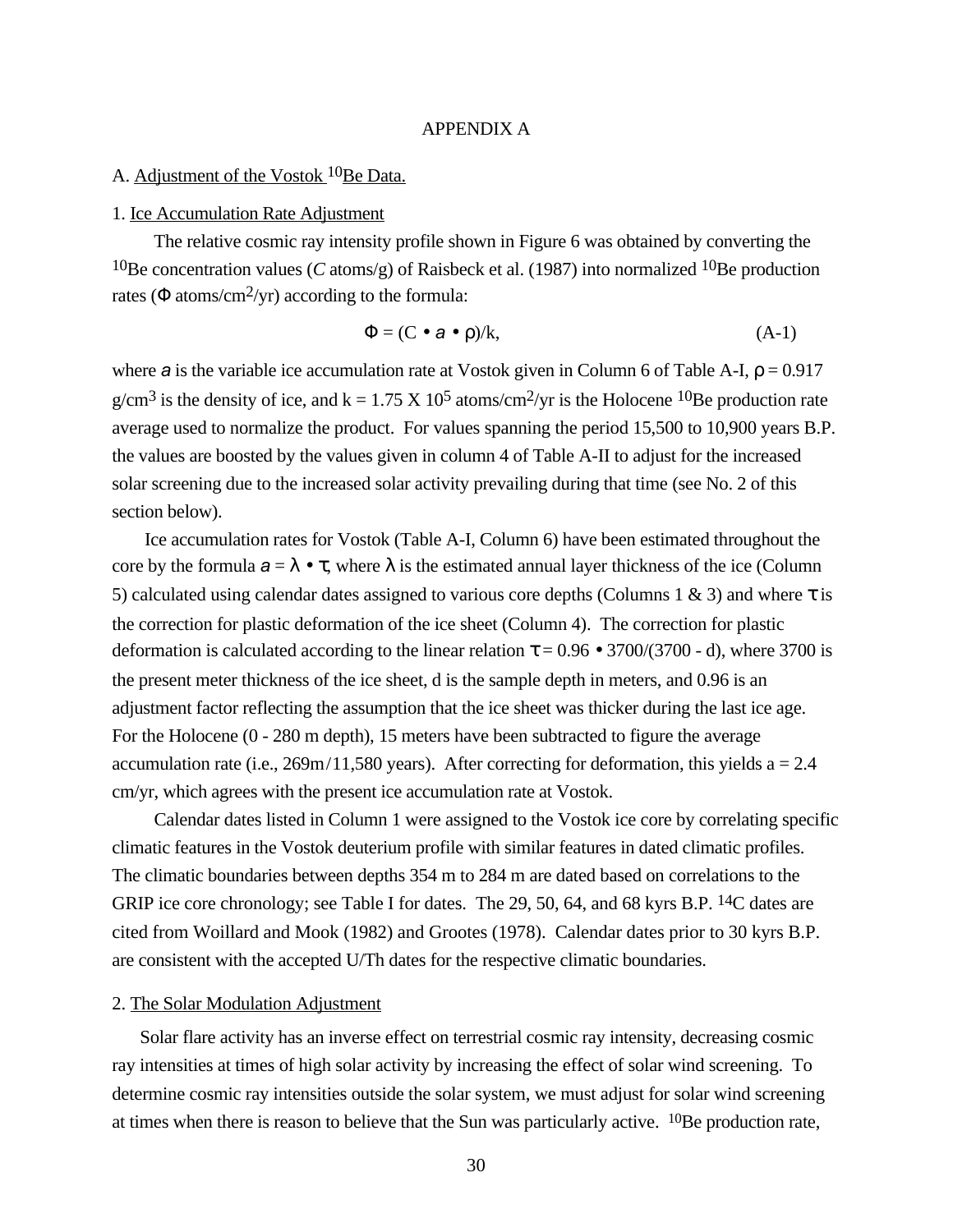| (2)                  | (3)                                  | (4)                                                     | (5)                                                                                      | (6)                                                                                 | (7)                                                                                                              | (8)                        | (9)                                                                                                                                                                                                                                                                                                 |
|----------------------|--------------------------------------|---------------------------------------------------------|------------------------------------------------------------------------------------------|-------------------------------------------------------------------------------------|------------------------------------------------------------------------------------------------------------------|----------------------------|-----------------------------------------------------------------------------------------------------------------------------------------------------------------------------------------------------------------------------------------------------------------------------------------------------|
| YEARS B.P.<br>$C-14$ | <b>DEPTH</b><br>(m)                  | Deform<br>Correc.                                       | Ann.                                                                                     | Accum.                                                                              | <b>CLIMATIC</b><br>Europe                                                                                        | <b>PHASE</b><br>N. America | <b>CLIMATIC</b><br><b>BOUNDARIES</b>                                                                                                                                                                                                                                                                |
| $\overline{0}$       |                                      |                                                         |                                                                                          |                                                                                     |                                                                                                                  |                            |                                                                                                                                                                                                                                                                                                     |
| 10.0                 | 284                                  |                                                         |                                                                                          |                                                                                     | Y. Dryas ends                                                                                                    |                            | H/LW                                                                                                                                                                                                                                                                                                |
| 11.0                 | 300                                  |                                                         |                                                                                          |                                                                                     |                                                                                                                  |                            | 1/2                                                                                                                                                                                                                                                                                                 |
|                      |                                      | 1.048                                                   | 1.64                                                                                     | 1.71                                                                                |                                                                                                                  |                            |                                                                                                                                                                                                                                                                                                     |
|                      |                                      | 1.052                                                   | 2.08                                                                                     | 2.19                                                                                |                                                                                                                  |                            |                                                                                                                                                                                                                                                                                                     |
|                      |                                      |                                                         |                                                                                          |                                                                                     |                                                                                                                  |                            |                                                                                                                                                                                                                                                                                                     |
| 13.3                 | 340                                  |                                                         |                                                                                          |                                                                                     |                                                                                                                  |                            |                                                                                                                                                                                                                                                                                                     |
| 14.2                 | 354                                  |                                                         |                                                                                          |                                                                                     |                                                                                                                  |                            |                                                                                                                                                                                                                                                                                                     |
|                      |                                      |                                                         |                                                                                          |                                                                                     |                                                                                                                  |                            |                                                                                                                                                                                                                                                                                                     |
|                      |                                      | 1.15                                                    | 1.42                                                                                     | 1.63                                                                                |                                                                                                                  |                            |                                                                                                                                                                                                                                                                                                     |
|                      |                                      | 1.21                                                    | 1.22                                                                                     | 1.48                                                                                |                                                                                                                  |                            |                                                                                                                                                                                                                                                                                                     |
|                      |                                      |                                                         |                                                                                          |                                                                                     |                                                                                                                  |                            |                                                                                                                                                                                                                                                                                                     |
|                      | 920                                  |                                                         |                                                                                          |                                                                                     |                                                                                                                  |                            | 3/4, MW / EW                                                                                                                                                                                                                                                                                        |
| 64.0                 | 1020                                 |                                                         |                                                                                          |                                                                                     | Börup Inter.                                                                                                     | St. Pierre Inter.          |                                                                                                                                                                                                                                                                                                     |
|                      |                                      |                                                         |                                                                                          |                                                                                     |                                                                                                                  |                            | 4/5, EW/S                                                                                                                                                                                                                                                                                           |
|                      |                                      | 1.50                                                    | 1.43                                                                                     | 2.15                                                                                |                                                                                                                  |                            | 5e/d                                                                                                                                                                                                                                                                                                |
|                      |                                      | 1.78                                                    | 1.44                                                                                     | 2.57                                                                                |                                                                                                                  |                            |                                                                                                                                                                                                                                                                                                     |
|                      |                                      |                                                         |                                                                                          |                                                                                     |                                                                                                                  |                            |                                                                                                                                                                                                                                                                                                     |
|                      | 1880                                 |                                                         |                                                                                          |                                                                                     |                                                                                                                  |                            | S/I<br>5/6,                                                                                                                                                                                                                                                                                         |
|                      | 1945                                 |                                                         |                                                                                          |                                                                                     |                                                                                                                  |                            |                                                                                                                                                                                                                                                                                                     |
|                      | 2070                                 |                                                         |                                                                                          |                                                                                     |                                                                                                                  |                            |                                                                                                                                                                                                                                                                                                     |
|                      | 12.0<br>13.0<br>29.0<br>50.0<br>68.0 | 309<br>335<br>570<br>655<br>850<br>1050<br>1620<br>1800 | 1.04<br>1.042<br>1.056<br>1.058<br>1.096<br>1.26<br>1.30<br>1.33<br>1.91<br>1.99<br>2.08 | 2.33<br>1.39<br>1.43<br>1.56<br>1.32<br>1.26<br>1.26<br>1.2<br>1.45<br>1.30<br>0.83 | cm yr <sup>-1</sup> Rate<br>2.42<br>1.45<br>1.51<br>1.65<br>1.45<br>1.59<br>1.64<br>1.60<br>2.77<br>2.58<br>1.73 | Nicolet Stad.              | Y. Dryas begins<br>IntraAllerod cold peak begins<br>Bölling begins Cary/Port Huron Inter. begins<br>Pre-Bölling Inter. begins<br>Pre-Bölling Inter. begins<br>Denekamp Inter. Plum Point Inter. 2/3, LW / MW<br>Port Talbot-2 Inter.<br>Moershoofd Inter. Port Talbot-1 Inter.<br>Amersfoort Inter. |

Table A-I Chronology, Accumulation Rate Adjustments, and Climatic Zone Correlations for the Vostok Ice Core

which is inferred from polar ice core data, is an indicator of the terrestrial cosmic ray flux. Consequently, during periods of high solar activity, the 10Be production rates must be proportionately inflated to indicate cosmic ray levels prior to solar screening effects. Available data indicates that the Sun was unusually active during the global warming period at the end of the last ice age from about 16,000 to 11,000 years BP. It is likely that the Sun was also particularly active at earlier times, particularly during interstadial periods (e.g., 36 - 31 kyrs BP) and during the termination of the previous ice age (136 - 128 kyrs BP). However since data is lacking on the degree of solar activity during these periods, the data has been adjusted only for the period ending the last ice age.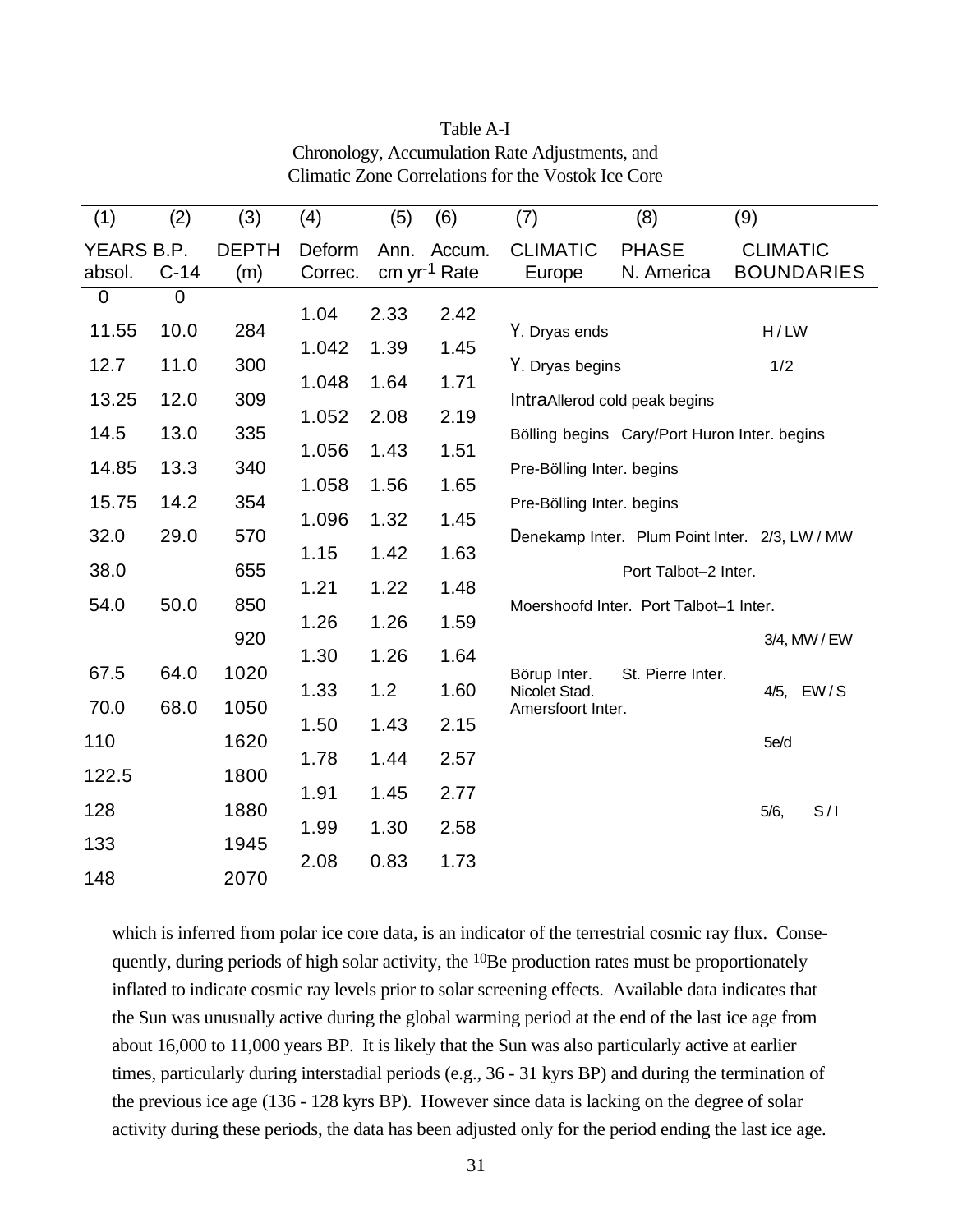The adjustments were made as follows. Hughen et al. (1998) have measured radiocarbon anomalies for the period from 14,200 to 9,000 calendar years B.P. Based on their data, Column 3 of Table A-II gives the percent change in the atmospheric radiocarbon concentration. Here we adopt a baseline that is normalized to their Holocene data and which is 1.5% lower than the zero reference point given by Hughen et al. To show how the adjustment is carried out, let us take as an example the data point around 12,600 years BP when atmospheric radiocarbon reached a maximum level of 9.5% above normal. Beer et al. (1985) note that the variation in 14C concentration induced by the 11-year solar cycle is attenuated by a factor of 100 because of the rapid transfer of 14C from the atmosphere to the geosphere. Since solar cycle variations typically produce a 0.3% change in atmospheric  $^{14}C$  concentration, a 9.5 percent peak increase in atmospheric $^{14}C$  would translate into a 30 fold increase in solar cosmic ray activity (9.5/0.3) if it had occurred over a comparable 11 year time period. Since the anomaly was sustained over centuries rather than over a decade, we will assume that solar flare cosmic ray flux underwent only a 2.43 fold peak increase, calculated by inflating the percent rise in atmospheric carbon by a factor of 15; i.e.,  $(0.095 \text{ X } 15) + 1 = 2.43$ . Column 4 of Table A-II charts this inferred change in solar flare cosmic ray intensity based on this <sup>14</sup>C data listed in Column 3. Note that the inferred increase in solar cosmic ray intensity is much less than the increase implied by the moon rock data of Zook et al. (1977, 1980) (see Column 2 of Table A-II). So, this rough estimate appears to be on the conservative side.

Since the Galactic and extragalactic cosmic ray intensity incident on the solar system is screened by an amount that is proportionate to the level of solar cosmic ray intensity, a 2.43 fold increase in solar cosmic ray intensity would cause a proportionate decrease in background flux reaching the Earth. So to correct for this decrease we must boost the calculated <sup>10</sup>Be production rate data by 2.43 fold. to compensate for the increased solar wind screening.

| 2<br>1                         |                     | 3                | 4             |  |
|--------------------------------|---------------------|------------------|---------------|--|
|                                | Normalized          |                  | Normalized    |  |
|                                | solar cosmic ray    | $\triangle$ C-14 | solar cosmic  |  |
| Years BP                       | intensity<br>(Zook) | (percent)        | ray intensity |  |
| 10.9<br>10.0                   | 8                   | 0                | 1.00          |  |
| 11.1<br>10.9                   | 10                  | 4.0              | 1.60          |  |
| 11.8<br>11.1                   | 11                  | 1.0              | 1.15          |  |
| 11.8<br>12.5                   | 14                  | 4.0              | 1.60          |  |
| 12.5<br>12.7                   | 15                  | 9.5              | 2.43          |  |
| 12.9<br>12.7                   | 16                  | 6.5              | 1.98          |  |
| 12.9<br>13.1<br>$\blacksquare$ | 17                  | 6.0              | 1.90          |  |
| 13.1<br>- 13.7                 | 20                  | 2.5              | 1.38          |  |
| $-13.9$<br>13.7                | 21                  | 5.0              | 1.75          |  |
| 14.7<br>13.9                   | 25                  | 2.5              | 1.38          |  |
| 15.1<br>14.7                   | 27                  | 1.5              | 1.23          |  |
| 15.5<br>15.1                   | 35                  | 1.0              | 1.15          |  |
| 15.5<br>16.0                   | 50                  | 0.5              | 1.08          |  |

Table A-II Determining the Galactic Cosmic Ray Intensity Adjustment Factor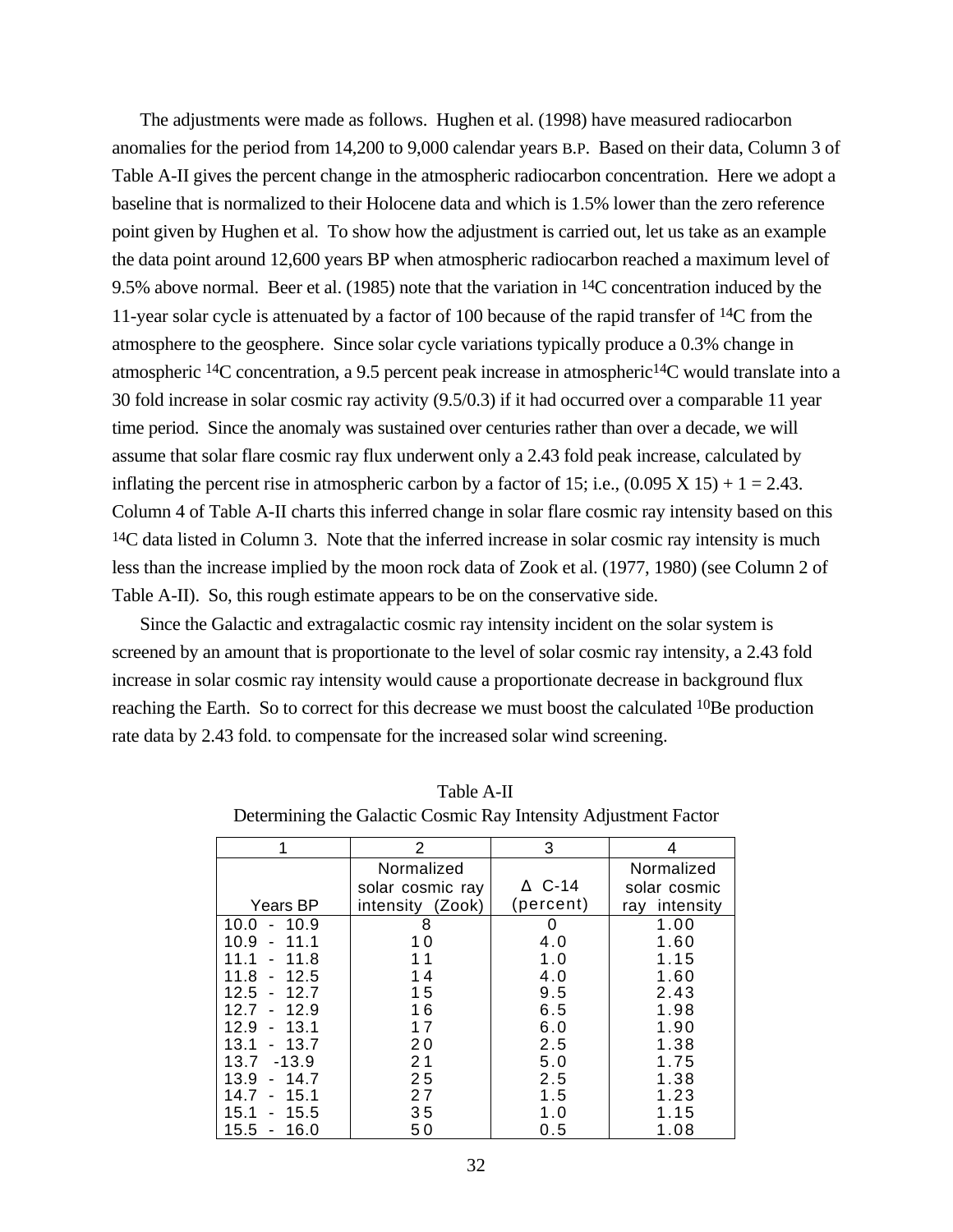# B. Ice Accumulation Rate Adjustment of the Byrd Station, Antarctica <sup>10</sup>Be Data.

The <sup>10</sup>Be profile shown in Figure 7 was obtained by converting the <sup>10</sup>Be concentration values (*C* atoms/g) of Beer et al. (1992) into normalized <sup>10</sup>Be production rates ( $\Phi$  atoms/cm<sup>2</sup>/yr) according to formula (1), where *a* is the variable ice accumulation rate at Byrd Station given in Column 7 of Table A-III, and  $k = 1.59 \text{ X } 10^5$  atoms/cm<sup>2</sup>/yr is the Holocene <sup>10</sup>Be production rate average used to normalize the product. For the period 15,500 to 10,900 years B.P., the projected relative cosmic ray intensity values have been boosted by the amounts given in Column 4 of Table A-II to adjust for the increased solar screening due to the increased solar activity prevailing during that time; see No. 2 of Section A above.

Ice accumulation rates for Byrd Station (Table A-III, Column 7) have been estimated throughout the core in the same fashion as for Vostok by the formula  $a = \lambda \bullet \tau$ , where  $\lambda$  (Column 5) is the estimated annual layer thickness of the ice (cm/year) calculated from the calendar dates

## Table A-III

Chronology, Accumulation Rate Adjustments, and Climatic Zone Correlations for the Byrd Station Ice Core

| (1)                       | (2)  | (3)                         | (4)                         | (5)                      | (6)                    | (7)                           | (8)                               |
|---------------------------|------|-----------------------------|-----------------------------|--------------------------|------------------------|-------------------------------|-----------------------------------|
| YEARS B.P.<br>absol. C-14 |      | <b>GRIP</b><br>Depth<br>(m) | <b>BYRD</b><br>Depth<br>(m) | $\lambda$<br>$(cm yr-1)$ | Deform<br>Correc.<br>τ | Accum.<br>Rate<br>$(cm yr-1)$ | Climatic boundary                 |
| 0                         | 0    |                             |                             | 9.26                     | 1.34                   | 12.4                          |                                   |
| 11.55                     | 10.0 | 1623                        | 1100                        |                          |                        |                               | Younger Dryas Stad. ends          |
| 12.7                      | 11.0 | 1663                        | 1143                        | 3.74                     | 1.99                   | 7.4                           | Younger Dryas Stad. begins        |
| 13.87                     | 12.0 | 1718                        | 1200                        | 4.87                     | 2.09                   | 10.2                          | Older Dryas / Allerod begins      |
| 14.5                      | 13.0 | 1754                        | 1229                        | 4.60                     | 2.17                   | 9.9                           |                                   |
|                           |      |                             |                             | 3.14                     | 2.21                   | 6.9                           | Bölling Inter. begins             |
| 14.85                     | 13.3 | 1766                        | 1240                        | 4.40                     | 2.27                   | 10.0                          | Lista Stad. begins                |
| 15.75                     | 14.2 | 1795                        | 1280                        | 2.67                     | 2.66                   | 7.1                           | Pre-Bölling Inter. begins         |
| 24.0                      |      |                             | 1500                        |                          |                        |                               |                                   |
| 32.0                      | 30.0 | 2177                        | 1680                        | 2.25                     | 3.47                   | 7.8                           | Denekamp Inter.                   |
| 35.0                      |      |                             | 1750                        | 2.33                     | 4.23                   | 9.9                           | Beryllium-10 marker peak          |
|                           |      |                             |                             | 1.32                     | 4.99                   | 6.6                           |                                   |
|                           |      |                             | 1840                        | 1.32                     | 7.25                   | 9.6                           | Port Talbot-2 Inter.              |
| 54.0                      | 50.0 |                             | 2000                        | 0.59                     | 11.1                   | 6.6                           | Moershoofd / Port Talbot-1 Inter. |
| 67.5                      | 64.0 |                             | 2080                        |                          |                        |                               | Börup / St. Pierre Inter.         |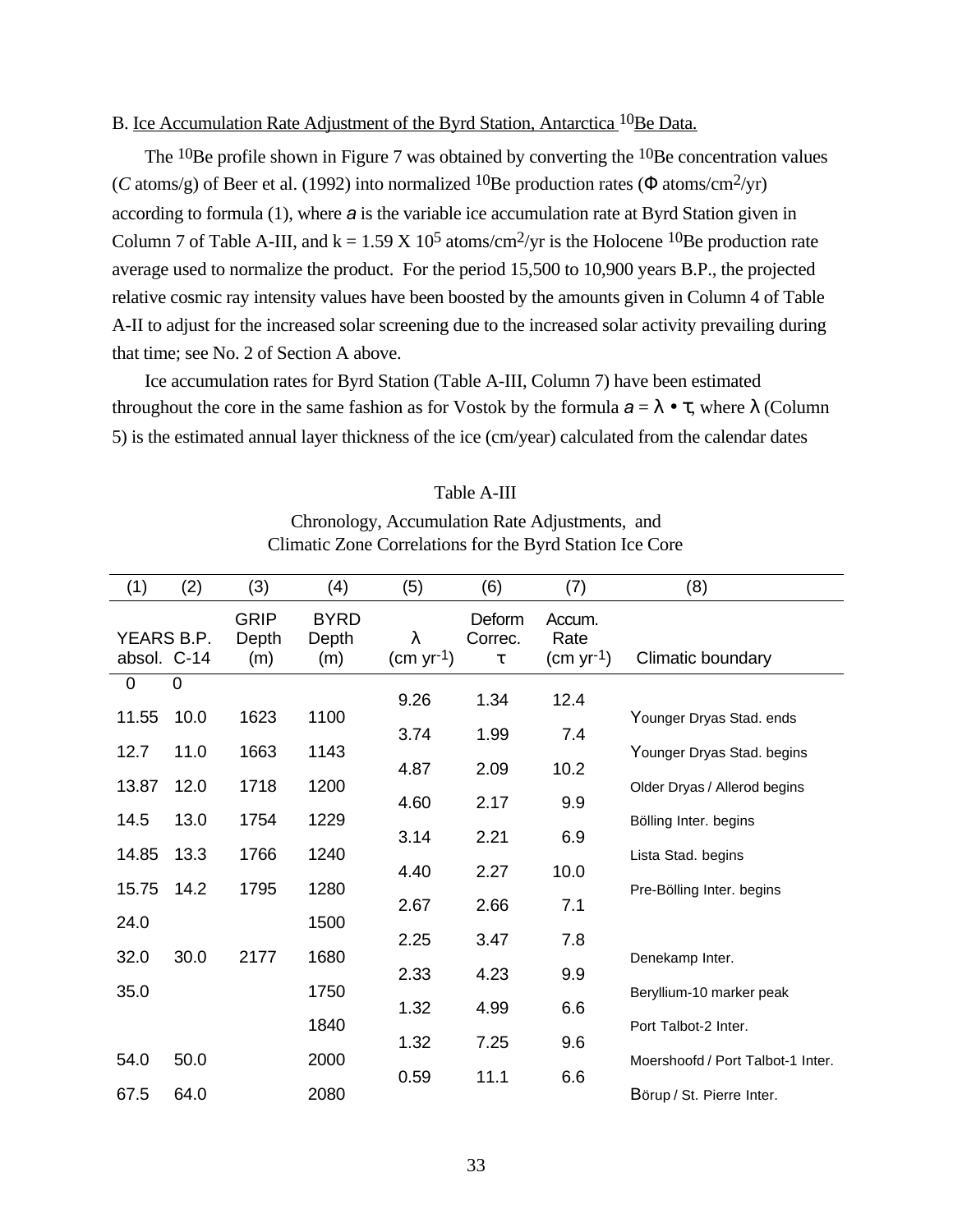(column 1) that have been assigned to various core depths (column 4) and where  $\tau$  is the correction for plastic deformation of the ice sheet (column 6). The deformation correction is calculated according to the linear relation  $\tau = 2250/(2250 - d)$ , where 2250 is the height of the ice sheet on the assumption that during the last ice age the ice sheet was 4 per cent thicker than it is at present, and d is the sample depth. For the Holocene (0 - 1100 m depth), this method gives an annual accumulation rate of 12.4 cm/yr, which agrees with the present ice accumulation rate at this location.

## C. Ice Core Chronology and the Assumption of Synchronous Climatic Change

The above ice core chronologies are derived by correlating climatic boundaries seen in the Byrd and Vostok ice core oxygen isotope profiles with those seen in the well-dated GRIP ice core from Summit, Greenland (Johnsen, et al., 1992). In correlating the ice core isotope profiles, we have assumed that major changes in climate occur contemporaneously in both the northern and southern hemispheres and hence that distinct climatic change boundaries evident in the GRIP ice core may be matched up with similar boundaries in the Byrd Station and Vostok ice cores. The assumption that the Earth's climate warmed and cooled in a globally synchronous manner at the end of the last ice age is supported by evidence from dated land, sea, and ice climate profiles which show that the Bölling/Alleröd/Younger Dryas oscillation occurred synchronously in both northern and southern latitudes. This evidence has been reviewed above in Section 2. The chronology adopted here for the Byrd core is consistent with that of Beer et al. (1992) which was obtained by correlating distinctive 10Be concentration peaks found in both the Byrd Station, Antarctica and Camp Century, Greenland isotope records, some peaks dating as early as  $12 - 20$  kyrs BP. The Camp Century isotope profile, in turn, has been accurately dated through correlation with the annual layer dated Summit, Greenland isotope profile.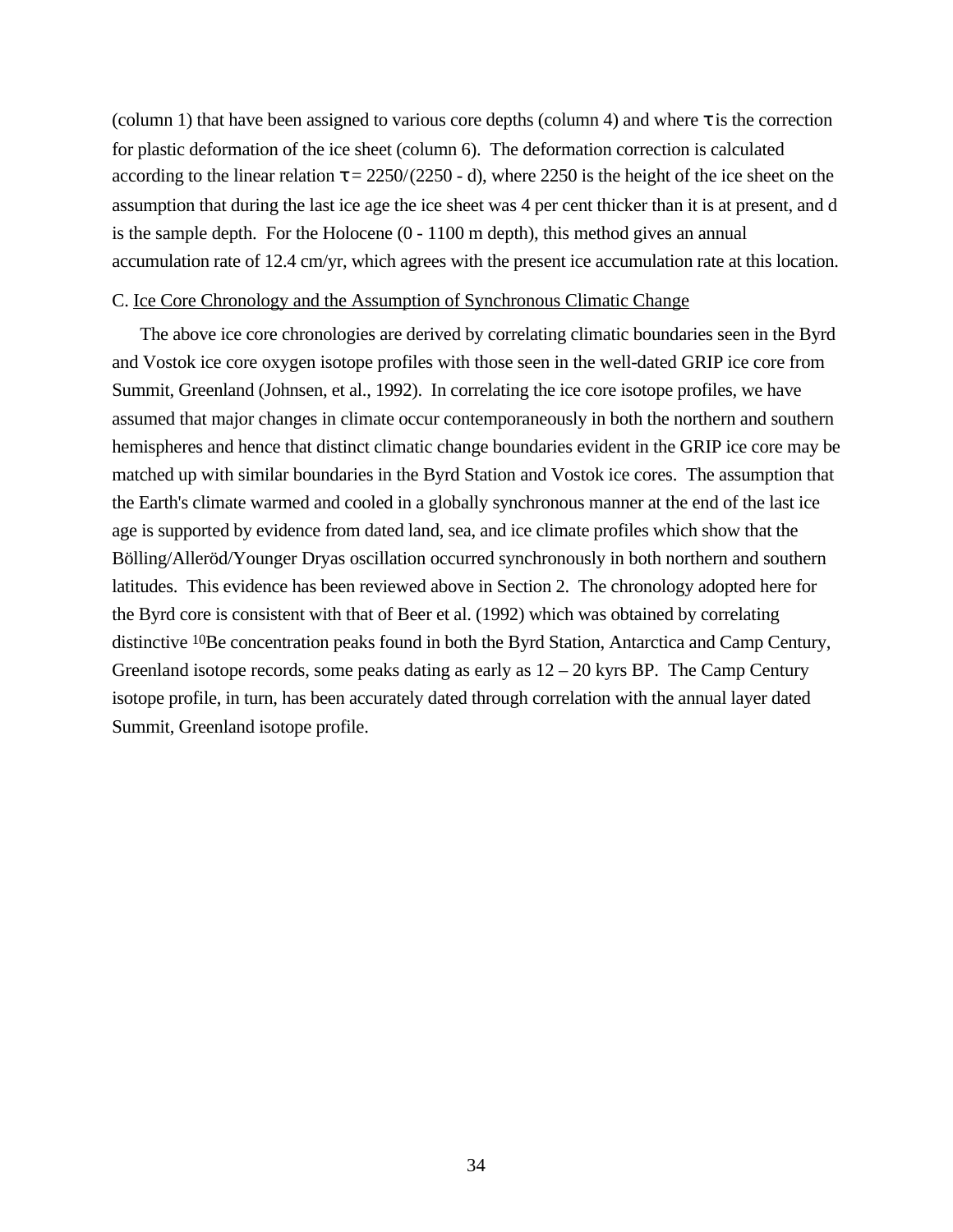## **References**

- Alley, R.B. et al., 1993 Abrupt increase in Greenland snow accumulation at the end of the Younger Dryas event. Nature, 362: 527-529.
- Atkinson, T.C., Briffa, K.R. and Coope, G.R., 1987. Seasonal temperatures in Britain during the past 22,000 years, reconstructed using beetle remains. Nature, 325: 587-592.
- Aumann, H.H., 1988. Spectral class distribution of circumstellar material in main-sequence stars. A.J., 96: 1415-1419.
- Bard, E., Fairbanks, R., Arnold, M., Maurice, P., Duprat, J., Moyes, J. and Duplessy, J.-C., 1989. Sea-level estimates during the Last deglaciation based on  $\delta^{18}O$  and accelerator mass spectrometry 14C ages measured in *Globigerina bulloides*. Quat. Res., 31: 381-391.
- Bard, E., Hamelin, B., Fairbanks, R.G. and Zindler, A., 1990a. Calibration of the 14C timescale over the past 30,000 years using mass spectrometric U-Th ages from Barbados corals. Nature, 345: 405-410.
- Bard, E., Hamelin, B. and Fairbanks, R.G., 1990b. U-Th ages obtained by mass spectrometry in corals from Barbados: sea level during the past 130,000 years. Nature, 346: 456-458.
- Barnola, J.M., Raynaud, D., Korotkevich, Y.S. and Lorius, C., 1987. Vostok ice core provides 160,000-year record of atmospheric  $CO<sub>2</sub>$ . Nature, 329: 408-414.
- Beard, J.H., 1973. Pleistocene-Holocene boundary and Wisconsin substages in the Gulf of Mexico. In: R.F. Black, R.P. Goldthwait, and H.B. Willman (Editors) The Wisconsin Stage (GSA Memoir 136). GSA, Boulder, CO, pp. 277-297.
- Beer, J., et al., 1984a. Temporal variations in the  $^{10}$ Be concentration levels found in the Dye-3 ice core, Greenland. Ann. Glaciol., 5: 16-17.
- Beer, J, et al, 1984b. The Camp Century <sup>10</sup>Be record: Implications for long-term variations of the geomagnetic dipole moment. Nuc. Instrum. Meth. B5: 380-384.
- Beer, J., et al., 1985. <sup>10</sup>Be Variations in polar ice cores. In: C.C. Langway, Jr., H. Oeschger, and W. Dansgaard (Editors) Geophysics, Geochemistry and the Environment (AGU Monograph No. 33). AGU, Washington, D.C., pp. 66-70.
- Beer, J., et al., 1987. <sup>10</sup>Be measurements on polar ice: Comparison of Arctic and Antarctic records. Nuclear Instruments and Methods in Physics Research, B29: 203–206.
- Beer, J, Siegenthaler, U., Bonani, G., Finkel, R.C., Oeschger, H., Suter, M., and Wölfli, W., 1988. Information on past solar activity and geomagnetism from <sup>10</sup>Be in the Camp Century ice core. Nature 331: 657-679.
- Beer, J., et al., 1992. <sup>10</sup>Be peaks as time markers in polar ice cores. In: The Last Deglaciation: Absolute and Radiocarbon Chronologies (Proc. NATO ASI Series, vol. 12). Springer-Verlag, Heidelberg, pp. 140-153.
- Berger, W.H., 1990. The Younger Dryas cold spell a quest for causes. Paleogeogr. Paleoclimatol. Paleoecol. (Global Plan. Change), 89: 219-237.
- Berglund, B.E., 1979. The deglaciation of southern Sweden 13,500 10,000 B.P. Boreas, 8: 89- 118.
- Björck, S., and Möller, P., 1987. Late Weichselian environmental history in southeastern Sweden during the deglaciation of the Scandinavian ice sheet. Quat. Res., 28: 1-37.
- Blunier, T. et al., 1998. Asynchrony of Antarctic and Greenland climate change during the last glacial period. Nature, 394: 739-743.
- Borken, R.J., and Iwan, D.C., 1977. Spatial structure in the soft X-ray background as observed from OSO-8, and the North Polar Spur as a reheated supernova remnant. Ap.J., 218: 511-520.
- Boyle, E.A., and Keigwin, L.D., 1987. North Atlantic thermohaline circulation during the past 20,000 years linked to high-latitude surface temperature. Nature, 330: 35-40.
- Broecker, W.S., Peteet, M. and Rind, D., 1985. Does the ocean-atmosphere system have more than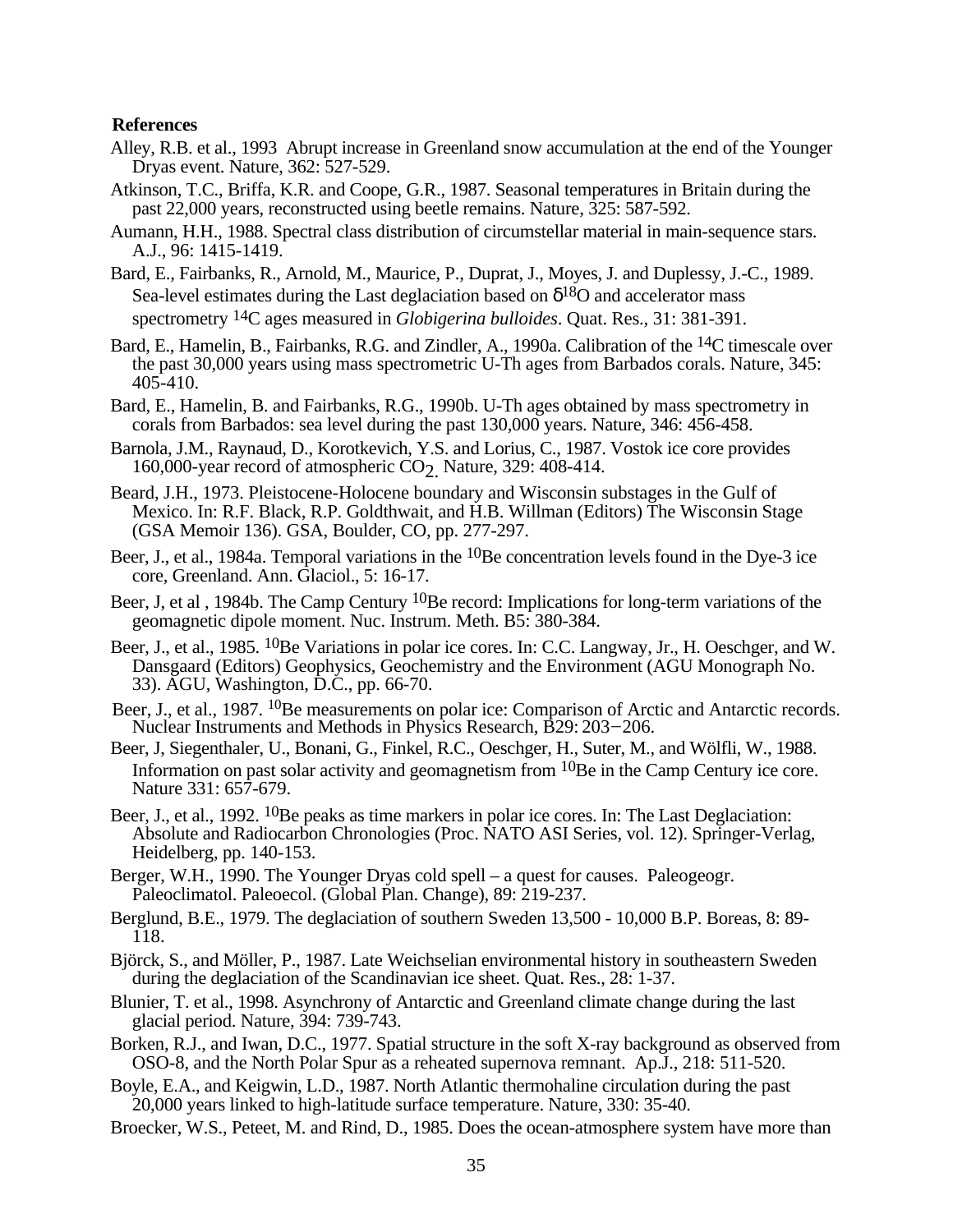one stable mode of operation? Nature, 315: 21-25.

- Broecker, W.S. et al., 1988a. The chronology of the last deglaciation, Implications to the cause of the Younger Dryas event. Paleoocean, 3: 1-19.
- Broecker, W.S. et al., 1989. Routing of meltwater from the Laurentide Ice Sheet during the Younger Dryas cold episode. Nature, 341: 318-321.
- Broecker, W.S., and Denton, G.H. 1990. What drives glacial cycles?. Sci. Am., 262(1): 49-56.
- Burrows, C.J., 1979. A chronology for cool-climate episodes in the Southern Hemisphere 12,000 1000 yr. B.P. Paleogeogr. Paleoclimatol. Paleoecol., 27: 287-347.
- Chappellaz, J., Blunier, T., Raynaud, D., Barnola, J. M., Schwander, J., and Stauffer, B., 1993. Synchronous changes in atmospheric CH4 and Greenland climate between 40 and 8 kyr BP. Nature, 366: 443-445.
- Charles, C.D., and Fairbanks, R.G., 1992. Evidence from Southern Ocean sediments for the effect of North Atlantic deep-water flux on climate. Nature, 355: 416-419.
- Clube, S.V.M. and Napier, W.M., 1984. The microstructure of terrestrial catastrophism. Mon. Not. R. Astr. Soc., 211: 953-968.
- Coetzee, J.A., 1967. Pollen analytical studies in East and Southern Africa. Palaeoecology of Africa 3: 1-146.
- Corliss, B.H., 1982. Linkage of North Atlantic and Southern Ocean deep-water circulation during glacial intervals. Nature, 298: 458-460.
- Dansgaard, W., Clausen, H.B., Gundestrup, N., Hammer, C.U., Johnsen, S.F., Kristindottir, P.M., and Reeh, N., 1982. A new Greenland deep ice core. Science, 218: 1273-1277.
- Dansgaard, W., White, J.W.C., and Johnsen, S.J., 1989. The abrupt termination of the Younger Dryas climate event. Nature, 339: 532-534.
- Davelaar, J., Bleeker, J.M., Deerenberg, A.M. 1980. X-ray characteristics of Loop I and the local interstellar medium. Astron. Astrophys. 92: 231-237.
- Denton, G., and Handy, C. H., 1994. Younger Dryas age advance of Franz Josef Glacier in the Southern Alps of New Zealand. Science, 264: 1434-1437.
- Dingus, B.L. et al., 1988. Ultrahigh-energy pulsed emission from Hercules X-1 with anomalous airshower muon production. Phys. Rev. Lett. 61: 1906-1909.
- Dreimanis, A., 1966. The Susaca-interstadial and the subdivision of the late-glacial. Geol. en Mijnb., 45: 445-448.
- Dreimanis, A. and Goldthwait, R.P., 1973. Wisconsin glaciation in the Huron, Erie, and Ontario lobes. In: R.F. Black and R.P. Goldthwait (Editors), The Wisconsin Stage (GSA Memoir 136). GSA, Boulder, CO, pp. 71-106.
- Duplessy, J.C., Bé, A.W.H. and Blanc, P.L., 1981. Oxygen and carbon isotopic composition and biogeographic distribution of planktonic foraminifera in the Indian Ocean. Paleogeogr. Paleoclimatol. Paleoecol., 33: 9-46.
- Emiliani, C., Rooth, C. and Stipp, J.J., 1978. The Late Wisconsin flood into the Gulf of Mexico. Earth Planet. Sci. Lett., 41: 159-162.
- Fairbanks, R., 1989. A 17,000-year glacio-eustatic sea level record: influence of glacial melting rates on the Younger Dryas event and deep-ocean circulation. Nature, 342: 637-642.
- Flower, B.P. and Kennett, J.P., 1990. The Younger Dryas cool episode in the Gulf of Mexico. Palaeocean. 5: 949-961.
- Frisch, P.C., 1981. The nearby interstellar medium. Nature, 293: 377-379.
- Frisch, P.C. and York, D.G., 1983. Synthesis maps of ultraviolet observations of neutral interstellar gas. Ap.J., 271: L59-L63.
- Fuji, N., 1982. Paleolominological study of lagoon Kahoku-gata, Central Japan. XI INQUA Congress, Moscow, Vol. 1, p. 97.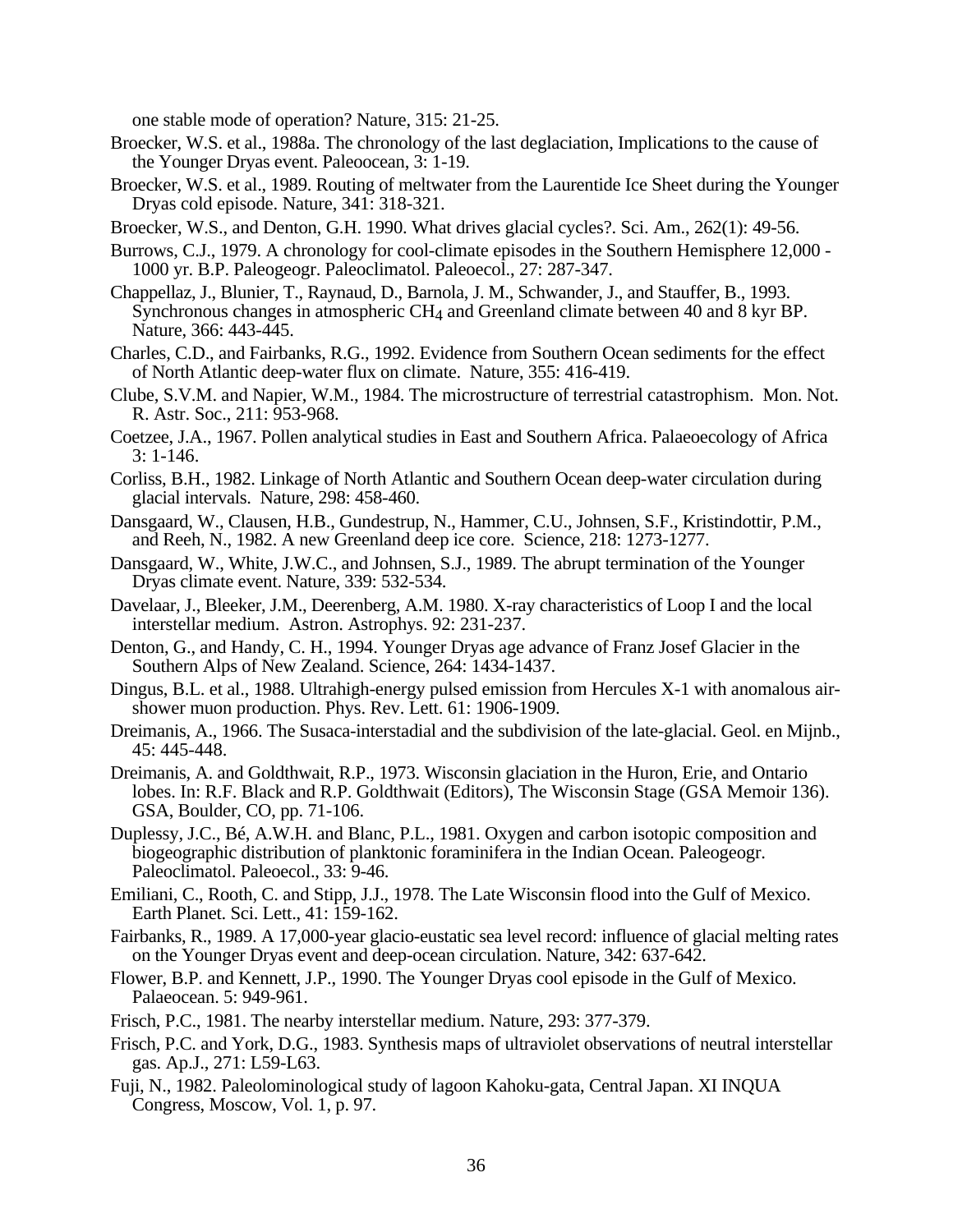- Genthon, C. et al., 1987. Vostok ice core: climatic response to CO<sub>2</sub> and orbital forcing changes over the last climatic cycle. Nature, 329: 414-418.
- Gold, T., 1969. Apollo II observations of a remarkable glazing phenomenon on the lunar surface. Science, 202, 1345-1347.
- Grootes, P.M., 1978. Science, 200: 11.
- Grün et al., 1993. Discovery of jovian dust streams and interstellar grains by the Ulysses spacecraft. Nature, 362: 428-430.
- Harvey, L.D.D., 1980. Solar variability as a contributing factor to Holocene climatic change. Prog. Phys. Geog., 4: 487-530.
- Hauser, M.G. et al., 1984. IRAS observations of the diffuse infrared background. Ap.J., 278: L15- 18.
- Heiles, C., Chu, Y.H., Reynolds, R.J., Yegingil, I., and Troland, T.H., 1980. A new look at the North Polar Spur. Ap.J., 242: 533-540.
- Heusser, C.J., 1984. Late-glacial-Holocene climate of the lake district of Chile. Quat. Res., 22: 77- 90.
- Heusser, C.J. and Rabassa, J. 1987. Cold climatic episode of Younger Dryas age in Tierra del Fuego. Nature, 328: 609-611.
- Heusser, C.J. and Streeter, S.S. 1980. A temperature and precipitation record of the past 16,000 years in Southern Chile. Science, 210: 1345-1347.
- Horgan, J., 1995. Beyond Neptune, Scientific American 273 (10), pp. 24–26.
- Hoyle, F. and Lyttleton, R.A., 1950. Variations in solar radiation and the cause of ice ages. J. Glaciol., 1: 453-455.
- Hughen, K., et al., 1998. Deglacial changes in ocean circulation from an extended radiocarbon calibration. Nature, 391: 65 − 68.
- Hughes, D. W., 1975. Cosmic dust influx to the Earth. Space Research, 15: 34.
- Hyder, C.L., 1968. The infall-impact mechanism and solar flares. In: Y. Ohman (Editor), Mass Motions in Solar Flares and Related Phenomena. Wiley Interscience, New York, p. 57.
- Ivy-Ochs, S., Schlüchter, C., Kubik, P. W., and Denton, G. H., 1999. Moraine exposure dates imply synchronous Younger Dryas glacier advance in the European Alps and in the Southern Alps of New Zealand. Geografiska Annaler., 81A: 313-323.
- Jansen, E., and Veum, T., 1990. Evidence for two-step deglaciation and its impact on North Atlantic deep-water circulation. Nature, 343: 612-616.
- Johnson, R.G. and Andrews, J.T., 1986. Glacial transitions in the oxygen isotope record of deep sea cores: Hypotheses of massive Antarctic ice-shelf destruction. Paleogeogr. Palaeoclimatol. Palaeoecol., 53: 107-138.
- Johnsen, S.J. et al., 1992. Irregular glacial interstadials recorded in a new Greenland ice core. Nature, 359: 311-313.
- Jouzel, J. et al. 1987. Vostok ice core: a continuous isotope temperature record over the last climatic cycle (160,000 years). Nature, 329: 403-407.
- Konstantinov, A.N., Kocharov, G.E., and Levchenko, V.A., 1990. Explosion of a supernova 35,000 kyr ago. Soviet Astronomy Letters, 16:.343
- Karrow, P.F., 1984. Quaternary stratigraphy and history, Great Lakes-St. Lawrence region. In: R.J. Fulton (Editor) Quaternary Stratigraphy of Canada (Geol. Survey Canada Paper 84-10). GSC, pp. 137-153.
- Kelsall, T. et al., 1998. The COBE Diffuse Infrared Background Experiment search for the cosmic infrared background. II. Model of the interplanetary dust cloud. The Astrophysical Journal,  $508:44 - 73.$
- Kennett, J.P. and Shackleton, N.J., 1975. Laurentide ice sheet meltwater recorded in Gulf of Mexico deep-sea cores. Science, 188: 147-150.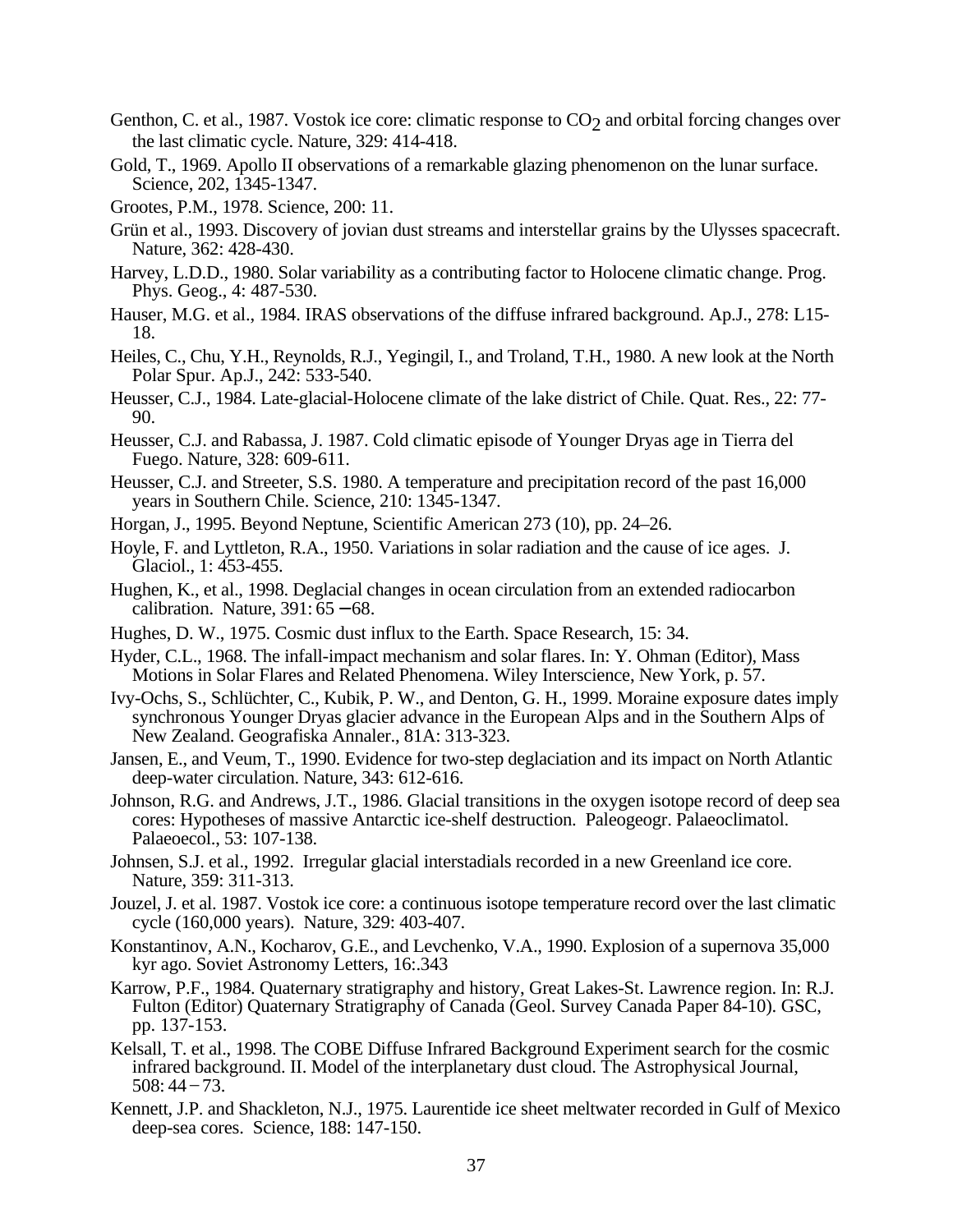- Kudrass, H.R., Erienkeuser, H., Vollbrecht, R. and Weiss, W., 1991. Global nature of the Younger Dryas cooling event inferred from oxygen isotope data from Sulu Sea cores. Nature, 349: 406- 409.
- Lamb, R.C. et al., 1988. Tev gamma rays from Hercules X-1 pulsed at an anomalous frequency. Ap.J., 328: L13-L16.
- Landgraf, M., et al., 2002. Origins of solar system dust beyond Jupiter. AJ, 123: 2857-2861.
- LaViolette, P.A., 1983a[. Galactic Explosions, Cosmic Dust Invasions and Climatic Change, P](http://adsabs.harvard.edu/cgi-bin/nph-bib_query?bibcode=1983PhDT.........9L&db_key=AST&high=40c54fe18503363)h.D. dissertation, Portland State University, Portland, Oregon, 763 pp.
- LaViolette, P.A., 1983b. Elevated concentrations of cosmic dust in Wisconsin Stage polar ice. Meteoritics 18: 336-337.
- LaViolette, P.A., 1985. Evidence of high cosmic dust concentrations in Late Pleistocene polar ice (20,000 - 14,000 Years B.P.). [Meteoritics, 20: 545-558.](http://adsabs.harvard.edu/cgi-bin/nph-bib_query?bibcode=1985Metic..20..545L&db_key=AST&high=40c54fe18503028)
- LaViolette, P.A., 1987a. Cosmic-ray volleys from the Galactic Center and their recent impact on the Earth environment. [Earth Moon Planets, 37: 241-286.](http://adsabs.harvard.edu/cgi-bin/nph-bib_query?bibcode=1987EM%26P...37..241L&db_key=AST&high=40c54fe18502618)
- LaViolette, P. A., 2003. [Galactic superwaves and their impact on the Earth. S](http://home.earthlink.net/~gravitics/LaVioletteBooks/EUF-CD.html)tarlane Publications, Niskayuna, NY.
- LaViolette, P.A., 2005. [Solar Cycle Variations in Ice Acidity at the End of the Last Ice Age: Possible](http://arXiv.org/physics/0502019) Marker of a Climatically Significant Interstellar Dust Incursion. Planetary Space Science, 53: 385 - 393.
- Ledru, M.P., 1993. Late Quaternary environmental and climatic changes in central Brazil. Quat. Res., 39: 90-98.
- Lehman, S.J. and Keigwin, L.D., 1992. Sudden changes in North Atlantic circulation during the last deglaciation. Nature, 356: 757-762.
- Leventer, A., Williams, D.F. and Kennett, J.P., 1982. Dynamics of the Laurentide ice sheet during the last deglaciation: evidence from the Gulf of Mexico. Earth Planet. Sci. Lett., 59: 11-17.
- Leventer, A., Williams, D.F. and Kennett, J.P., 1983. Relationships between anoxia, glacial meltwater and microfossil preservation in the Orca Basin, Gulf of Mexico. Marine Geology, 53: 23-40.
- Manabe, S. and Broccoli, A.J., 1985. The influence of continental ice sheets on the climate of an ice age. J. Geophys. Res., 90: 2167-2190.
- McCrea, W., 1975. Ice ages and the Galaxy. Nature, 255: 607-609.
- McCall, B. et al., 2003. An enhanced cosmic-ray flux towards ζ Persei inferred from a laboratory study of the  $H_3$ <sup>+</sup>-e<sup>-</sup> recombination rate. Nature, 422: 500-502.
- Mercer, J.H. and Palacios, O., 1977. Radiocarbon dating of the last glaciation in Peru. Geology, 5: 600-604.
- Moore, P.D., 1981. Late glacial climatic changes. Nature, 291: 380.
- Mörner, N.-A., 1973. Climatic changes during the last 35,000 years as indicated by land, sea, and air data. Boreas, 2: 33-52.
- Mulvaney, R., et al., 2000. The transition from the last glacial period in inland and near-coastal Antarctica. Geophysical Research Letters, 27:2673–2676.
- Neftel, A., Oeschger, H., Staffelbach, T. and Stauffer, B., 1988. CO<sub>2</sub> record in the Byrd ice core 50,000 - 5,000 years BP. Nature, 331: 609-611.
- North, G.R. and Crowley, T.J., 1985. Application of a seasonal climate model to cenozoic glaciation. J. Geol. Soc. (London), 142: 475-482.
- Raisbeck, G.M., Yiou, F., Bourles, D., Lorius, C., Jouzel, J. and Barkov, N.I., 1987. Evidence for two intervals of enhanced <sup>10</sup>Be deposition in Antarctic ice during the last glacial period. Nature, 326: 273-277.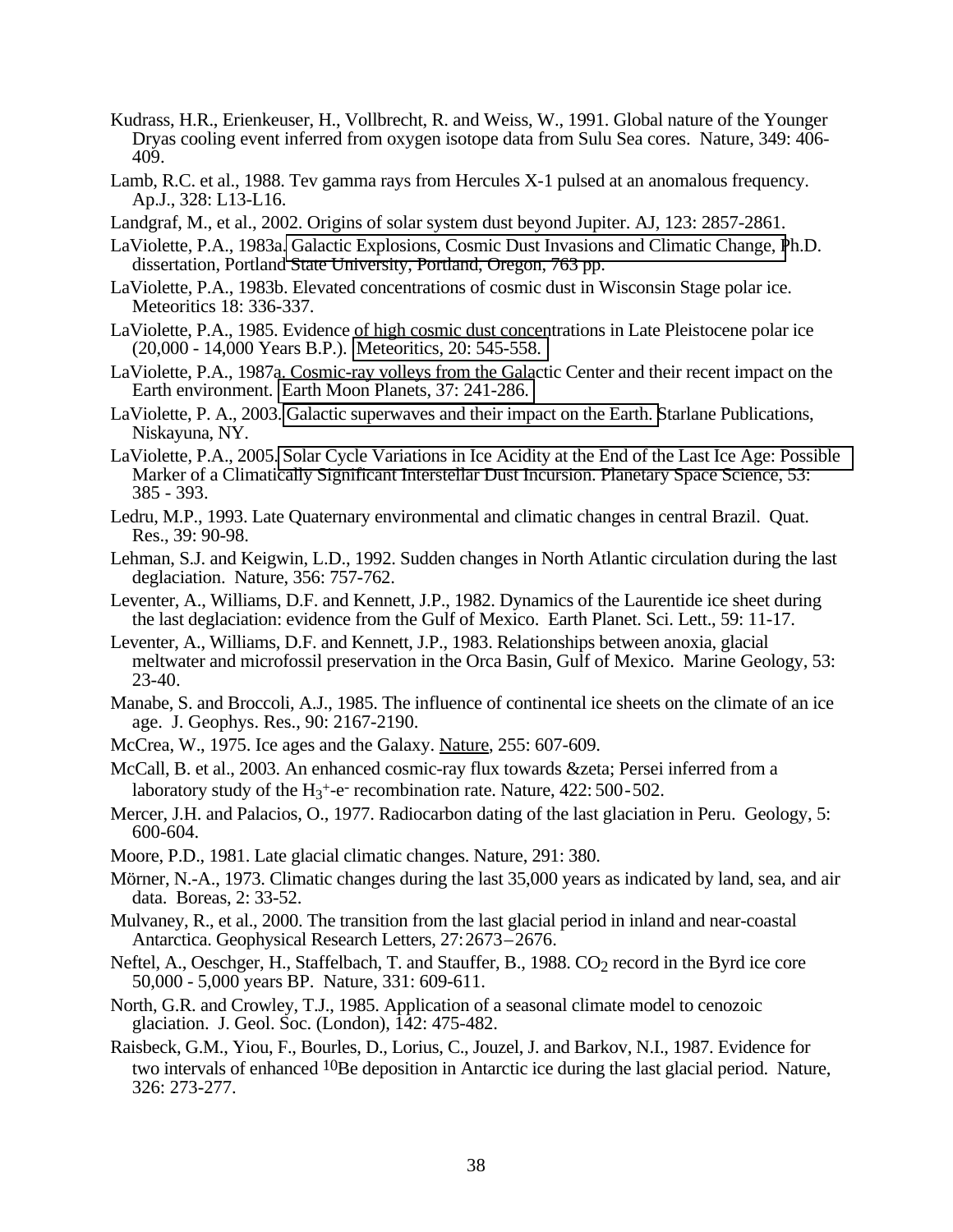- Raisbeck, G.M. et al., 1981. Cosmogenic <sup>10</sup>Be concentrations in Antarctic ice during the past 30,000 years. Nature, 292: 825-826.
- Raukas, A.V. and Serebryanny, L.R., 1972. On the Late Pleistocene chronology of the Russian platform, with special reference to continental glaciation. In: Proceedings 24th Intl. Geological Congress. Montreal, Quebec 1972, pp. 97-102.
- Raynaud, D., Jouzel, J., Barnola, J.M., Chappellaz, J., Delmas, R.J., and Lorius, C., 1993. The ice record of greenhouse gases. Science, 259: 926-934.
- Resvanis, L.K. et al., 1988. VHE gamma rays from Hercules X-1. Ap.J., 328: L9-L12.
- Ruddiman, W.F., Sancetta, C.D. and McIntyre, A., 1977. Glacial/interglacial response rate of subpolar North Atlantic waters to climatic change, the record in oceanic sediments. Phil. Trans. R. Soc. Lond. B, 280: 119-142.
- Ruddiman, W.F. and McIntyre, A., 1981. The North Atlantic ocean during the last deglaciation. Paleogeogr. Paleoclimatol. Paleoecol., 35: 145-214.
- Schmidt, T. and Elasser, H., 1967. In: J.L. Weinberg (Editor) The Zodiacal Light and the Interplanetary Medium (SP-150). NASA, Washington, D.C., p. 301.
- Schreve-Brinkman, E.J., 1978. A palynological study of the upper Quaternary sequence in the El Abra corridor and rock shelters (Colombia). Paleogeogr. Paleoclimatol. Paleoecol., 25: 1-109.
- Schwarzschild, B., 1988. Are the ultra-energetic cosmic gammas really photons? Physics Today, 41(11): 17-23.
- Scott, L., 1982. A Late Quaternary pollen record from the Transvaal Bushveld, South Africa. Quat. Res. 17: 339-370.
- Sonett, C.P., 1991. A local supernova model shock ensemble using Antarctic Vostok ice core 10Be radioactivity. December 1991 American Geophysical Union meeting, abstract in Eos 72: 72.
- Steig, E. J. et al., 1998. Synchronous climate changes in Antarctica and the North Atlantic. Science 282: 92-95.
- Stommel, H., 1980. Asymmetry of interoceanic fresh-water and heat fluxes. Proc. Natl. Acad. Sci. U.S.A., Geophys., 77(5): 2377-2381.
- Sundquist, E.T., 1987. Ice core links CO<sub>2</sub> to climate. Nature, 329: 389.
- Takahashi, H., Yokoyama, Y., Fireman, E.L., and Lorius, C., 1978. Iridium content of polar ice and accretion rate of cosmic matter. LPS 9: 1131.
- Tauber, H., 1970. The Scandinavian varve chronology and  $^{14}C$  dating. In: I. Olsson (Editor), Radiocarbon Variations and Absolute Chronology, Nobel Symp. 12. John Wiley & Sons, New York, pp. 179-196.
- Taylor, K.C., Lamorey, G.W., Doyle, G.A., Alley, R.B., Grootes, P.M., Mayewskii, P.A., White, J.W.C. and Barlow, L.K., 1993. The 'flickering switch' of late Pleistocene climate change. Nature, 361: 432-436.
- Van Campo, E., 1986. Monsoon fluctuations in two 20,000-Yr B.P. oxygen-isotope pollen records off southwest India. Quat. Res., 26: 376-388.
- Van der Hammen, T., 1978. Stratigraphy and environments of the upper Quaternary of the El Abra corridor and rock shelters (Colombia). Paleogeogr. Paleoclimatol. Paleoecol., 25: 111-162.
- Van der Hammen, T., Barfelds, J., de Jong, H. and de Veer, A.A., 1981. Glacial sequence and environmental history in the Sierra Nevada Del Cocuy (Columbia). Paleogeogr. Paleoclimatol. Paleoecol., 32: 247-340.
- Veum, T., Jansen, E., Arnold, M., Beyer, I., and Duplessy, J.-C., 1992. Water mass exchange between the North Atlantic and the Norwegian Sea during the past 28,000 years. Nature, 356: 783-785.
- Witte, M., Rosenbauer, H., Banaszkiewicz, M., Fahr, H., 1993. The ULYSSES neutral gas experiment - Determination of the velocity and temperature of the interstellar neutral helium. Advances in Space Research, 13(6): 121-130.